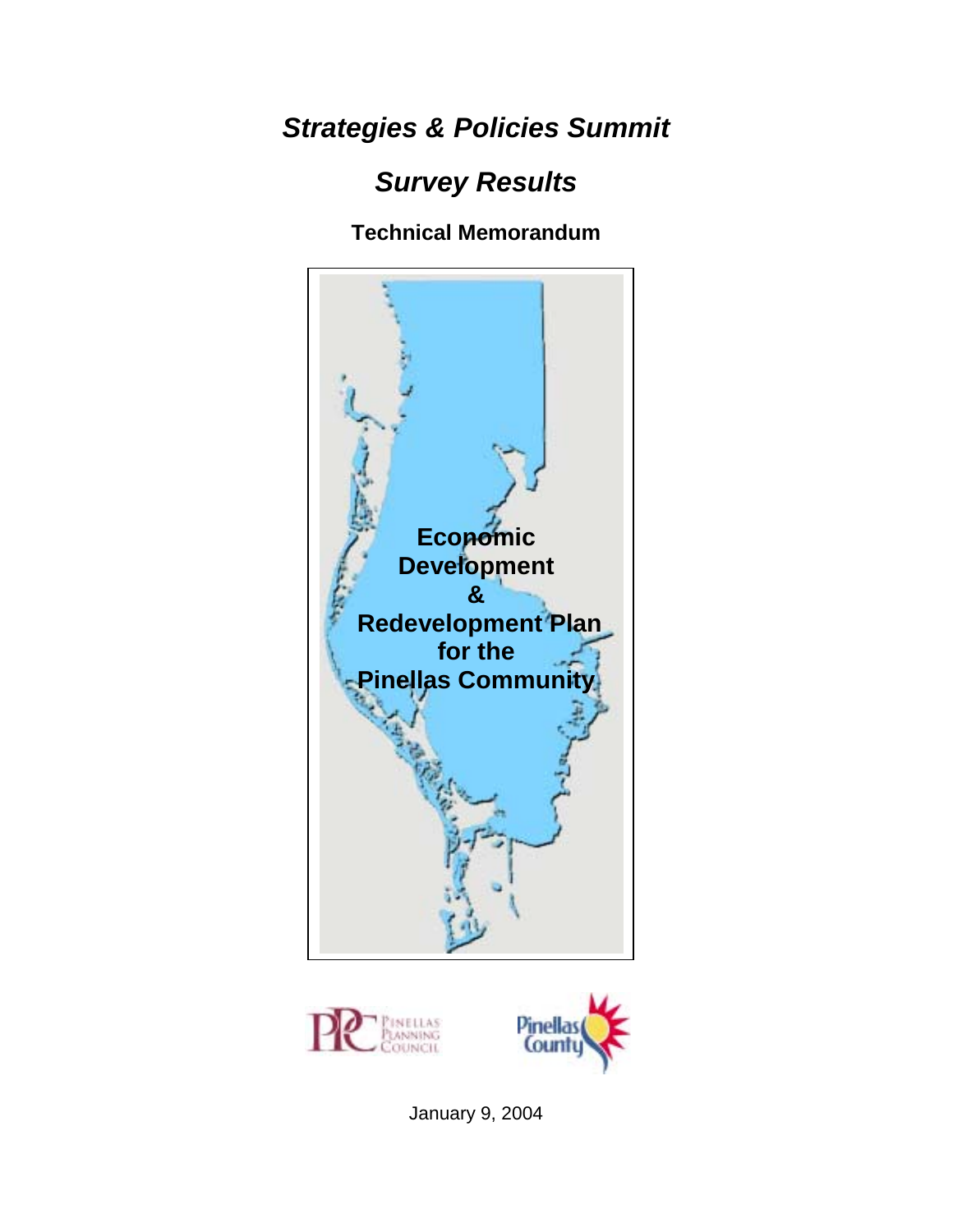## **Strategies & Policies Summit Survey Results**

Technical Memorandum



Prepared For:

## Pinellas County Planning Council and the Pinellas County Economic Development Department

Prepared By:

PRIME Interests, Inc. 748 Broadway, Suite 202 Dunedin, Florida 34698

In association with: HDR, Inc. Policom, Inc. Land Solutions, LLC Real Estate Research Consultants, Inc.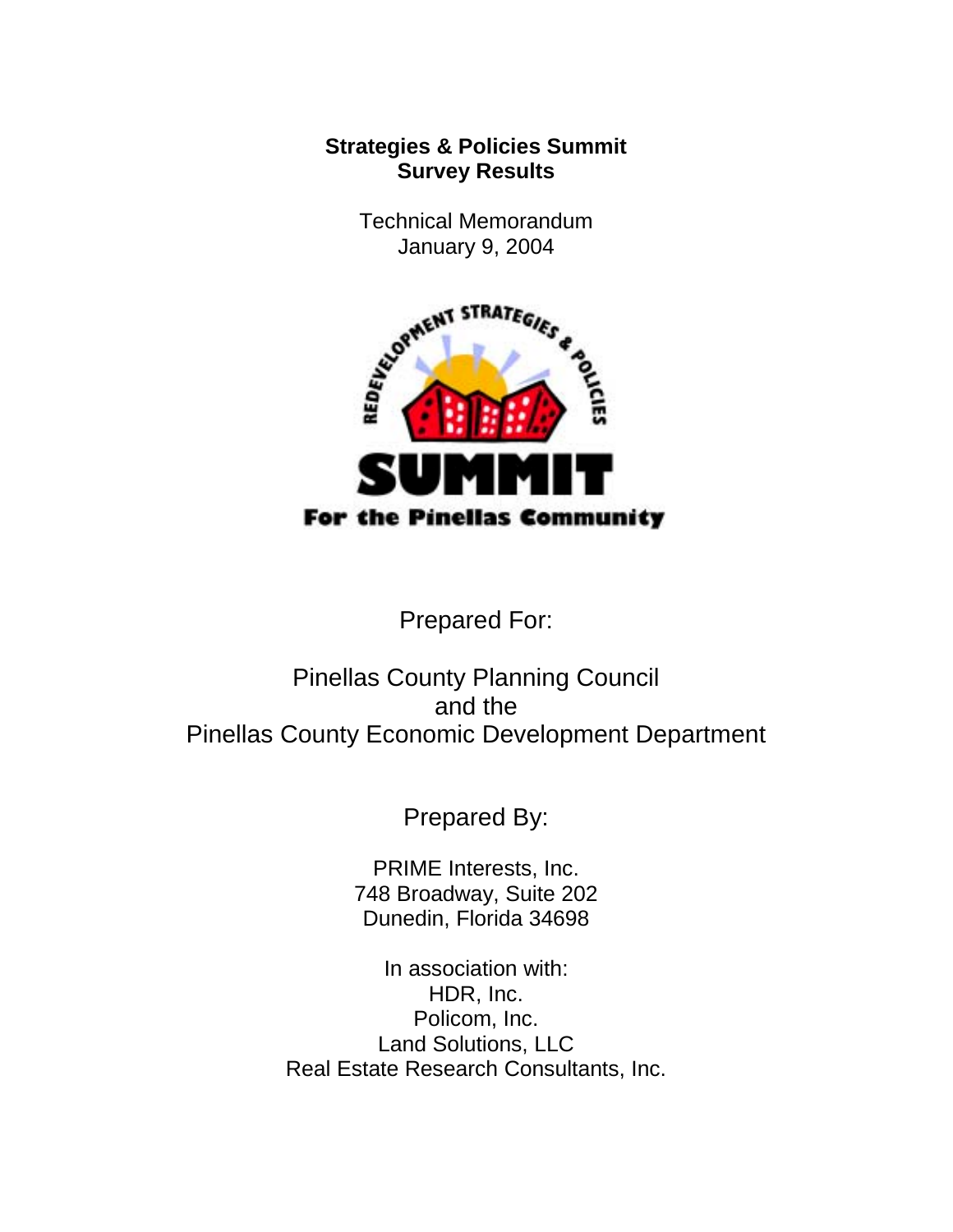## **Table of Contents**

| <b>Section</b> | <b>Title</b>                                                              | Page |
|----------------|---------------------------------------------------------------------------|------|
| 1 <sub>1</sub> |                                                                           |      |
| 2.             |                                                                           |      |
| 3.             | Market, Real Estate, Housing Strategies Section 1-9                       |      |
| 4.             |                                                                           |      |
| 5.             |                                                                           |      |
|                |                                                                           |      |
|                | A – Survey Participant's Information<br><b>B</b> - Tabulated Data Results |      |

- C Miscellaneous Important Issues Summary
- D Map Series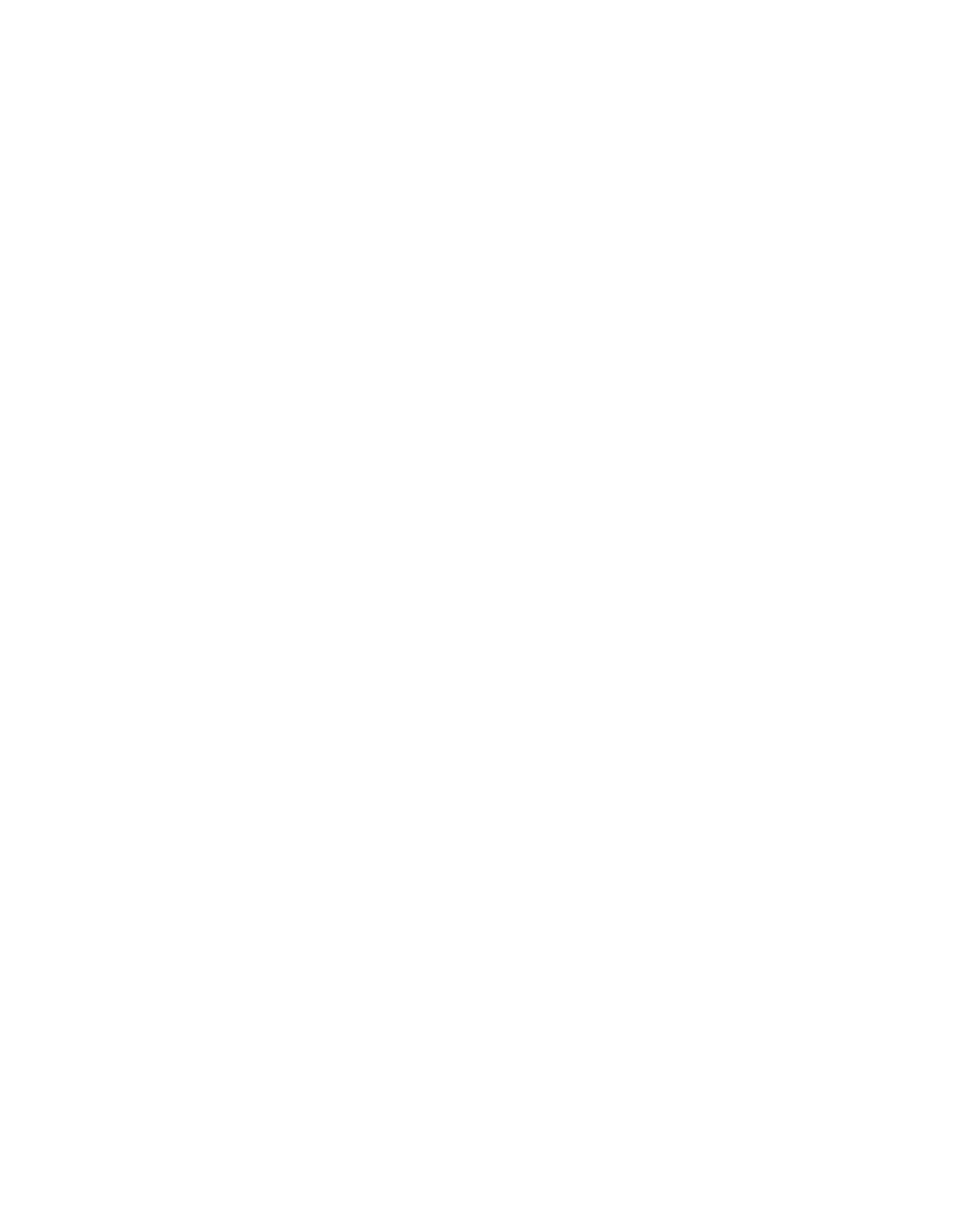

## **1. Introduction**

On October 24, 2003, participants at the Redevelopment Strategies & Policies Summit for the Pinellas Community were encouraged to complete evaluation forms and volunteer additional comments and suggestions by responding to the meeting workbook survey questions or statements. Responses were tabulated and are presented within this technical memorandum to provide additional guidance in the creation of the *Economic Development and Redevelopment Plan for the Pinellas Community* project.

The limited number of responses does not represent a scientific sample of the community. However, it does represent input from an interested population group that was presented technical information in a concise workshop format who based their responses upon the data presented and their background expertise. Responses to the survey questions or statements were organized by the three major areas of emphasis that correspond to the divisions of the *Economic Development and Redevelopment Plan*:

- $\triangleright$  Target Employers and Incentives Strategies;
- $\triangleright$  Market, Real Estate, and Housing Strategies; and
- ! Urban Design and Regulatory Codes Strategies.

Respondents were asked to identify their level of support by answering the survey questions on a 5-point scale ranging from "Most Important" to "Not Important." This technical memorandum describes the survey results using both narrative and charts to relate the general importance or implications of the questions or statements and the overall response to the redevelopment plan development project. The following general observations concern the survey and responses:

- $\triangleright$  Of the total 78 responses, 77 of the respondents resided within Pinellas County.
- $\triangleright$  Forty-four percent of the respondents represented government organizations.
- $\triangleright$  Twenty-eight percent of the respondents represented businesses.
- $\triangleright$  A total of sixty-six questions were included in the survey.
- $\triangleright$  The opportunity for write in comments was provided.

Survey results were tabulated and analyzed to determine their implications within the three major areas of emphasis. Each question/statement has been identified by the highest to lowest response ranking for its cumulative "Most Important" and "Somewhat Important" responses. These cumulative responses depict a level of consensus on the issues and should help guide plan development. As response percentages decrease, fewer points of agreement can be identified. The bar charts are arranged from highest to lowest response. High "Neutral" or "No Opinion" responses (those exceeding 20% of total response) are noted, and they may require additional education or analysis during plan development.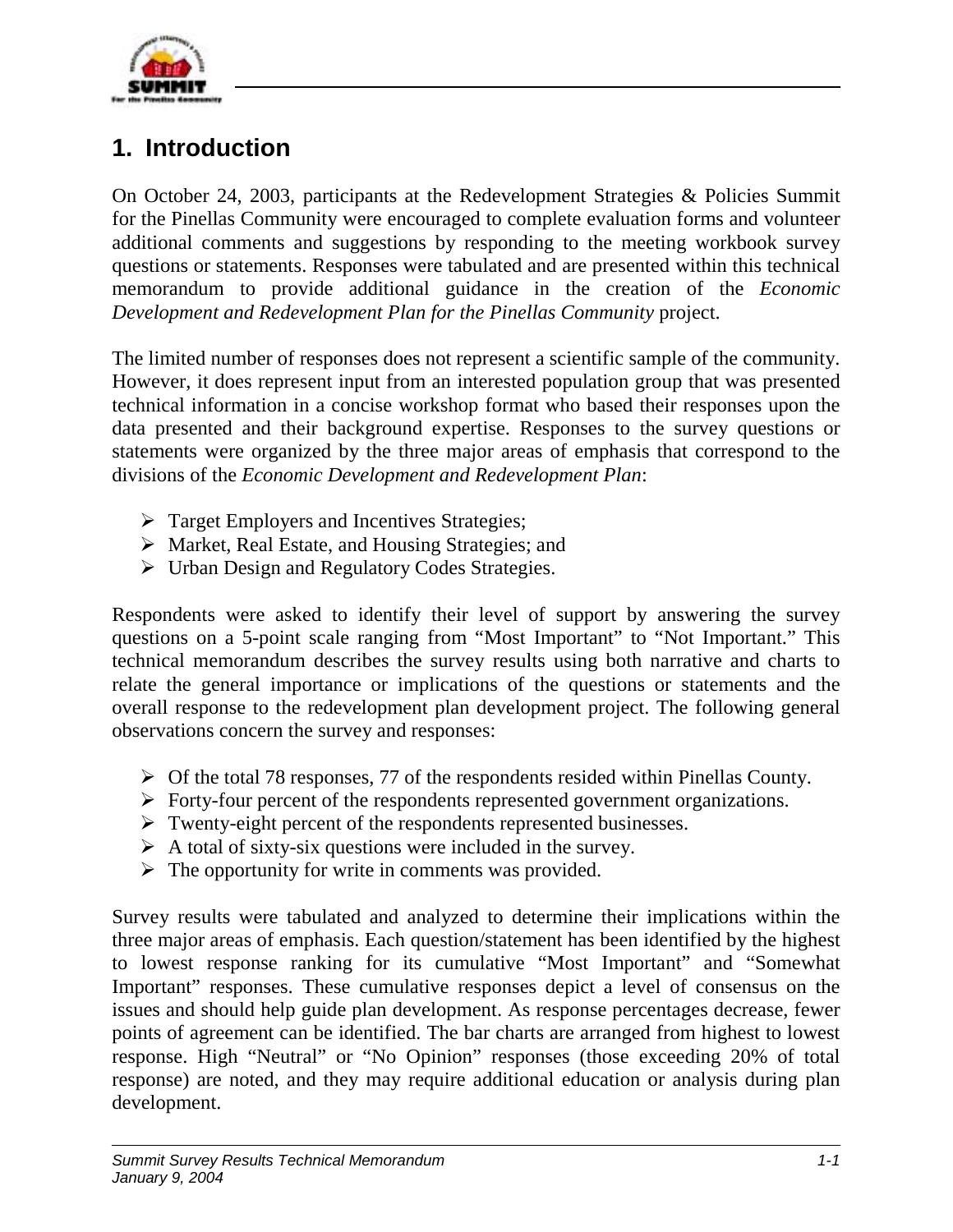

Each question has been reviewed in light of its intent and the ultimate importance or implications for plan development. The questions are arranged from highest to lowest positive response. Where multiple questions or statements have an equal cumulative total response score, they have been assigned a letter sequence (e.g., 7a, 7b, 7c, etc.).

## **2. Target Employers and Incentives Section**

The purpose of questions or statements addressing the granting of business incentives was to determine the acceptability of providing them and, if acceptable, the amount and type of incentives that should be offered. From a review of the data, three issues ranked much higher in importance than all others:

- $\triangleright$  The percentage wages paid by the company exceed the area average wage;
- $\triangleright$  The company should be "contributory" in nature; and
- $\triangleright$  The number of jobs created by the company.

It can be inferred from the responses that the respondents favored larger projects over smaller ones. In reality, most projects will be small ones. However, the positive economic impact can be just as great with several smaller projects as with a single larger one.

The respondent group seemed to favor providing incentives to new companies moving to the county over providing them to existing companies. This perspective may result from legitimately questioning whether an existing company will actually move out of the area if it does not receive an incentive or if the company is "bluffing" by threatening to leave.

Regarding the type of incentives to be offered based upon the "quality" of the project, the group wanted to offer very few incentives to marginal projects. Of the various incentives that could be offered, "Regulatory Relief" ranked the highest for a "low impact" project, but still it only received a 28% approval rating.

On the other hand, the group wanted to offer "high impact" projects more incentives. More than half the group favored offering 1) cash grants for the purchase of land, 2) low interest loans and cash grants for equipment, and 3) property tax abatement. The information gleaned from this exercise will assist in creating the priority impacts for the "business incentives matrix" being developed.

The following bar charts depict the survey responses by question or statement and their intent and implications for plan development. The *Target Employers and Incentives* section addresses the characteristics of a contributory employer so the responses represent the importance of a series of characteristics. From this ranking, the application of incentives to be considered for contributory employers will ultimately be developed in an incentive matrix.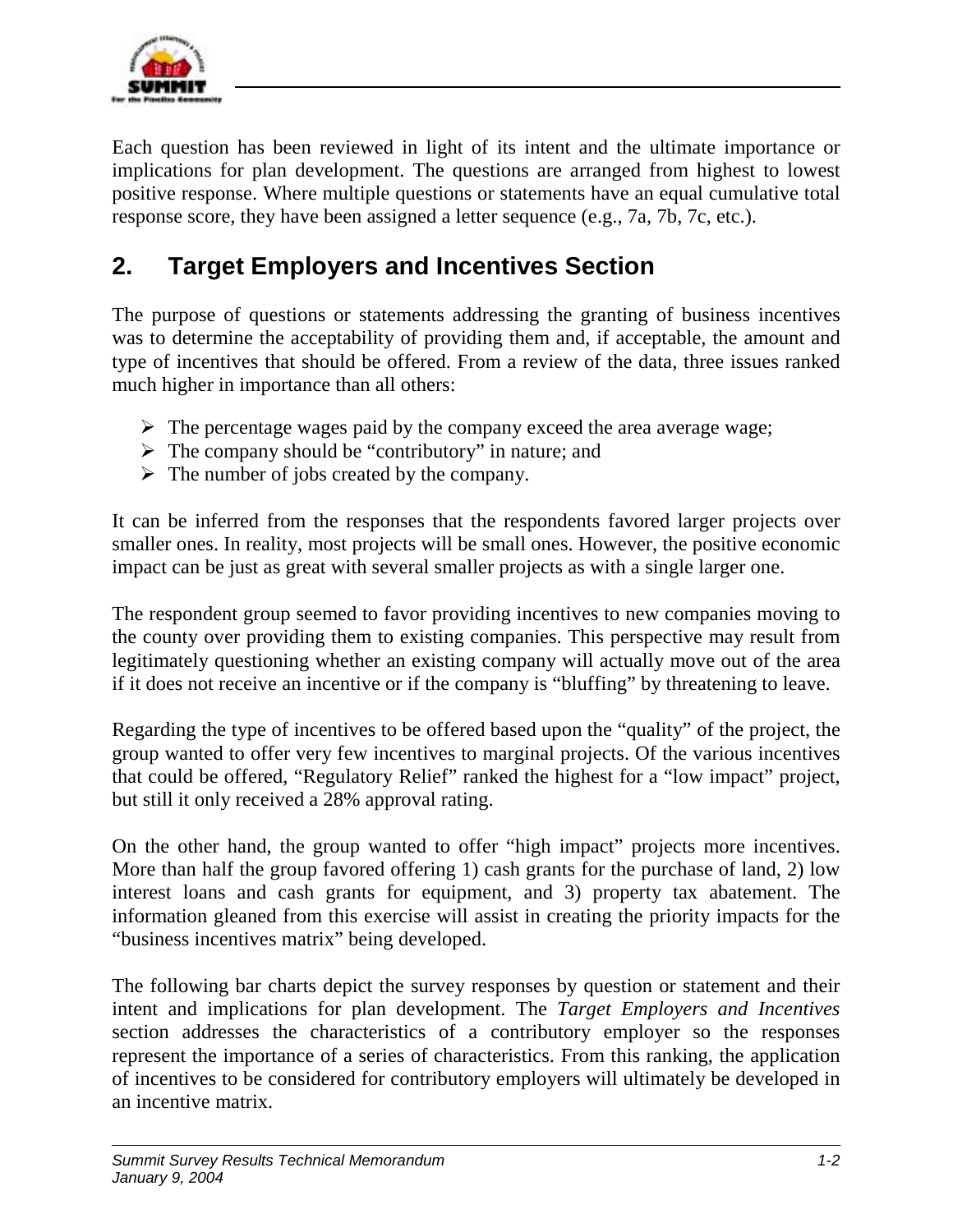

### **Target Employers and Incentives**

#### **#1 – The percentage by which a business average wage exceeds the county average wage.**

| 60%            |                      |     |    |                |    |
|----------------|----------------------|-----|----|----------------|----|
| 50%            |                      | 51% |    |                |    |
| 40%            | 43%                  |     |    |                |    |
| 30%            |                      |     |    |                |    |
| 20%            |                      |     |    |                |    |
| 10%            |                      |     |    |                |    |
| $\overline{0}$ |                      |     | 5% | 1%             | 0% |
|                | Most Important       |     |    | Less Important |    |
|                | Somewhat Important   |     |    | Not Important  |    |
|                | Neutral - No Opinion |     |    |                |    |

## **Target Employers and Incentives**

**#2 - The percentage of business revenue that is contributory (brings in money from outside the county).**



## **INTENT –**

The jobs creation goals have target income levels and are adjusted up over time. The percent of wages exceeding the county average has a positive economic impact in Pinellas County.

### **PLAN IMPORTANCE / IMPLICATIONS –**

- It is necessary to improve the "quality" of a local economy by attracting high wage primary, contributory industries or businesses into an area.
- **The targeted industries are "high-skill," "high**wage" businesses, which will pay a wage much higher than the area average and should be given favorable consideration over "low-wage" businesses.

### **INTENT –**

**EXECT** The higher the contributory impact, the more money a local economy has, and therefore, the greater the economic impact.

- The plan should support the primary, contributory industries that sell goods or services outside the area.
- In most economies, 10% to 15% of the businesses and 20% to 25% of the workforce are engaged in primary, contributory businesses.
- Since the growth of the local economy is dependent up the success of the contributory businesses, only those should be considered for incentives.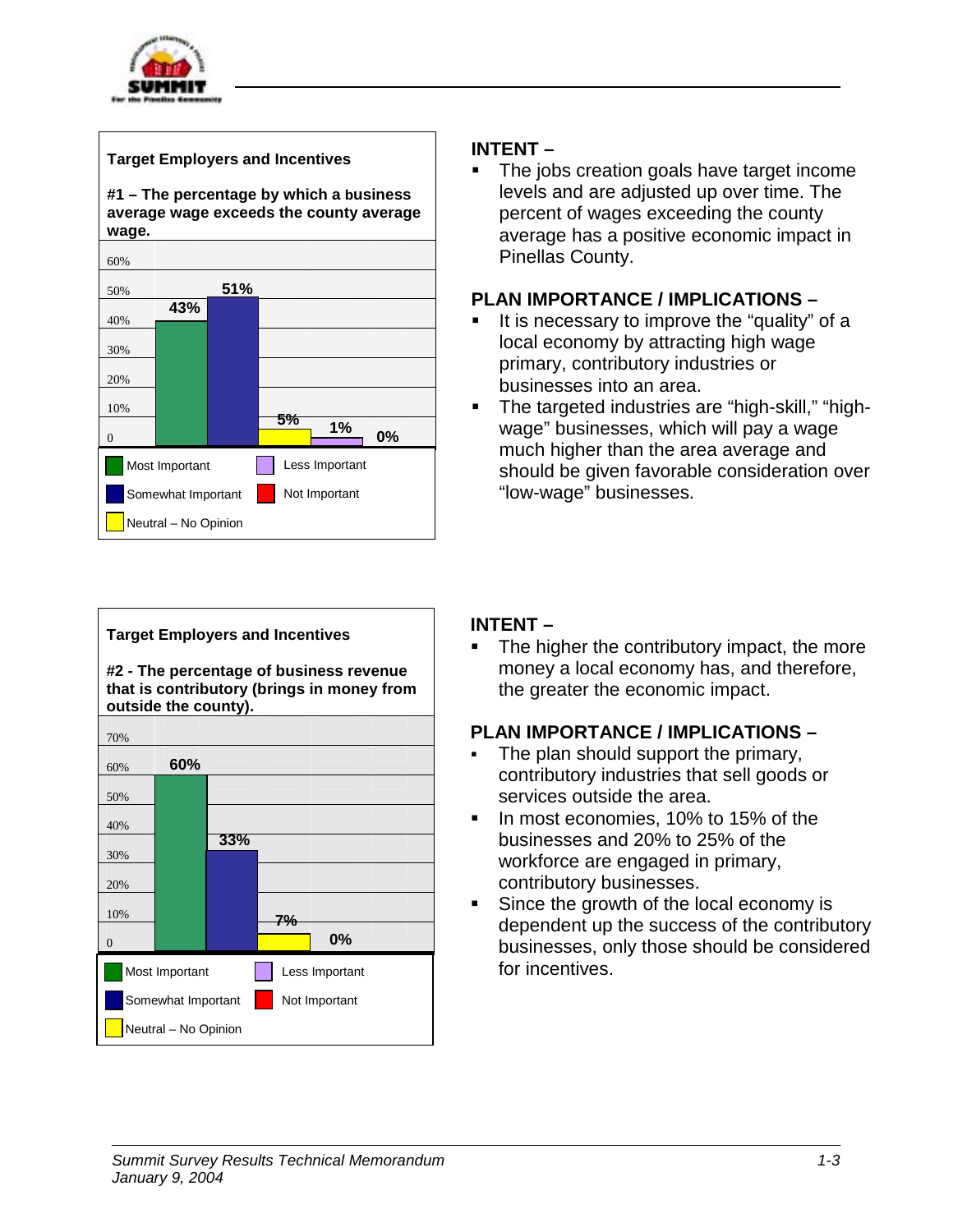





The size and quality of the economy changes as the contributing jobs expand or contract. The total number of contributory jobs needs to grow to provide growth in the economy.

## **PLAN IMPORTANCE / IMPLICATIONS –**

- For the economy to improve, the area needs to have a net gain of approximately 2,700 new, primary jobs per year for the next 20 years.
- **EXECT:** New jobs will help preserve existing service/retail jobs and cause the creation of new opportunities for residents.
- **EXECUTE:** Incentives should be targeted to reward the number of jobs created by a business that helps reach the annual employment goals.

## **INTENT –**

Strong economies have diversified primary industries.

- By attracting new companies, the county will have the opportunity to increase its economic diversification.
- **The 80% "Positive" response to this issue** places new business attraction above retention/expansion (71%) in importance, but both are critical.
- The plan would need more land for attraction efforts where retention can provide recycled sites and growth of new facilities (Neilsen Media Research model).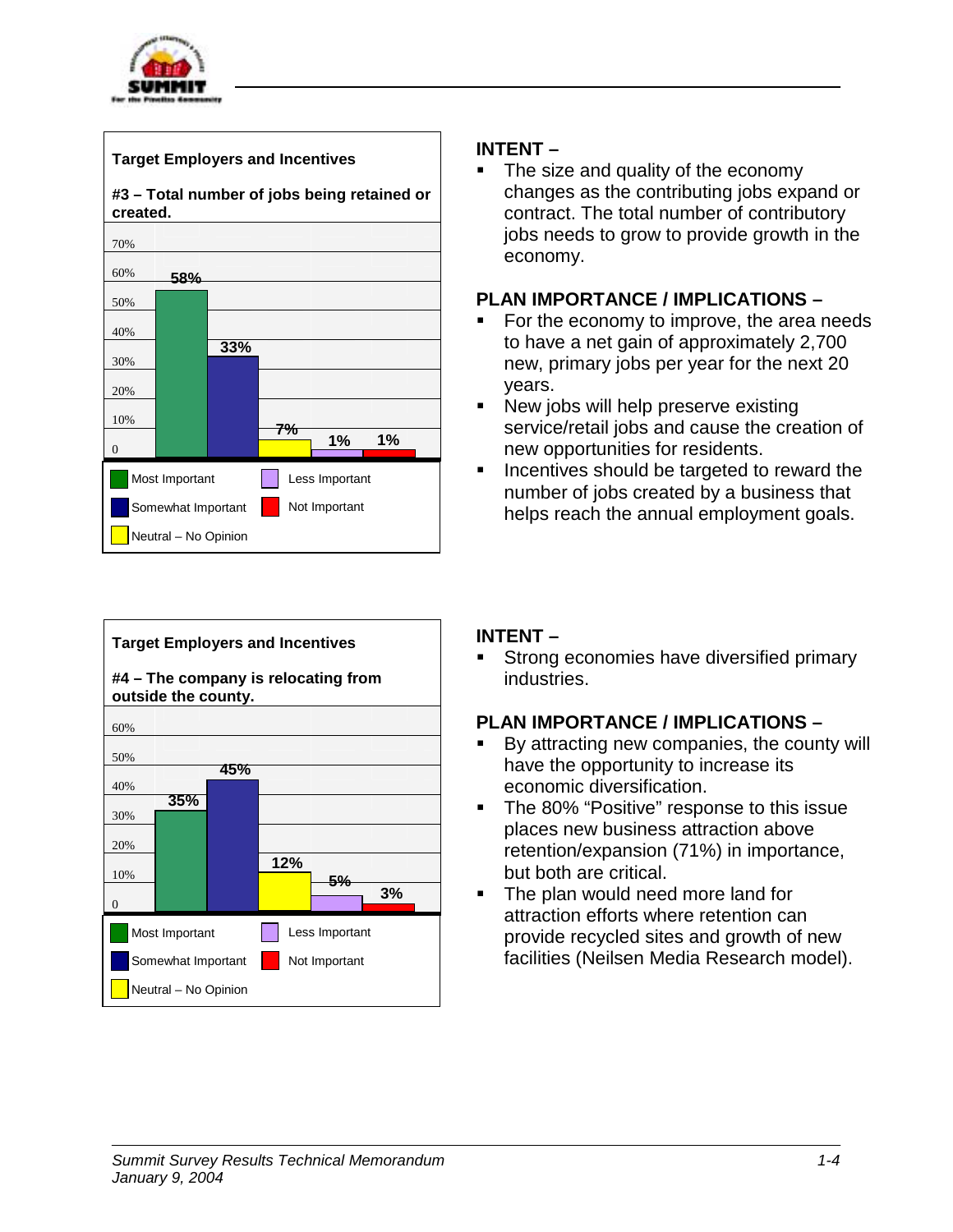

Most Important

Somewhat Important Neutral – No Opinion



Less Important Not Important



## **INTENT –**

The plan will identify employment centers of various types and encourage job location where growth and job expansion is desired.

## **PLAN IMPORTANCE / IMPLICATIONS –**

- Plan employment centers will be receivers of most job expansion and attraction opportunities, but not the only areas.
- **EXECUTE:** Ability to recycle sites and structures should be encouraged and be made part of the incentive mix.
- **A** development that encourages transit and meets other plan goals will also produce other positive impacts.

## **INTENT –**

The impact of capital improvements is a positive indicator and there is a direct correlation to the viability and quality of the attracted business.

- **The impact of the project in dollars per acre** is an indicator of land utilization in a county with limited land resources.
- **The relationship between investment and** land size is a measure that identifies the most important resources for the most valuable employers.
- **Projects with high capital impact should get** priority for incentives.
- **The high "Neutral No Opinion" response** (26%) may mean additional education or plan analysis is needed.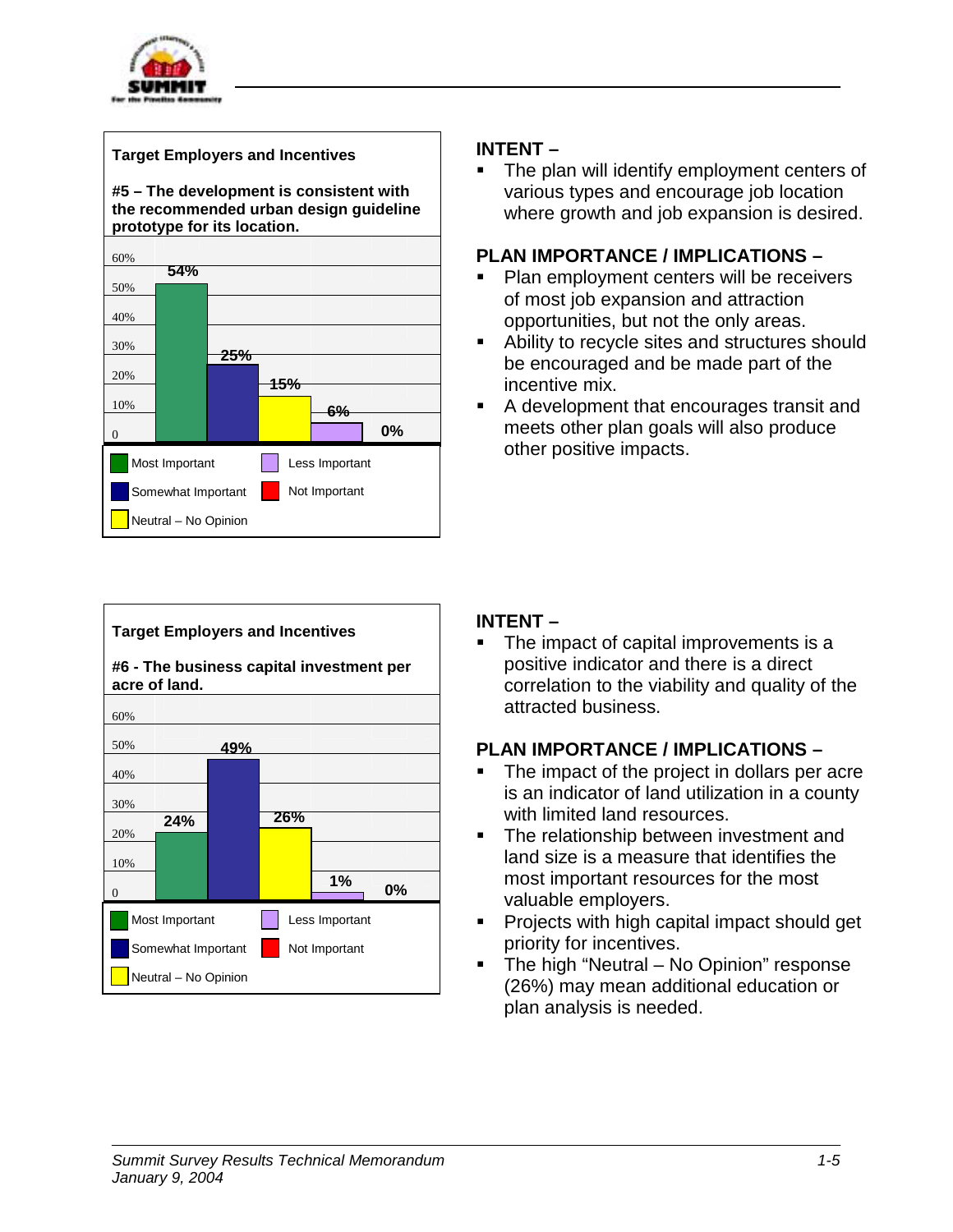





The ability to recycle an existing site or facility will result in a resource allocation benefit and efficient use of land without further absorption of vacant land.

## **PLAN IMPORTANCE / IMPLICATIONS –**

- Site recycling will use formerly-developed land that will not consume vacant land or have a negative area impact.
- **EXECTE:** Site recycling reinforces the selected area and attracts development investment.
- **Existing infrastructure will be better utilized** and encourage additional capital investment.
- **71% "Positive" response shows an under**standing of recycling opportunities.
- **The high "Neutral No Opinion" response** (20%) may mean additional education or plan analysis is needed.

## **INTENT –**

**F** There are types of employment that complement or reinforce existing industries and institutions such as medical research or high tech design facilities, and concentrations of people with high tech expertise moving into the area provide intangible benefits to the community.

- Target employers stimulate activity in secondary employment sectors.
- Focusing on stimulators will have strong secondary impacts.
- **Education relationships can have major** public investment impacts.
- **EXECT** The high "Neutral No Opinion" response (24%) may mean additional education or plan analysis is needed.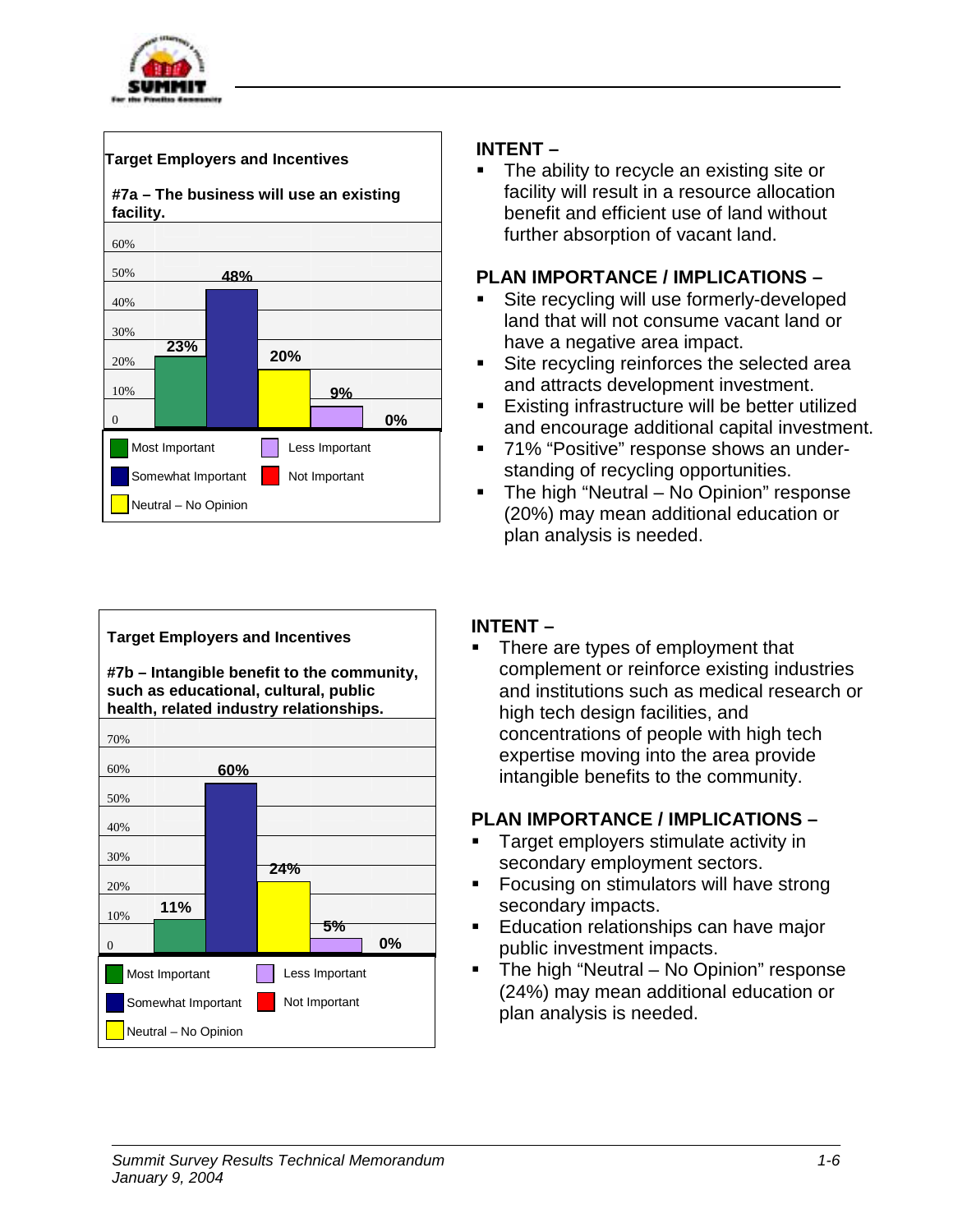





The cumulative annual impact of project taxes and fees is the long-term positive economic benefit that justifies incentive programs.

## **PLAN IMPORTANCE / IMPLICATIONS –**

- High tax rate values on leased land will be key in land allocation.
- Tax incentive programs for a start up period are justified.
- **If taxes and fees are lowered as incentive,** the revenue loss should be offset by the cumulative positive impact.
- **The high "Neutral No Opinion" response** (23%) may mean additional education or plan analysis is needed.

## **INTENT –**

Determine if employment center locations are to be the primary receptors for new job creation.

- **The "Positive" response is weak at 69%.**
- **The 26% "Less Important/Not Important"** response shows openness to more flexibility in facility location in and outside of employment centers that is consistent with existing contributory business location field conditions.
- **EXEC** Larger employment centers are more important for governmental decision-making than privately-developed site location decisions.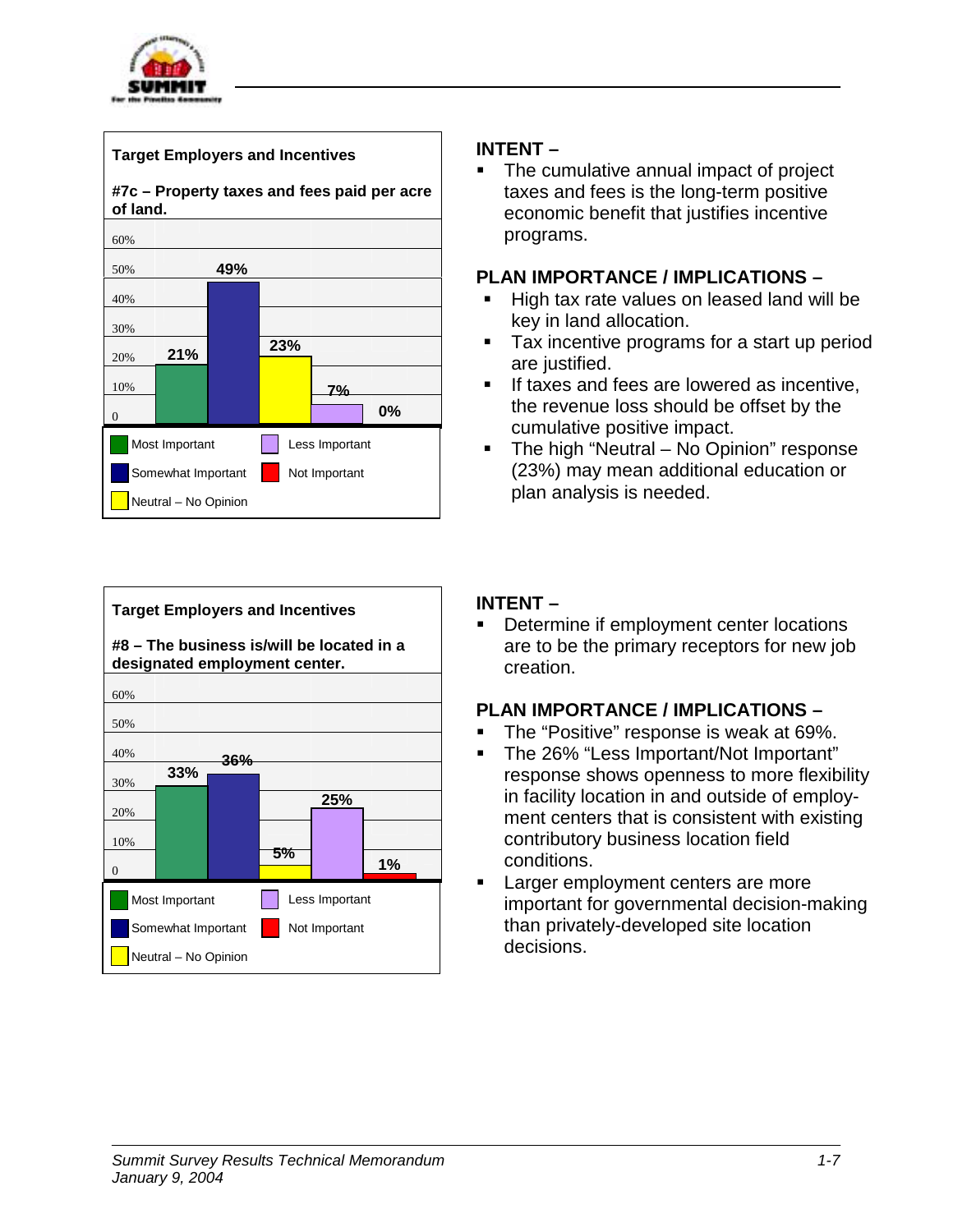





Determine if new employment attraction is more motivational than providing employment for the existing population.

## **PLAN IMPORTANCE / IMPLICATIONS –**

- **The next to lowest "Positive" rating (65%)** says, "get the new employees and do not concentrate on local employment needs."
- **F** The local underemployed number is not motivational.
- # We have lower unemployment than the national average.
- The high "Neutral No Opinion" response (23%) may mean additional education or plan analysis is needed.

## **INTENT –**

Determine the importance retention of existing employers plays in the county.

- **The low "Positive" rating (62%) is a** confusing response to a plan issue because it implies that we should ignore existing businesses.
- **A** negative result would result from acting on this perspective.
- **The plan draft needs to reinforce retention as** a co-equal effort to attraction.
- **EXECUTE:** Participants do not find retention particularly exciting.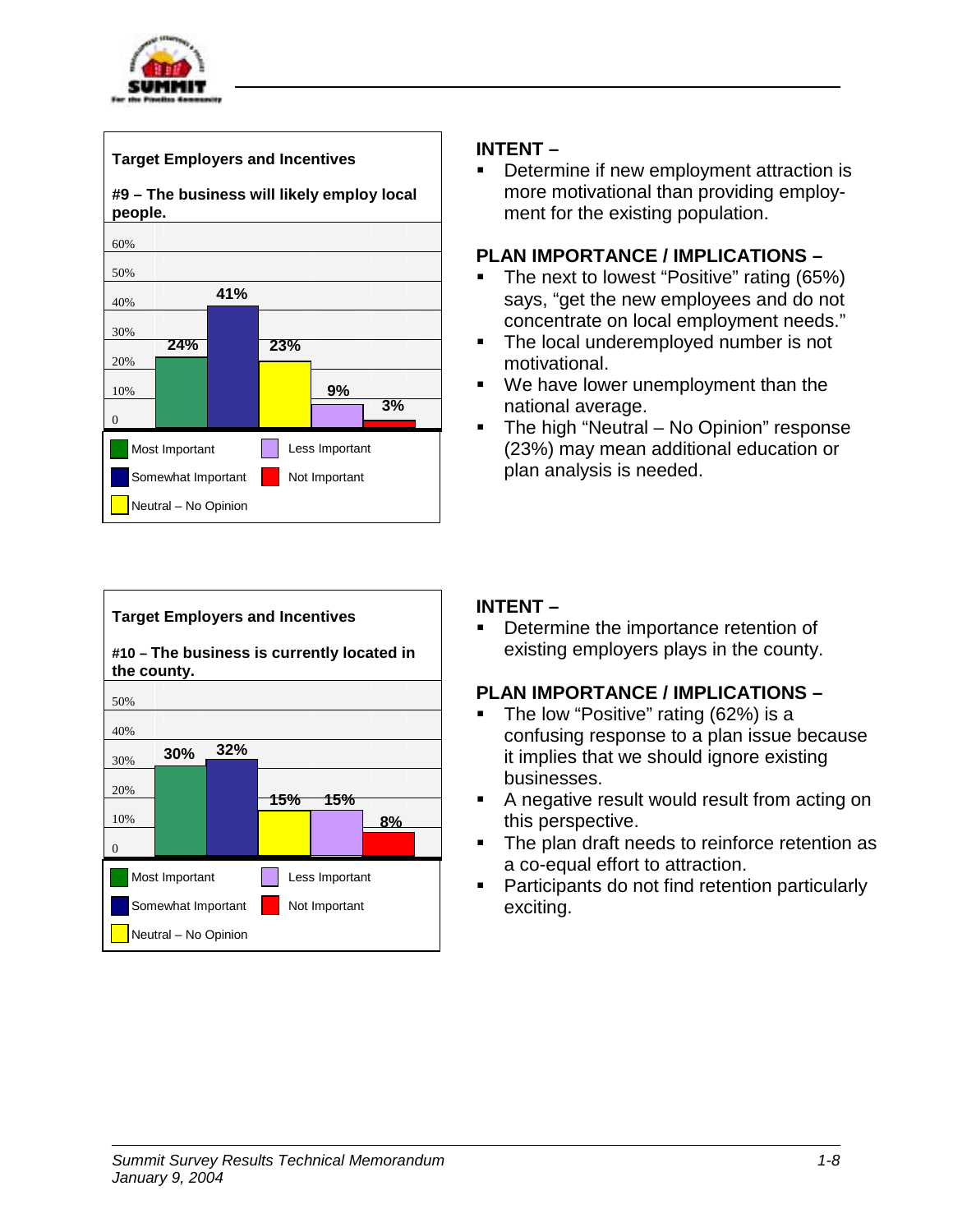

## **3. Market, Real Estate, Housing Strategies Section**

The purpose of questions addressing market, real estate, and housing strategies was to determine the level of support of land supply and location options. The survey questions are separated into two sub-categories by plan creation emphasis: government criteria and land criteria.

## **GOVERNMENT CRITERIA**

For the ten "Government Criteria" questions, the following implications for plan development are 1) clustered by response as follows: greater than 90%; between 75% and 89%; and less than 75%; and 2) the results are categorized by topic. The results are then considered in terms of general planning implications.

The highest ranked cluster (those receiving greater than 90% of the responses) deals with facilitating redevelopment through specific governmental actions. Redevelopment was seen as essential to economic development, and such projects should be processed in a more streamlined fashion. These processes are typically jurisdiction-specific, but an equally high-rated concern was the need for intergovernmental coordination, i.e., providing coordinated processes across jurisdictional boundaries. This does not necessarily require central "control." Rather, common approaches to processing redevelopment projects. The last factor in this first cluster addresses the provision of concurrency exclusion zones to facilitate redevelopment. Taken together, the plan implications focus on:

- $\triangleright$  Policies that facilitate redevelopment from a common context;
- $\triangleright$  Intergovernmental coordination policies that create level playing fields between jurisdictions; and
- $\triangleright$  Use of available mechanisms, e.g., concurrency exclusion zones, to facilitate redevelopment.

The middle cluster (75%-89% of responses) deals with policy and organizational relationships that provide a central focus for actions that are countywide in nature. From the more general to specific, there is interest in approaching the State of Florida to address policy issues of infill, redevelopment, and economic development for "built-out" counties. Respondents were clear that an organizational and procedural framework was needed for plan implementation. The topic of incentives focused on the county initiating and managing a centralized approach. The plan implications for this cluster focus on:

- $\triangleright$  Policies that address county-state relationships and recommend revisions to the Florida *Growth Management Act* for redeveloping jurisdictions;
- $\triangleright$  Organizational and procedural mechanisms for implementation that are applicable countywide; and
- $\triangleright$  Instituting a tax incentive program for the county by referendum.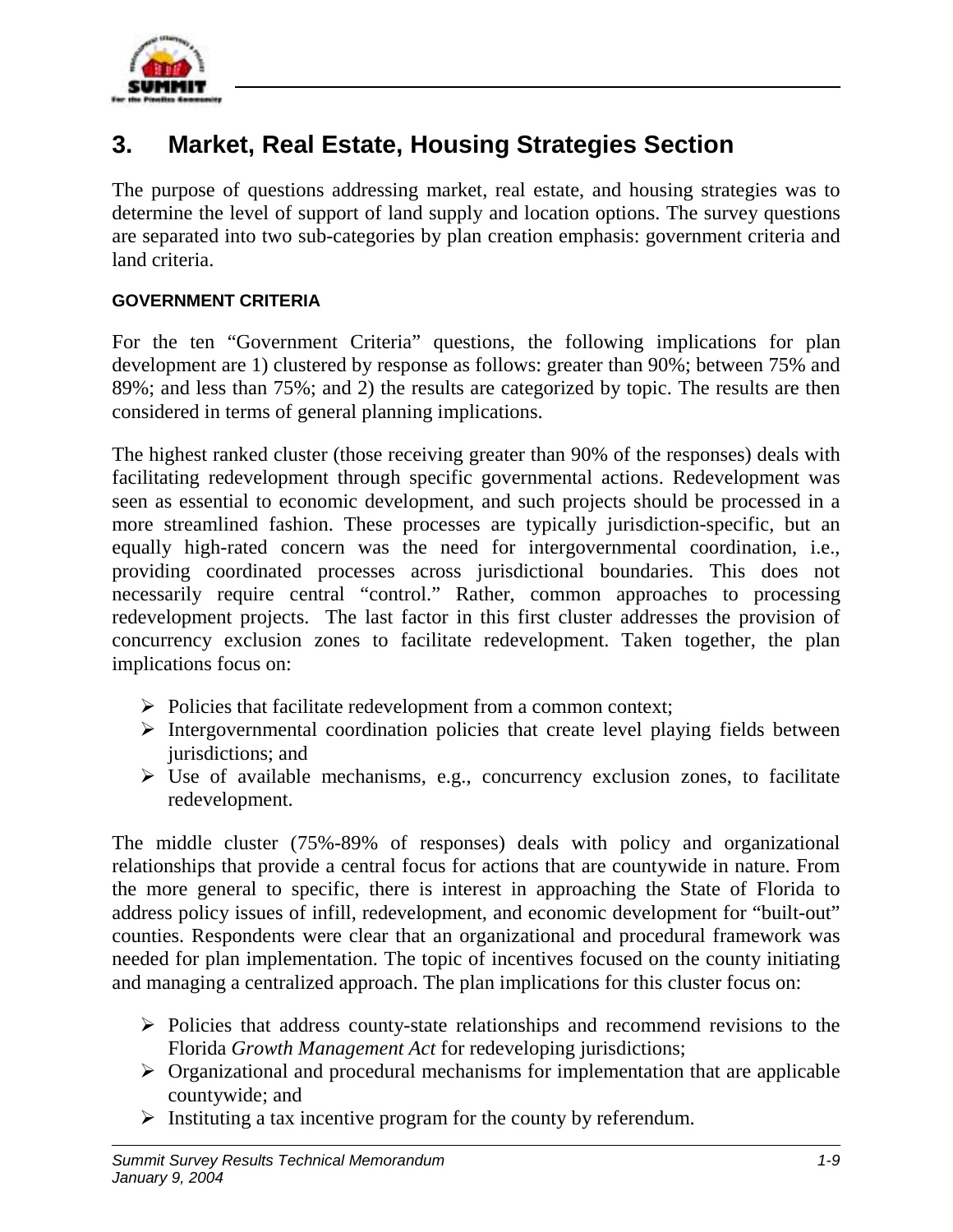

The final cluster (those receiving less than 75% of the responses) addresses a series of implementation issues that are dissimilar. The reduction or elimination of impact fees, and the provision of capital improvements to foster redevelopment are county and city responsibilities. Requiring businesses to upgrade aging infrastructure was a private consideration. This cluster had a higher than usual "Less/Not Important" set of responses. The plan implications for this series focused on:

- $\triangleright$  Expanding the dialogue on a full range of intergovernmental coordination implementation mechanisms, including capital improvements programming; and
- $\triangleright$  Specific review of impact fees as an on-going technique.

The following bar charts depict the results by statement and include intent and relative importance or implications for plan development.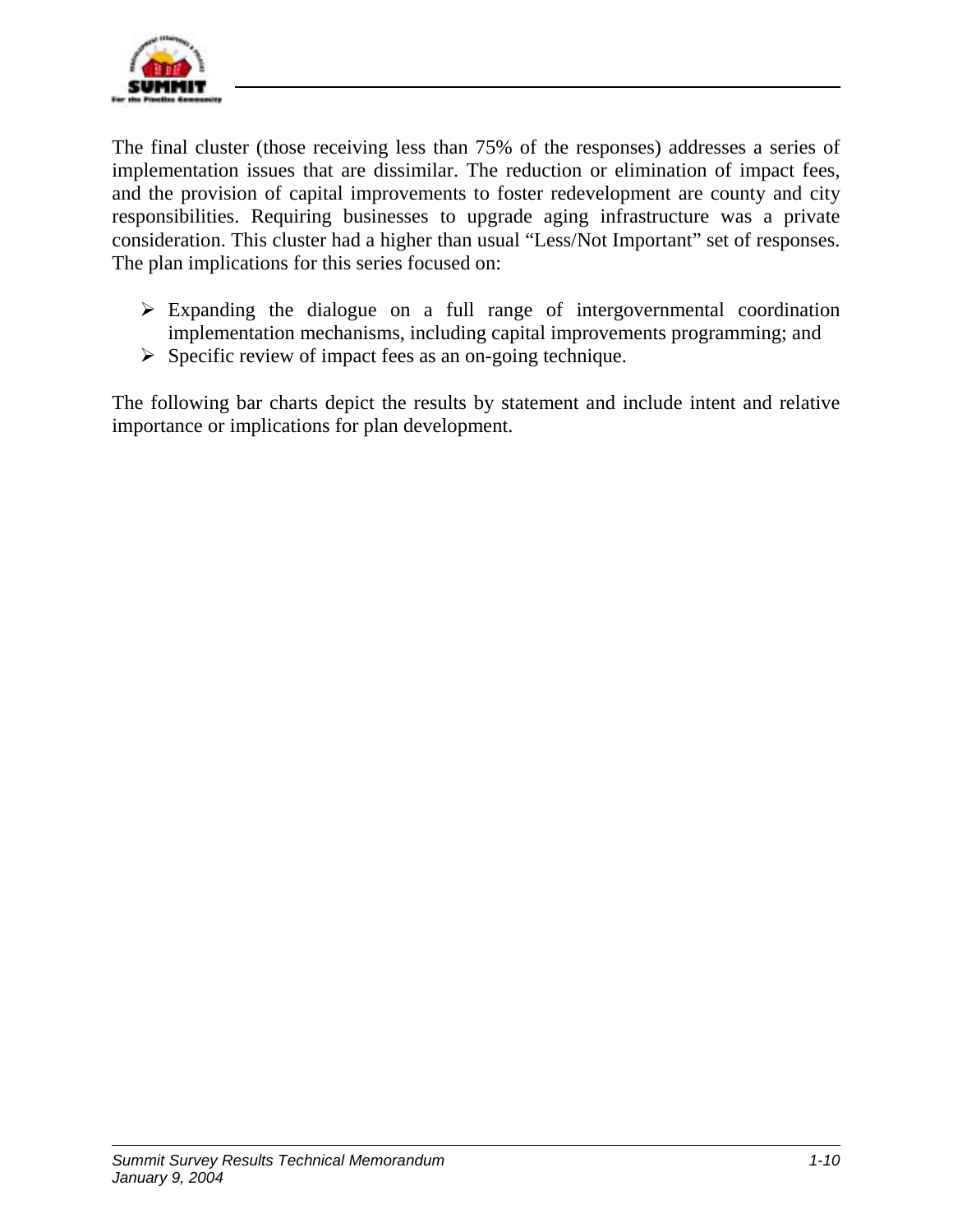

**#1 - Development approvals for target industry projects in identified redevelopment areas should be processed in a streamlined manner by the appropriate regulatory agency.** 

| 80%                | 83%                  |     |               |                |    |
|--------------------|----------------------|-----|---------------|----------------|----|
| 70%                |                      |     |               |                |    |
| 60%                |                      |     |               |                |    |
| 50%                |                      |     |               |                |    |
| 40%                |                      |     |               |                |    |
| 30%                |                      |     |               |                |    |
| 20%                |                      |     |               |                |    |
| 10%                |                      | 11% |               |                |    |
| $\overline{0}$     |                      |     | 3%            | 3%             | 0% |
|                    | Most Important       |     |               | Less Important |    |
| Somewhat Important |                      |     | Not Important |                |    |
|                    | Neutral - No Opinion |     |               |                |    |

### **Market, Real Estate, and Housing Strategies**

**#2 – For the purpose of facilitating redevelopment on a coordinated countywide basis, a structured process for intergovernmental coordination is essential.**



### approvals for redevelopment projects for target employers.

**INTENT –**

### **PLAN IMPORTANCE / IMPLICATIONS –**

**EXEC** Determine acceptability of "fast-tracking"

- **Place a high priority on target employers.**
- **•** Develop a regulatory process to streamline approvals.
- **Provide guidance to various levels of** government.
- **EXEDENT** This statement had the highest "Positive" response (94%) in this issue area.

### **INTENT –**

**EXECTE:** Determine interest in facilitating redevelopment across various jurisdictions.

- # Amend the *Countywide Plan for Pinellas County* to address coordination issues.
- **Provide guidance to various levels of** government.
- **Define processes and relationships.**
- **This response had a very high "Positive"** rating (93%).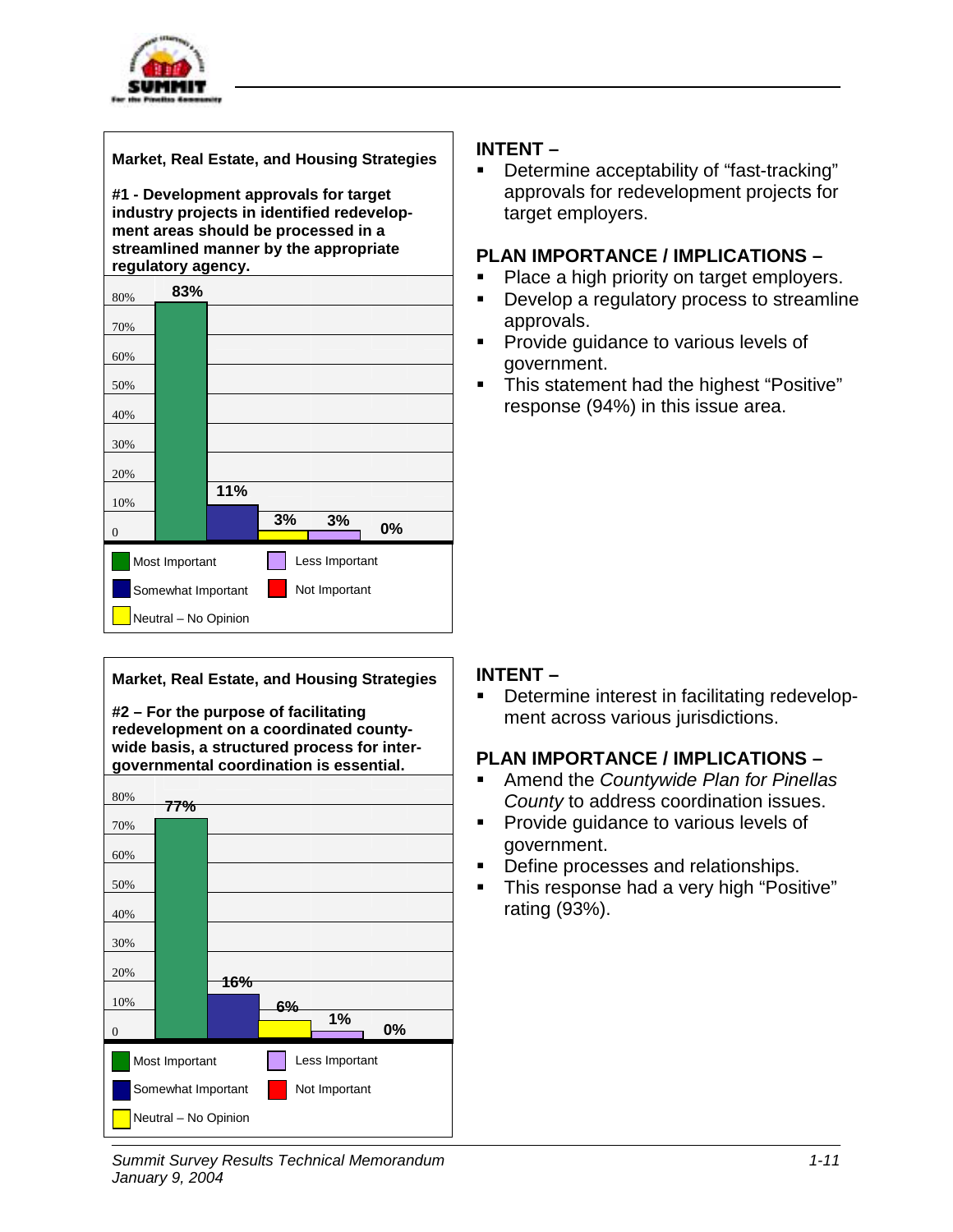

**#3 – Because Pinellas County has limited ability to expand capacity of its roadway system, we should review the requirements for concurrency exclusion zone(s) to accommodate redevelopment and encourage transit use.** 

| 60%            |                      |     |    |                |    |  |
|----------------|----------------------|-----|----|----------------|----|--|
|                | 56%                  |     |    |                |    |  |
| 50%            |                      |     |    |                |    |  |
| 40%            |                      | 36% |    |                |    |  |
| 30%            |                      |     |    |                |    |  |
| 20%            |                      |     |    |                |    |  |
| 10%            |                      |     | 4% |                |    |  |
| $\overline{0}$ |                      |     |    | 1%             | 3% |  |
|                | Most Important       |     |    | Less Important |    |  |
|                | Somewhat Important   |     |    | Not Important  |    |  |
|                | Neutral - No Opinion |     |    |                |    |  |

### **Market, Real Estate, and Housing Strategies**

**#4 – The Countywide Plan should enable the organizational and procedural mechanisms needed to implement the** *Economic Development and Redevelopment Plan for the Pinellas Community.*



Determine the county's ability to live with congestion to facilitate redevelopment and increased transit use.

### **PLAN IMPORTANCE / IMPLICATIONS –**

- Incorporate policies dealing with acceptable levels of congestion.
- **EXEC** Develop criteria to amend regulations to include identified concurrency exclusion zones.
- **EXECT** Support transit as a viable, necessary transportation mode to deal with congestion, and support redevelopment.
- **This response level (92% "Positive")** validates the community's understanding of the need to develop redevelopment and mobility alternatives.

## **INTENT –**

Determine level of interest in identifying and adopting organizational and procedural methods in a countywide format.

- # Amend the *Countywide Plan for Pinellas County* to enable organizational and procedural mechanisms to be developed.
- **Develop the organizational and procedural** mechanisms in the *Economic Development and Redevelopment Plan*, including roles and responsibilities.
- **This statement had a moderately high** "Positive" ranking (86%).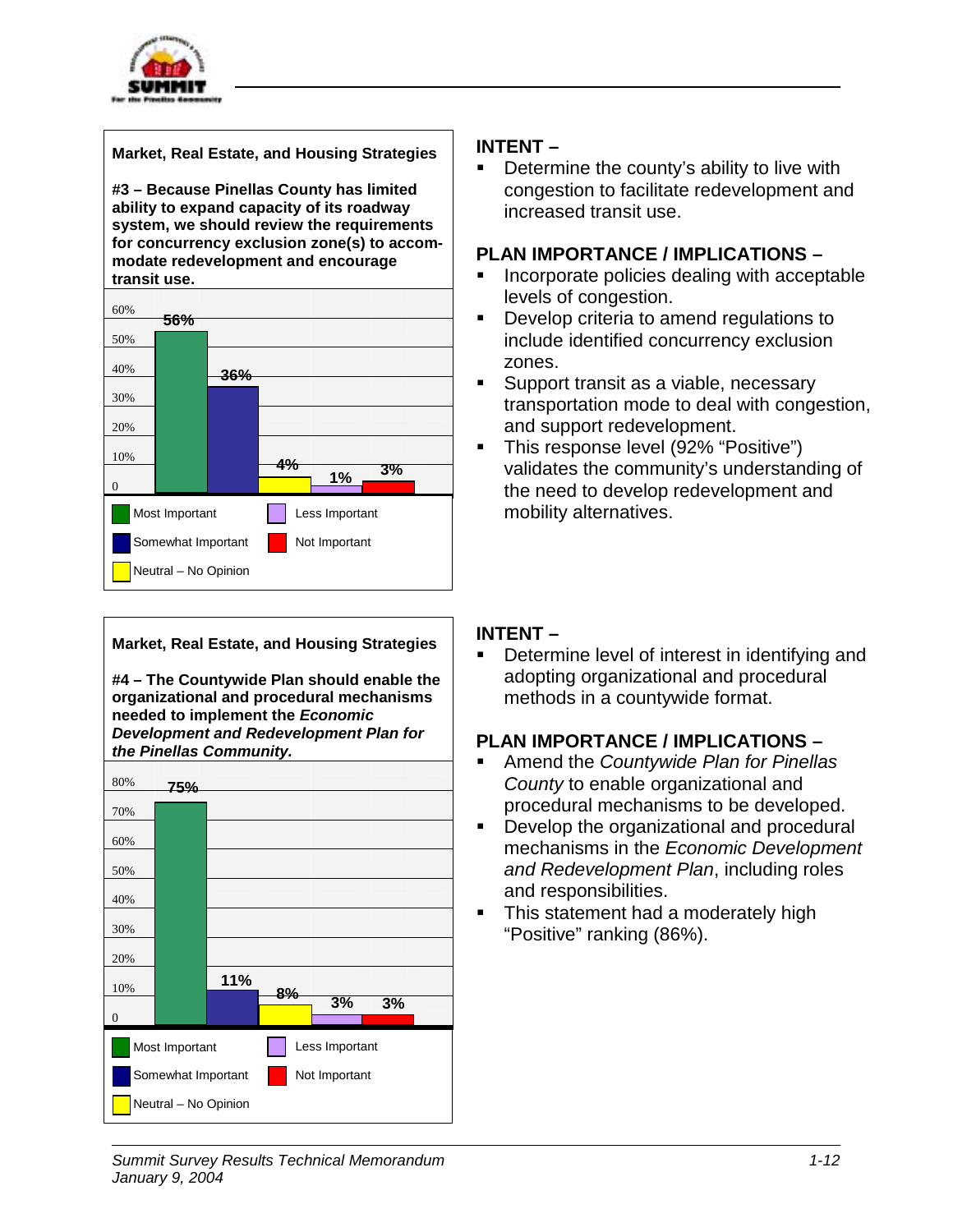

**#5 – The** *Economic Development and Redevelopment Plan for the Pinellas Community* **should be directed at new policy relationships with the State of Florida through the countywide planning process to address infill, redevelopment, and economic development issues in a built-out county.**





## **INTENT –**

**• Determine interest in approaching the State** of Florida to develop growth management guidelines for redeveloping jurisdictions.

## **PLAN IMPORTANCE / IMPLICATIONS –**

- Develop a strategy for approaching the State with recommendations for planning in builtout communities.
- **Prepare an outline of the criteria, roles, and** responsibilities.
- **E** Establish a timetable with the local legislative delegation for development of a strategy.
- **With an 85% "Positive" response rate, this** statement is important.

## **INTENT –**

**EXECTE:** Determine which level of government should develop the legal mechanisms for activating incentives.

- **EXEDENTIFY Appropriate implementation** mechanisms for the plan.
- **EXE** Designate the Pinellas County government as the responsible entity.
- **EXECO THE PINELLAS COUNTY GOVERNMENT WAS** selected by 78% of the respondents as the entity to initiate an enabling ordinance.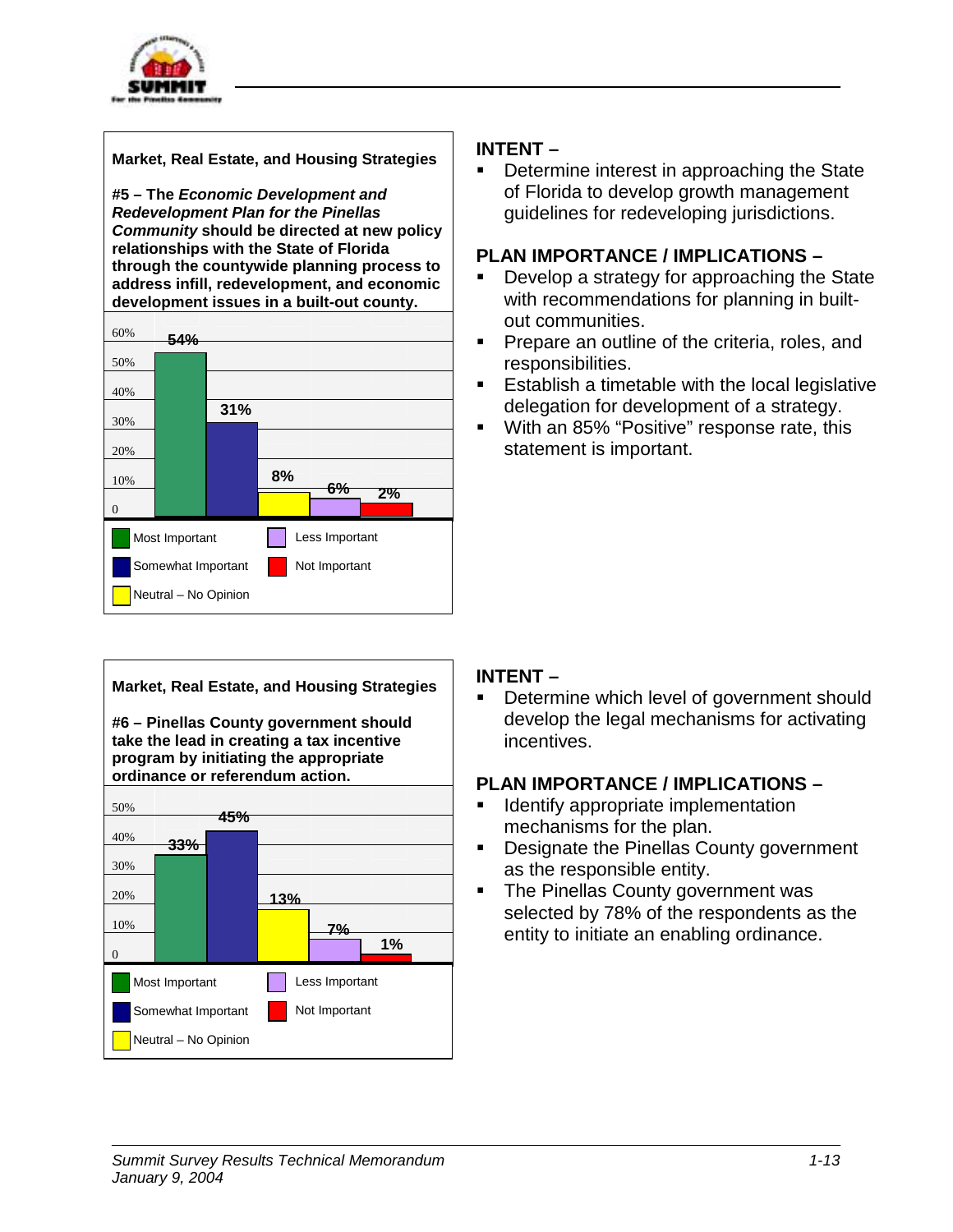

**#7 – The management of the targeted employers incentive program should be centralized and assigned to an economic development and/or redevelopment agency on a countywide basis.**



### **Market, Real Estate, and Housing Strategies**

**#8 – To implement the Plan, local governments should make a commitment to fund capital improvement needs.**



### **INTENT –**

**EXEC** Determine whether management of the target employers incentive program should be centralized.

### **PLAN IMPORTANCE / IMPLICATIONS –**

- **EXECT** Incorporate incentives in the plan.
- **EXEC** Describe alternative implementation arrangements.
- **•** Define a centralized function.
- 77% of the respondents agreed to centralized management of incentives.

## **INTENT –**

**EXECTE:** Determine level of local commitment to fund capital improvements for redevelopment.

- Reinforce the role of capital improvements programming in redevelopment.
- **Establish appropriate project type to support** redevelopment.
- 74% responded that local governments should fund improvements for redevelopment.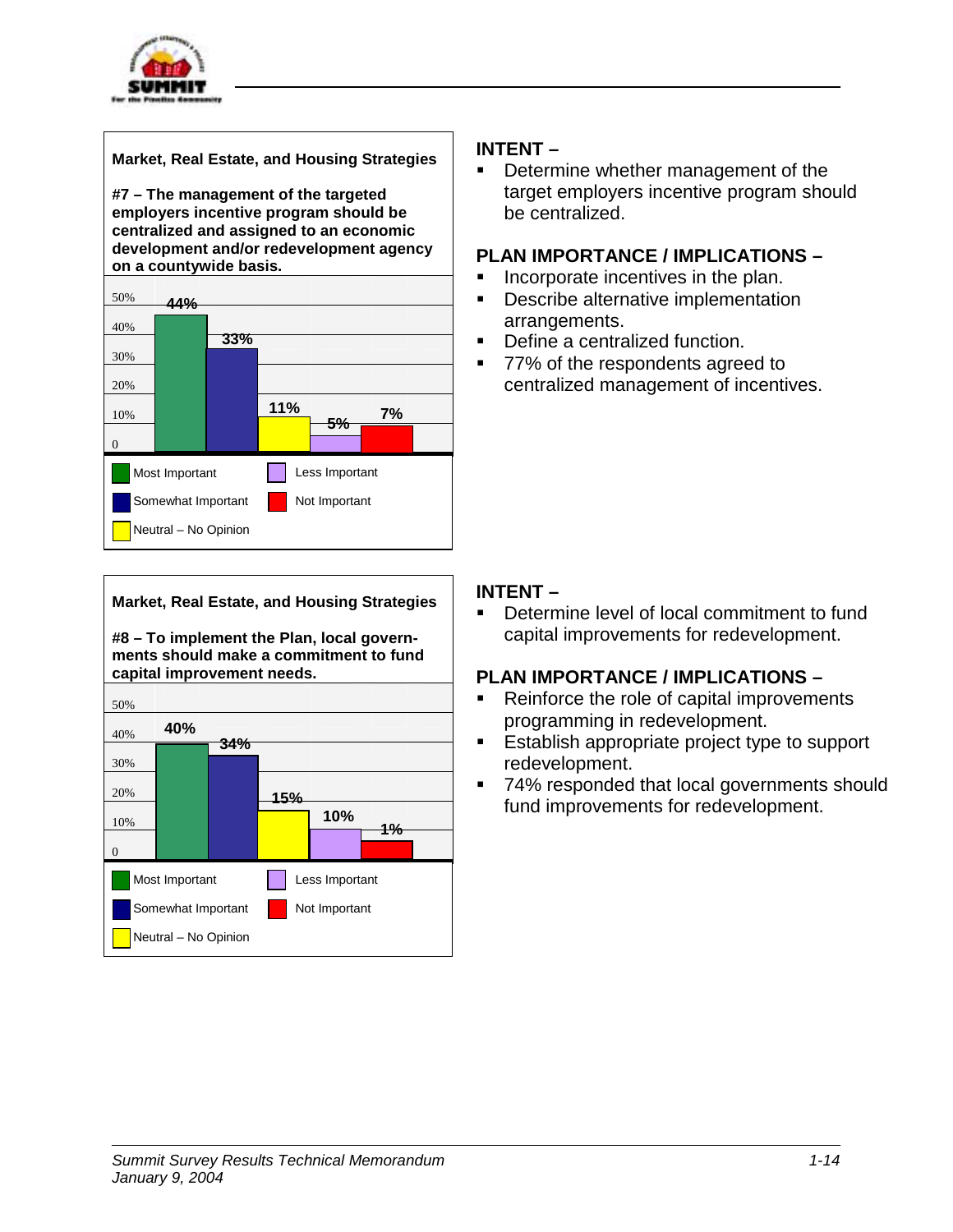

**#9 – Surrounding greenfield communities are raising impact fees. In built-out communities, impact fees and other infrastructure contributions should be reduced or eliminated as a redevelopment incentive.**



#### **Market, Real Estate, and Housing Strategies #10 – Businesses locating or expanding in Pinellas County should be required to contribute to the upgrading of aging infrastructure.** 40% 30% 20% 10%  $\Omega$ **30% 23% 28% 16% 3%** Most Important Somewhat Important  $\sqrt{\phantom{a}}$ Neutral – No Opinion Less Important Not Important

## **INTENT –**

**•** Determine interest in eliminating/reducing regulatory requirements as an incentive to encourage redevelopment.

### **PLAN IMPORTANCE / IMPLICATIONS –**

- **E** Establish a section on regulatory relief in the plan.
- **Develop a task force to evaluate alternatives.**
- **•** Develop recommended relief as an incentive.
- **Two-thirds of the respondents agreed to** reduce or eliminate current requirements.

## **INTENT –**

**E** Determine whether businesses should upgrade aging infrastructure.

## **PLAN IMPORTANCE / IMPLICATIONS –**

**EXEC** This statement drew the lowest "Positive" response (53%), with a large "Neutral - No Opinion" response (28%) that may mean additional education or plan analysis is needed.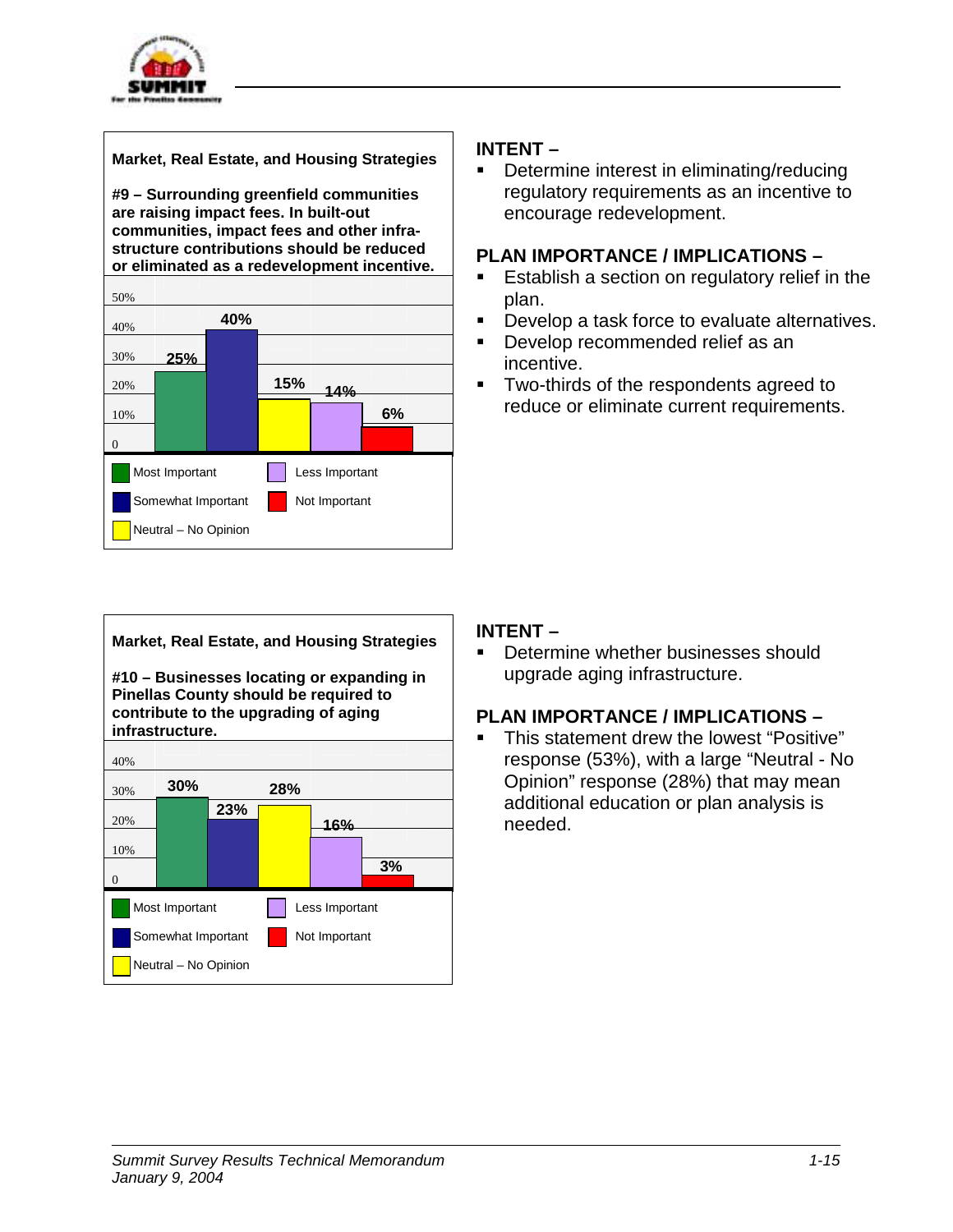

## **LAND CRITERIA**

For the thirteen identified "Land Criteria" questions, the implications for plan development are clustered by response as follows: greater than 80%; between 65% and 79%; and less than 64%. Second, the results are categorized by topic. They are then considered in terms of general planning implications.

The highest ranked cluster (>80%) deals with facilitating redevelopment through development incentives, providing infrastructure improvements, and promoting highdensity urban housing to support employment. While unrelated to the general discussion of target employer redevelopment, there was a clear message that the state of the tourism industry, especially along the beaches, must be addressed. The plan implications for the first topic cluster should focus on:

- $\triangleright$  Policies that link with the Government Criteria (discussed above) to provide a diverse package of incentives for redevelopment;
- $\triangleright$  Housing policies that address densities, mixes of uses, and location criteria and standards within and adjacent to employment centers; and
- $\triangleright$  Expanding the target employer focus to address the reduction of the traditional beach tourism base.

The middle cluster (65%-79%) deals with a series of related factors beginning with the desire to increase the county's total employment percentage, while emphasizing the desire to have primary employment center locations, and then assembling land in support of these criteria. The plan implications for this cluster focus on:

- $\triangleright$  Policies that expand target employment recruitment and job training opportunities;
- $\triangleright$  Location, size, and mix criteria for employment centers;
- $\triangleright$  A coordinated approach to assembling and providing land to attract the target employers to preferred locations;
- $\triangleright$  Incentives that reduce the land cost portion of the redevelopment equation; and
- $\triangleright$  Correlating with the lower tier criteria on property/parcel acquisition.

The final cluster (<65%) addresses a diversity of criteria such as location preferences for employment centers, assembling urban (workforce) housing sites, and investing in distressed areas for long-term gains. Respondents appear to be housing location "neutral" with all sections of the county considered appropriate locations. Issues of using eminent domain to assemble housing sites, and using private companies to negotiate agreements, had higher levels of "Less/Not Important" responses. This may imply that the market should address these issues, and that the plan should provide for a wide range of housing options. While the response to the criteria relating to investments in distressed areas was in the latter cluster, the interest in community redevelopment activities can be seen as generally supportive. The plan implications for the final series focus on: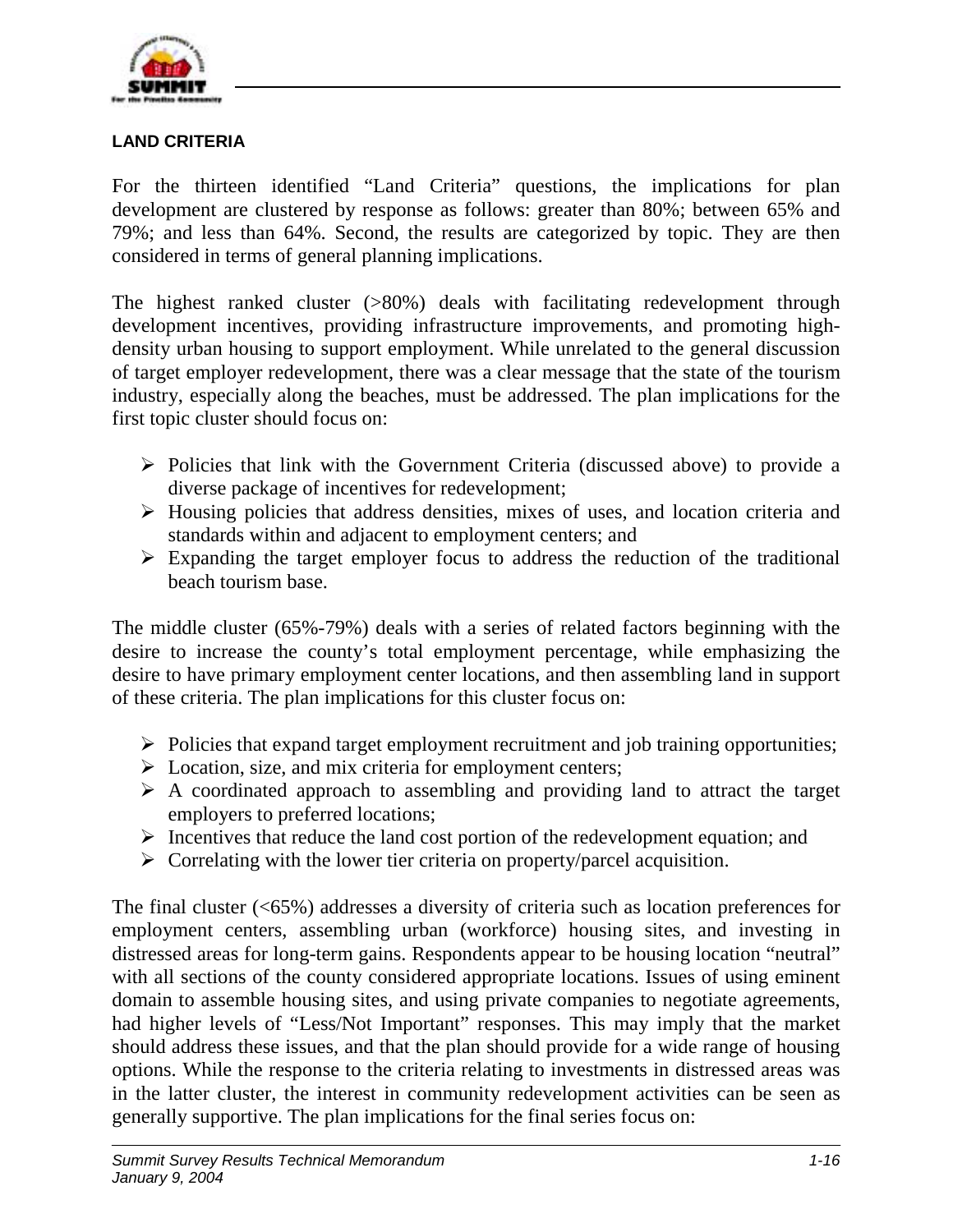

- $\triangleright$  Developing flexible location criteria for target employers;
- $\triangleright$  Coordinating housing initiatives with community development agencies to facilitate urban housing; and
- $\triangleright$  Including long-term investments in distressed areas as part of a coordinated, countywide community redevelopment program.

The following bar charts depict the results by statement and include an intent and relative importance or implications for plan development.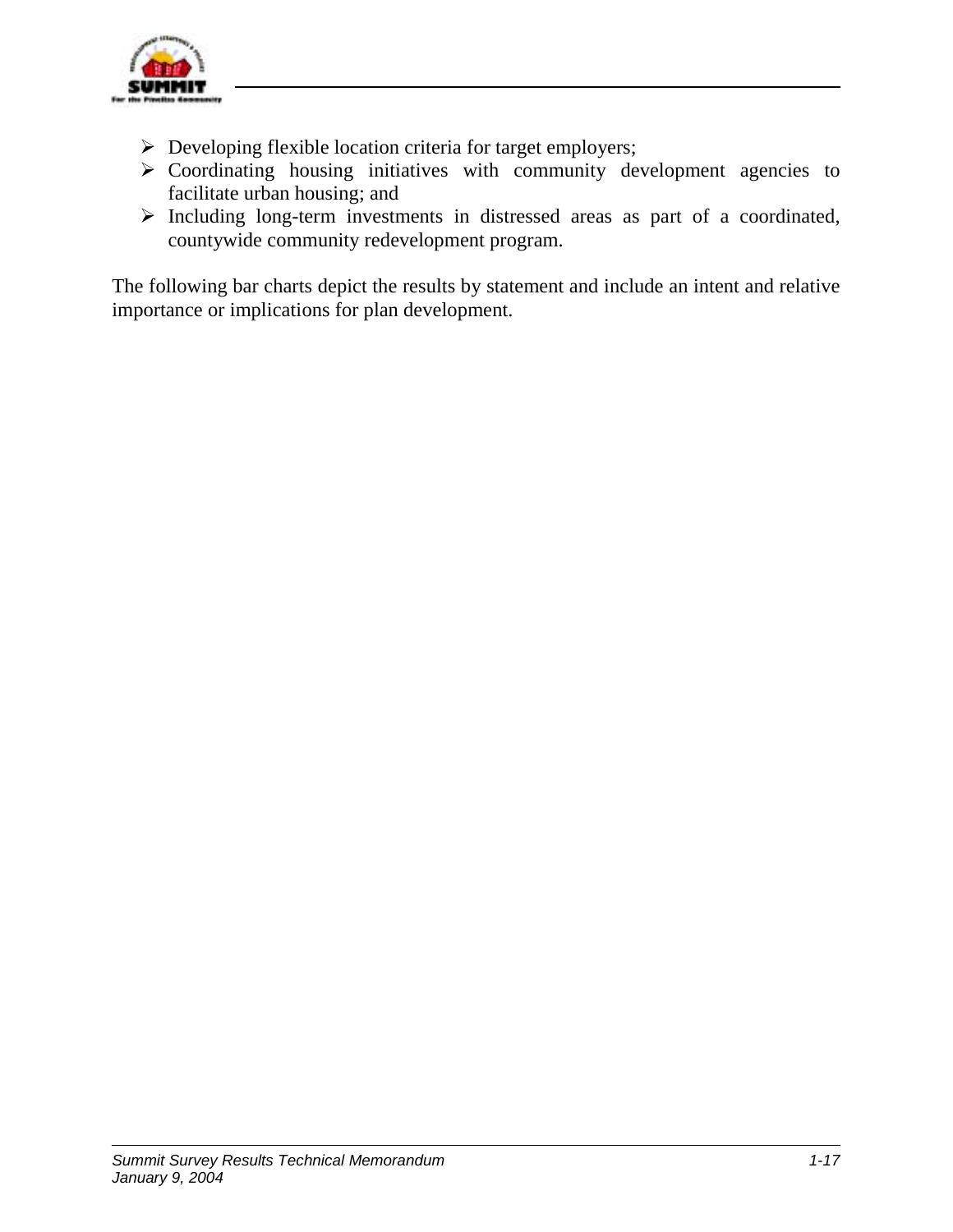

**#1 – To encourage shorter commuting times, it is appropriate to permit some mid to highdensity residential development within employment centers and within ½-mile of those centers, such as a 1½ to 2½ multiplier of underlying density.**

| 50%      | <u>49%</u>           |            |                |
|----------|----------------------|------------|----------------|
| 40%      |                      | <u>39%</u> |                |
| 30%      |                      |            |                |
| 20%      |                      |            |                |
| 10%      |                      |            | 7%             |
| $\theta$ |                      |            | 4%<br>1%       |
|          | Most Important       |            | Less Important |
|          | Somewhat Important   |            | Not Important  |
|          | Neutral - No Opinion |            |                |

### **Land Criteria**

**#2 – Because the cost of redevelopment is greater than that for greenfields development, government should partner with developers and provide incentives to reduce those costs.**



## **INTENT –**

- **EXECTE:** Determine interest in introducing high-density residential uses as part of or near employment centers.
- **Determine interest in balancing jobs/housing** relationship and increasing densities.

### **PLAN IMPORTANCE / IMPLICATIONS –**

- **Address internal capture, reverse commute,** and intercepting through traffic.
- **EXEDENT** Incorporate housing within employment/nonresidential districts with density bonuses.
- **Address affordable housing and use of public** lands.
- **Use dwelling units as additions to the floor area** ratio (FAR).
- 88% "Positive" response indicates acceptance.

## **INTENT –**

**EXECUTE:** Test the use of incentives to reduce cost of development.

- **EXECTE:** Define portfolio of development incentives.
- **EXEC** Link to target employers criteria.
- **•** Define the application of subsidy to each level of partnered redevelopment.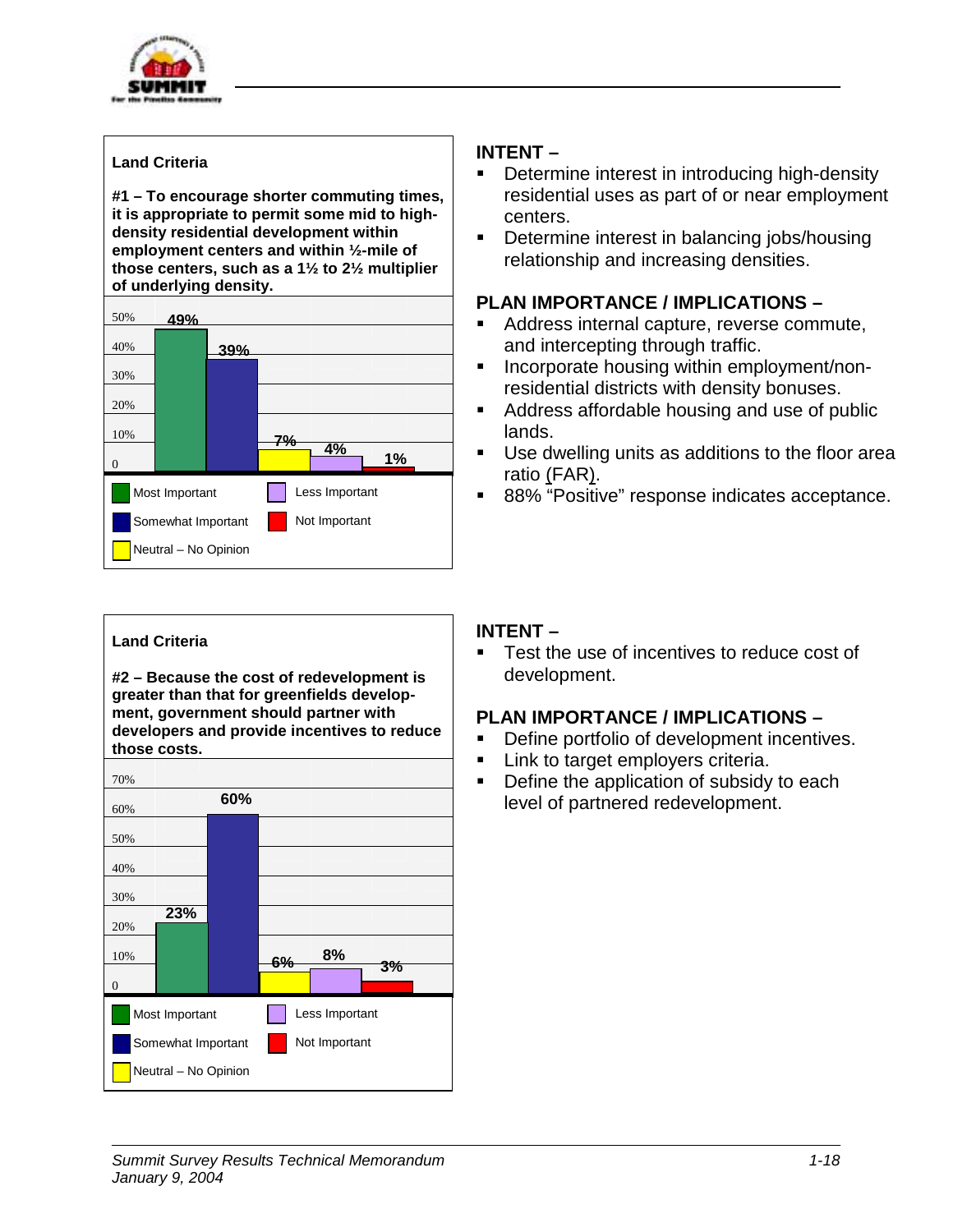

#### **#3– It is important to have housing in proximity to employment areas in order to reduce travel costs and time.**

| 60%                  | <del>57%</del> |     |    |                |    |
|----------------------|----------------|-----|----|----------------|----|
| 50%                  |                |     |    |                |    |
| 40%                  |                |     |    |                |    |
| 30%                  |                |     |    |                |    |
| 20%                  |                | 25% |    |                |    |
| 10%                  |                |     | 8% | 8%             |    |
| $\overline{0}$       |                |     |    |                | 2% |
|                      | Most Important |     |    | Less Important |    |
| Somewhat Important   |                |     |    | Not Important  |    |
| Neutral - No Opinion |                |     |    |                |    |

#### **Land Criteria**

**#4a – Local governments should install infrastructure, such as stormwater drainage facilities and structured parking, as incentives to attract target employers.**



## **INTENT –**

- **EXECTE:** Determine interest in introducing high-density residential uses as part of or near employment centers.
- **Determine interest in balancing jobs/housing** relationship and increasing densities.

### **PLAN IMPORTANCE / IMPLICATIONS**

- Address internal capture, reverse commute, and intercepting through traffic.
- **EXEDENT** Incorporate housing within employment/nonresidential districts.
- **Use density bonuses to encourage housing.**
- **EXECT** Link urban (workforce) housing and use of public transportation incentives.

### **INTENT –**

**•** Determine interest in the public provision of physical investments as incentives.

- Develop public/private partnership structures.
- **EXECT** Develop methodology for project types to receive infrastructure improvements.
- **E** Establish link of drainage improvements to specific employment centers.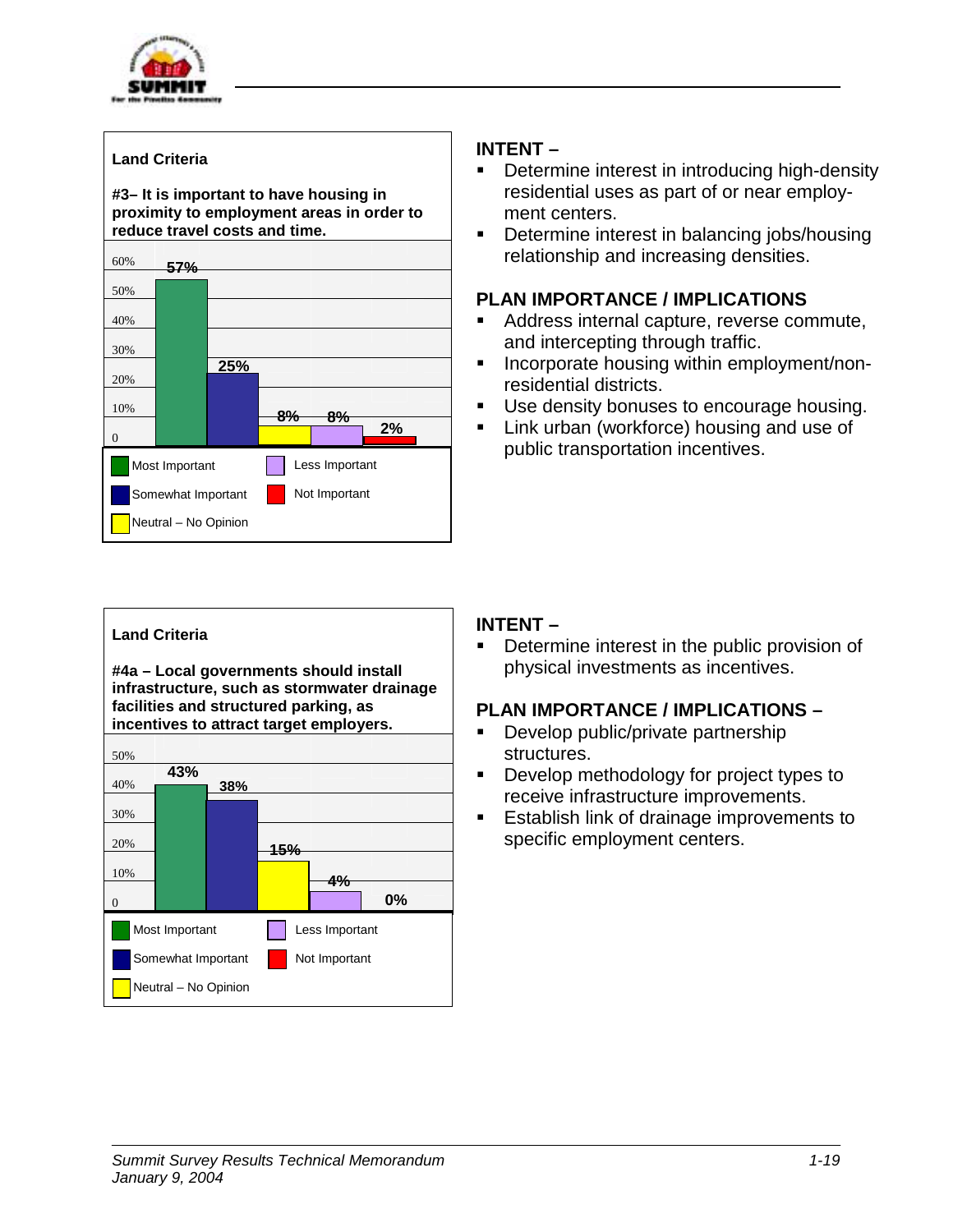

**#4b – Community consensus exists for support of the primary target employers. The plan should also address redevelopment actions needed to support the county's tourism industry.**

| 50%      |                      |     |                |
|----------|----------------------|-----|----------------|
| 40%      | 40%                  | 41% |                |
| 30%      |                      |     |                |
| 20%      |                      |     |                |
| 10%      |                      |     | 10%<br>7%      |
| $\theta$ |                      |     | 2%             |
|          | Most Important       |     | Less Important |
|          | Somewhat Important   |     | Not Important  |
|          | Neutral - No Opinion |     |                |

### **Land Criteria**

**#5a – In Pinellas County 54% of the total population is employed. Employment of a greater percent of the population should be a countywide goal.**



## **INTENT –**

• Compare the importance of tourism versus target employment strategies.

### **PLAN IMPORTANCE / IMPLICATIONS –**

- **Establish a task force on tourism.**
- **Prepare an analysis of tourism land** development economics.
- **Develop a coordinated beach/tourism plan** that builds on working models.
- **EXEC** Link capture of lost resort units to possible retention incentives.
- **EXECONS** Creation of tourism tax increment financing for resort redevelopment projects.

## **INTENT –**

**•** Determine if the percentage of the population who are employed should increase.

- **EXEC** Determine acceptable employment percentage target range.
- **•** Define conditions required or precedent to reaching the employment goal.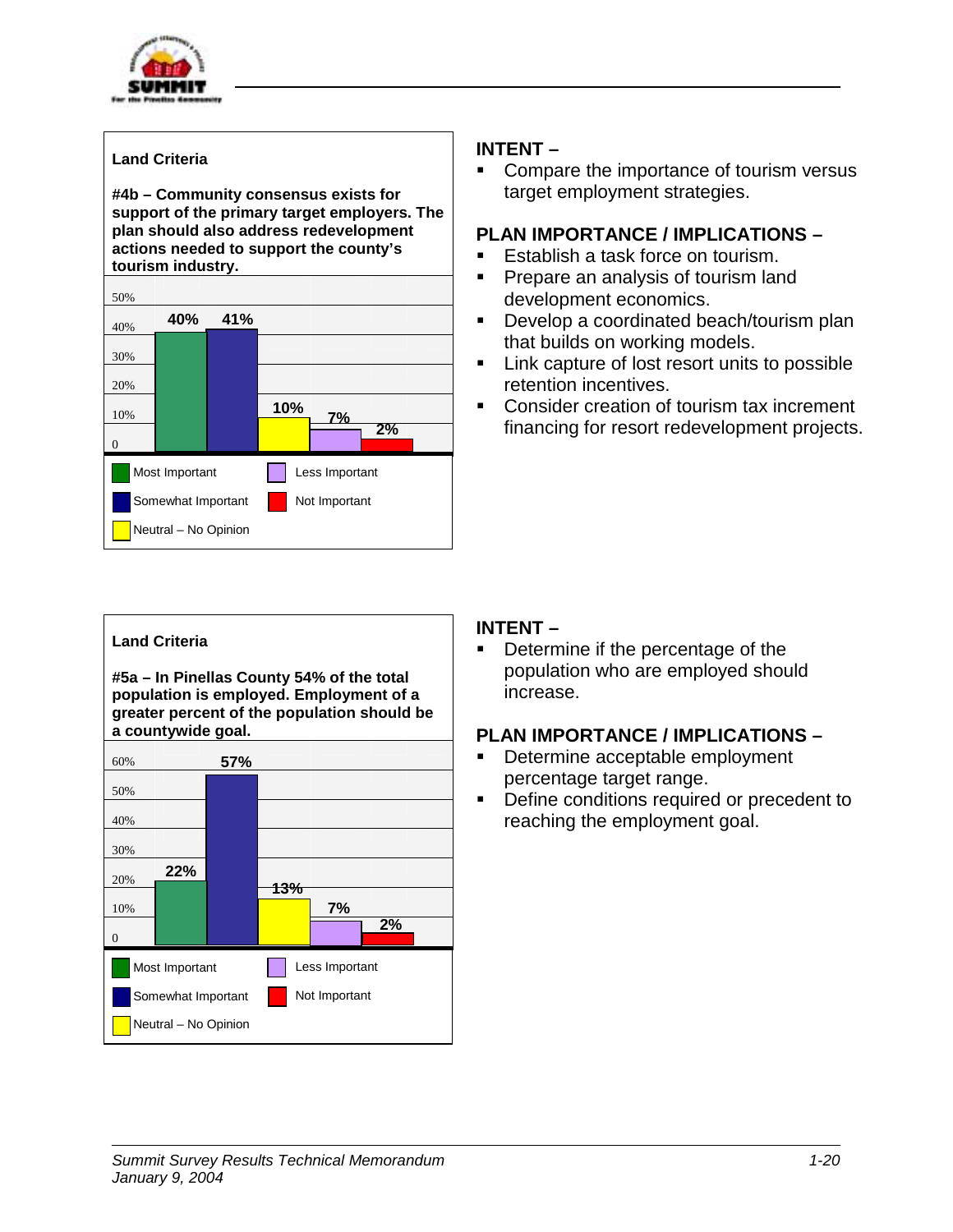

#### **#5b – Local governments should assemble land as an incentive to attract target employers.**

| 60%            |                      |     |                |
|----------------|----------------------|-----|----------------|
|                | 52%                  |     |                |
| 50%            |                      |     |                |
| 40%            |                      |     |                |
| 30%            |                      | 27% |                |
| 20%            |                      |     |                |
| 10%            |                      |     | 11%<br>8%      |
| $\overline{0}$ |                      |     | 1%             |
|                | Most Important       |     | Less Important |
|                | Somewhat Important   |     | Not Important  |
|                | Neutral - No Opinion |     |                |

#### **Land Criteria #6 – Employment centers should be primary locations for future target employers** 50% 40% 30% 20% 10% 0 **43% 31% 20% 6% 0%** Most Important Somewhat Important Neutral – No Opinion Less Important Not Important

## **INTENT –**

Determine governmental commitment to a playing a role in assembling redevelopment sites.

### **PLAN IMPORTANCE / IMPLICATIONS –**

- **Example 1** Identify assembly techniques.
- **E.** Link to countywide Community Redevelopment Area program.
- **EXEC** Link to target employment criteria.
- **EXECT** Study applications for urban (workforce) housing.

### **INTENT –**

**EXECTE:** Determine location flexibility or predictability.

- **EXEDENT** Include specific and flexible locations where target employers may locate.
- **EXECUTE:** Include all centers as possible employment locations.
- **EXECT** Develop criteria for non-employment center site decisions.
- **E** The relatively high "Neutral No Opinion" response (20%) may mean additional education or plan analysis is needed.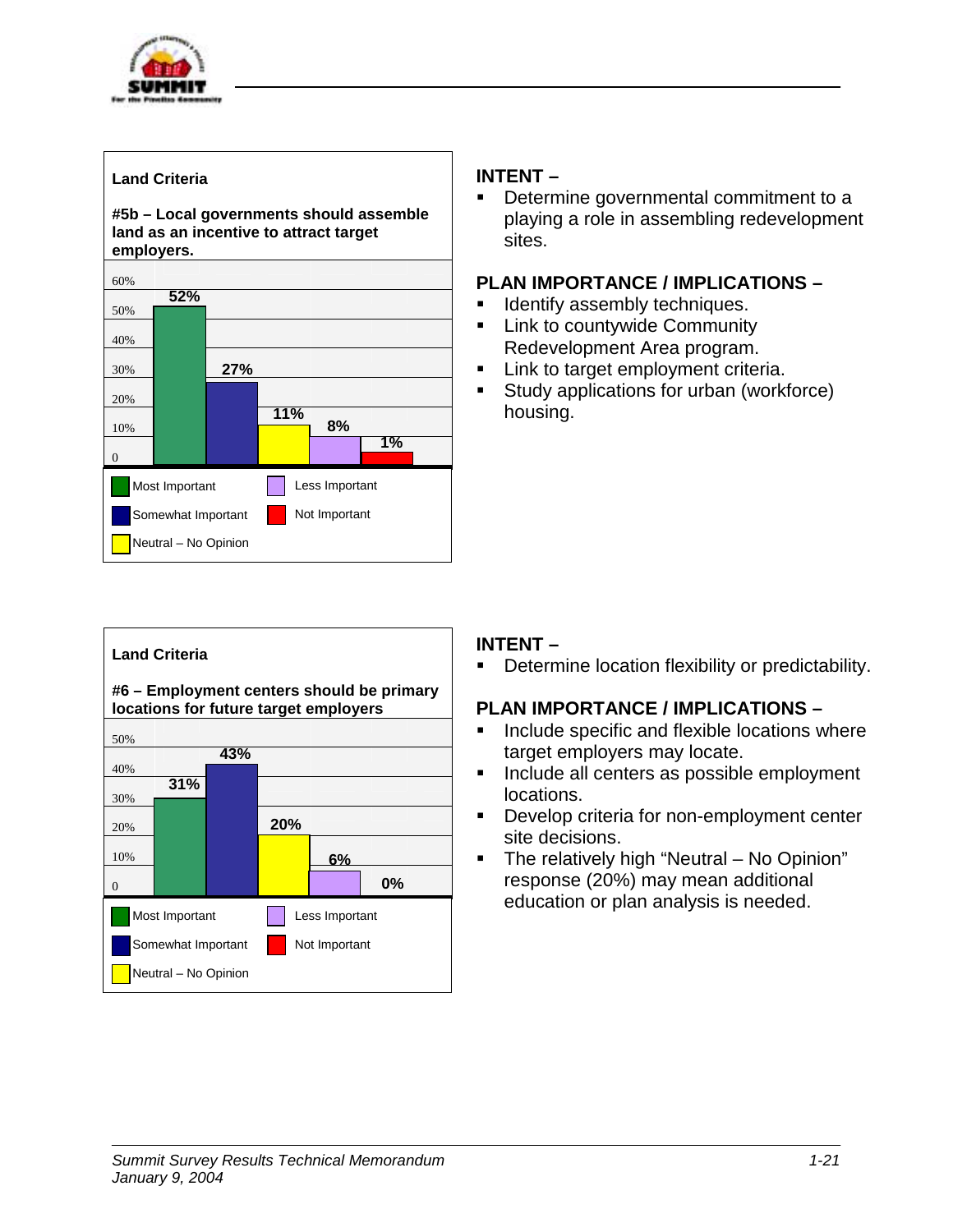

**#7 – Local governments should be willing to make investments that will produce longterm economic gains in distressed areas even if there is limited monetary return on the investment.**



## **INTENT –**

**EXEC** Determine governmental willingness to support long-term investment return in upgrading distressed areas.

## **PLAN IMPORTANCE / IMPLICATIONS –**

- **EXECUTE:** Support the use of community redevelopment districts to overcome the negative effects of distressed areas.
- **Develop alternative strategies including** incentives.
- **EXEDER** Investment needed in under-performing and areas like the Dome Industrial District.
- **EXECUTE:** Mixed result show low support.
- **The high "Neutral No Opinion" response** (31%) may mean additional education or plan analysis is needed.



## **INTENT –**

**EXEC** Determine attitude towards geographic location of target employers.

- **The mixed message on priority implies "let** the market decide."
- **There is limited consensus on diversity and** concentration of employment centers.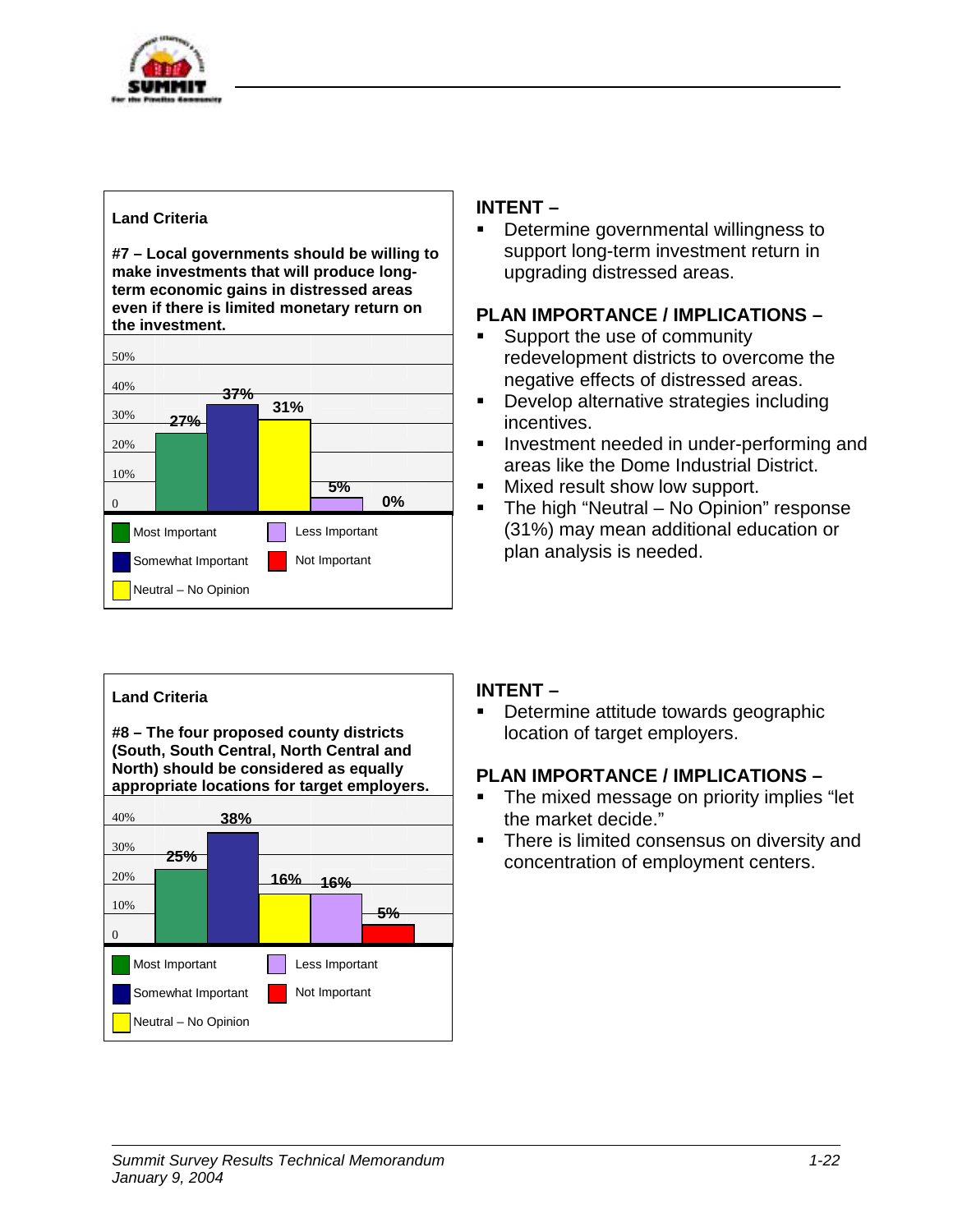

**#9 – For the purpose of assembling developable workforce housing sites, government should use its power of eminent domain to acquire holdout parcels if the assembly is substantially complete.**

| 40%      |                      |     |     |                |
|----------|----------------------|-----|-----|----------------|
| 30%      | 27%                  | 34% |     |                |
| 20%      |                      |     | 22% |                |
| 10%      |                      |     |     | 13%            |
| $\theta$ |                      |     |     | 4%             |
|          | Most Important       |     |     | Less Important |
|          | Somewhat Important   |     |     | Not Important  |
|          | Neutral - No Opinion |     |     |                |

### **Land Criteria**

**#10 – For the purpose of assembling developable workforce housing sites, government should enter into agreements with private real estate companies to secure purchase options or listing agreements.**



## **INTENT –**

**•** Determine to use governmental powers in assembly efforts to structure redevelopment sites.

### **PLAN IMPORTANCE / IMPLICATIONS –**

- "Positive (61%)," but mixed level of commitment may mean a level of acceptance for government programs, but there is no strong support.
- **EXECT** Action to assemble lands needs to be supported by local government.
- **EXECT** The high "Neutral No Opinion" response (22%) may mean additional education or plan analysis is needed.

### **INTENT –**

**• Determine to use private sector assembly** efforts to structure redevelopment sites.

- **E** "Positive (53%)," but mixed level of commitment may mean, "let the market control."
- **EXECT** Acting to assemble independently of an identified developer may be problematic.
- **The high "Neutral No Opinion" response** (29%) may mean additional education or plan analysis is needed.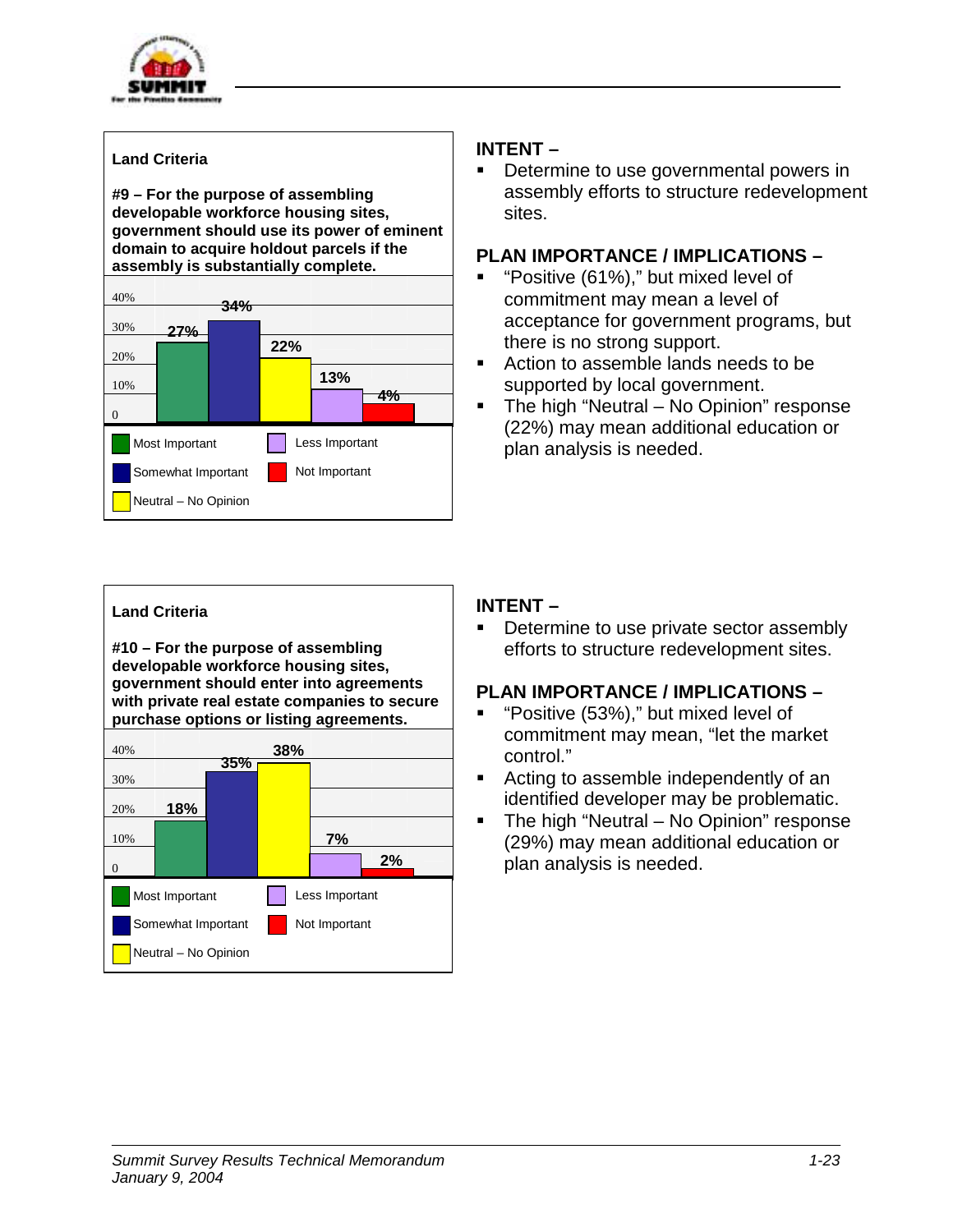

**#10 – For the purpose of assembling developable workforce housing sites, government should enter into agreements with private real estate companies to secure purchase options or listing agreements.**

| 40%                  | 38%    |                |
|----------------------|--------|----------------|
| 30%                  | $35\%$ |                |
| 18%<br>20%           |        |                |
| 10%                  |        | 7%             |
| $\theta$             |        | 2%             |
| Most Important       |        | Less Important |
| Somewhat Important   |        | Not Important  |
| Neutral - No Opinion |        |                |

## **INTENT –**

**• Determine the acceptance of the Gateway** area as the primary location for target employer attraction.

- The plan should support multiple target employer redevelopment areas.
- **The Gateway area is a significant location for** existing target employers.
- **The 53% "Positive" response is one of the** lowest responses showing poor commitment to the issue.
- **The high "Neutral No Opinion" response** (38%) may mean additional education or plan analysis is needed.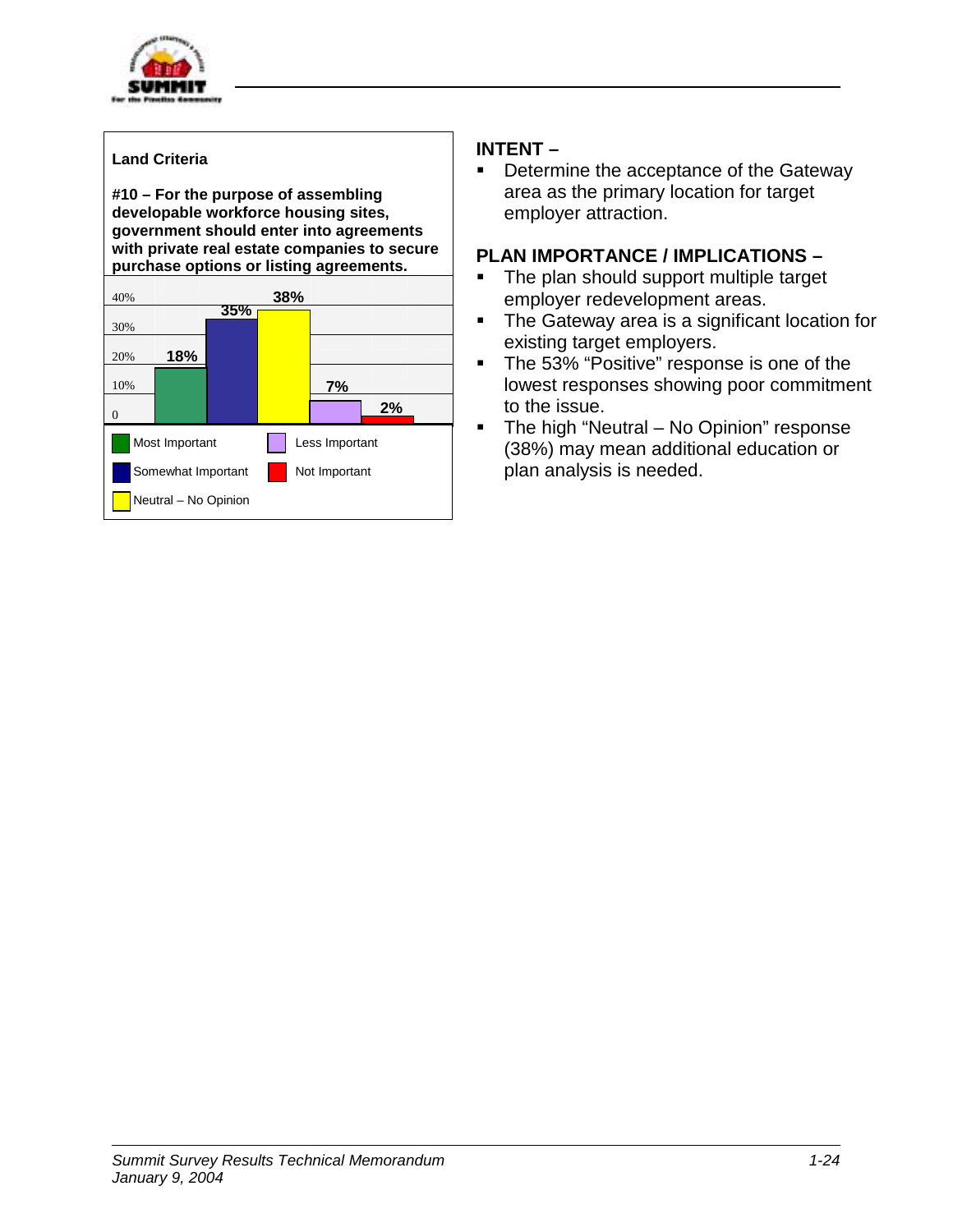

## **4. Urban Design and Regulatory Codes Section**

The purpose of questions regarding urban design and regulatory codes strategies was to determine opinions regarding respondent support of options in the future land pattern of development and needed regulatory measures. Responses to the survey questions or statements were predominantly clustered in the "Most Important" and "Somewhat Important" categories. The responses are separated into two sub-categories by area of plan creation emphasis: "Regulation Criteria" and "Urban Criteria."

## **REGULATION CRITERIA**

For the ten "Regulation Criteria" questions, the following implications for plan development are clustered by response as follows: greater than 89%; between 80% and 88%; and less than 80%. The results are also categorized by topic. The results are then considered in terms of general planning implications.

The highest ranked cluster (>89%) deals with facilitating redevelopment through revision of development regulations, creating prototypical models, and seeking area-wide approvals. There was a clear message that the existing development regulations do not foster desirable or beneficial redevelopment activities and must be modernized to deal with the current and future redevelopment/infill environment. The plan implications for the first topic cluster focus on:

- $\triangleright$  Revising land development regulations to encourage mixed-use projects;
- $\triangleright$  Developing prototypical redevelopment districts for local government use; and
- $\triangleright$  Identifying area-wide approvals for major redevelopment projects.

The middle cluster (80%-89%) deals with a series of related factors beginning with the desire for countywide recognition of redevelopment activities, revision of land development regulations to facilitate redevelopment, and government initiated approvals. There is clear support for revising regulations. The plan implications for this cluster focus on:

- ! Including redevelopment mechanisms in the *Countywide Plan for Pinellas County*;
- $\triangleright$  Coordinating redevelopment incentives on a countywide program;
- $\triangleright$  Revising land development regulations to facilitate redevelopment activities; and
- $\triangleright$  Enforcing development regulations consistently.

The final cluster  $(\leq 80\%)$  includes only one response. It is listed separately due to the concentration of the middle cluster responses. It also deals with improving regulatory mechanisms to promote redevelopment opportunities and can be seen as generally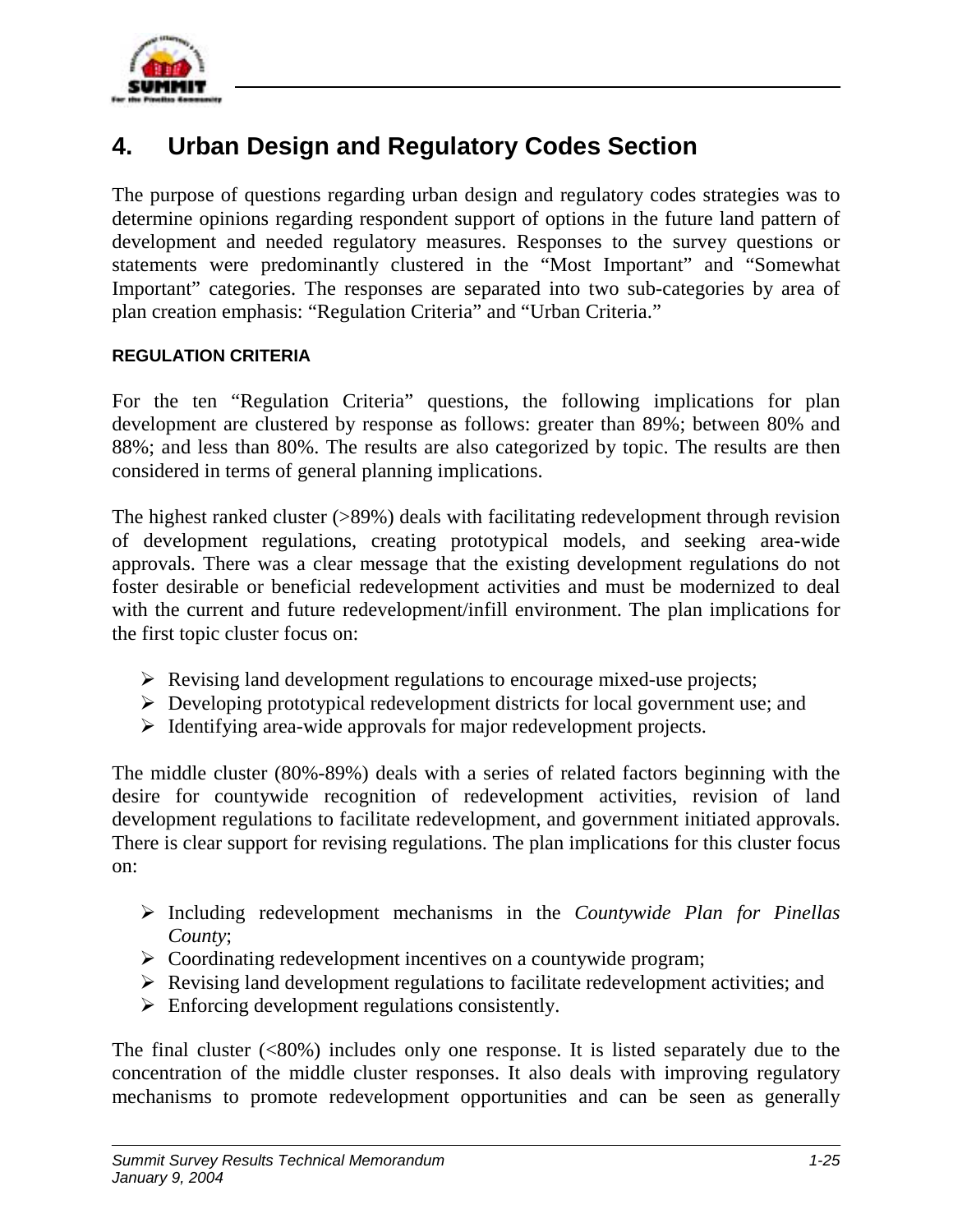

supportive. The plan implications for the final series focus on developing regulations that help attract target employers.

The following bar charts depict the results by statement and include an intent statement and relative importance or implications for plan development.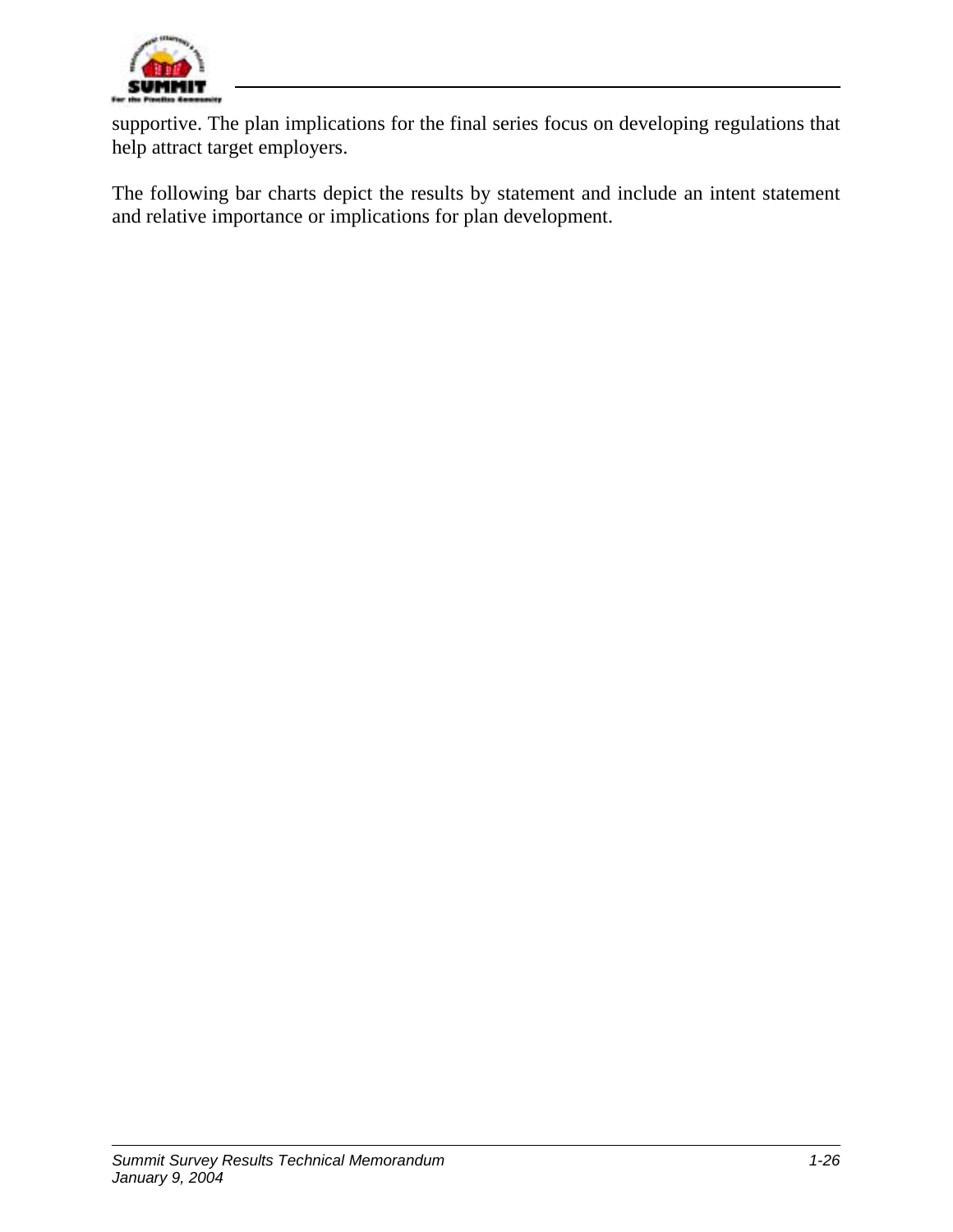



**• Determine interest in revising land** development regulations to facilitate redevelopment.

### **PLAN IMPORTANCE / IMPLICATIONS –**

- **EXEC** Identify code provisions that facilitate redevelopment.
- **The moderately high level of "Positive"** response (90%) indicates acceptance that redevelopment needs different regulations and incentives than greenfield development.



## **INTENT –**

**• Determine the desire for standardized** development code provisions to facilitate redevelopment within the county.

- **EXECTE:** Identify redevelopment prototypes that can be used by various levels of government to direct redevelopment.
- **EXEDENT** Identify alternative methods of applying prototypes.
- **The moderately high level of "Positive"** response (90%) indicates the need for common regulations.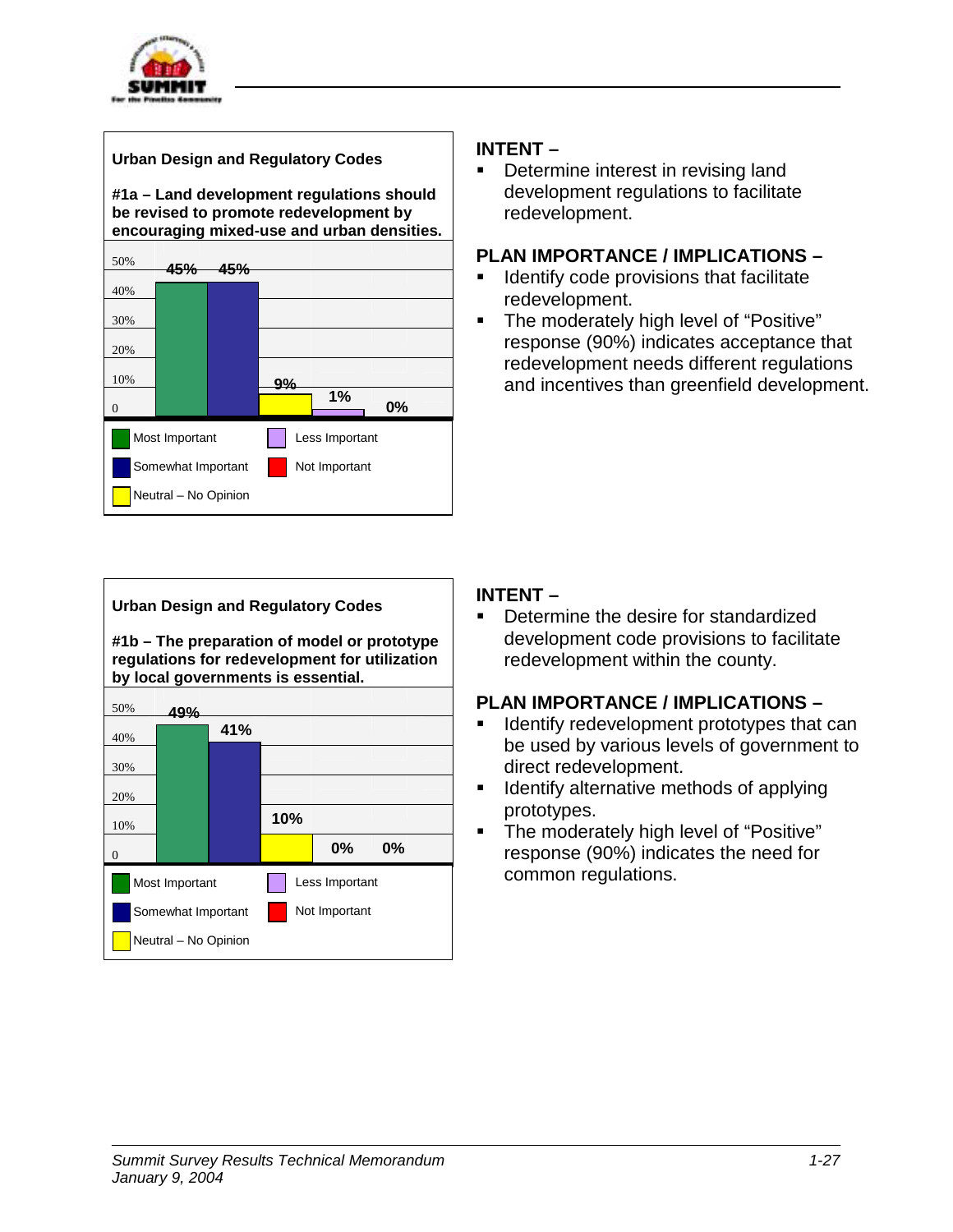

**#2 – Areawide Developments of Regional Impact (DRI) should be one of the tools for securing development rights and streamlining development approvals.**



### **Urban Design and Regulatory Codes #3 – The Countywide Future Land Use Map should contain a mechanism to reflect identified employment centers.** 60% 50% 40% 30% 20% 10% 0 **51% 36% 3% 7% 3%**  Most Important Less Important

Somewhat Important Neutral – No Opinion

## **INTENT –**

**EXEC** Determine level of acceptance for master planning redevelopment areas for target employment.

### **PLAN IMPORTANCE / IMPLICATIONS –**

- **The plan should consider identifying specific** areas where redevelopment is desired.
- **•** Define potential "applicants" for areawide DRIs.
- **EXECUTE:** Link to incentive programs.
- **The moderately high level of "Positive"** response (89%) indicates acceptance of areawide approvals.

## **INTENT –**

Determine the interest in a countywide implementation approach for redevelopment entitlements.

## **PLAN IMPORTANCE / IMPLICATIONS –**

- **EXECT** The plan should identify strategies that support redevelopment and provide guidance to various government levels.
- **EXEDENT** Identify large areas that are susceptible to change without identifying specific sites within them.
- **The moderate level of interest (87%)** identifies the desire for countywide identification of redevelopment areas.

Not Important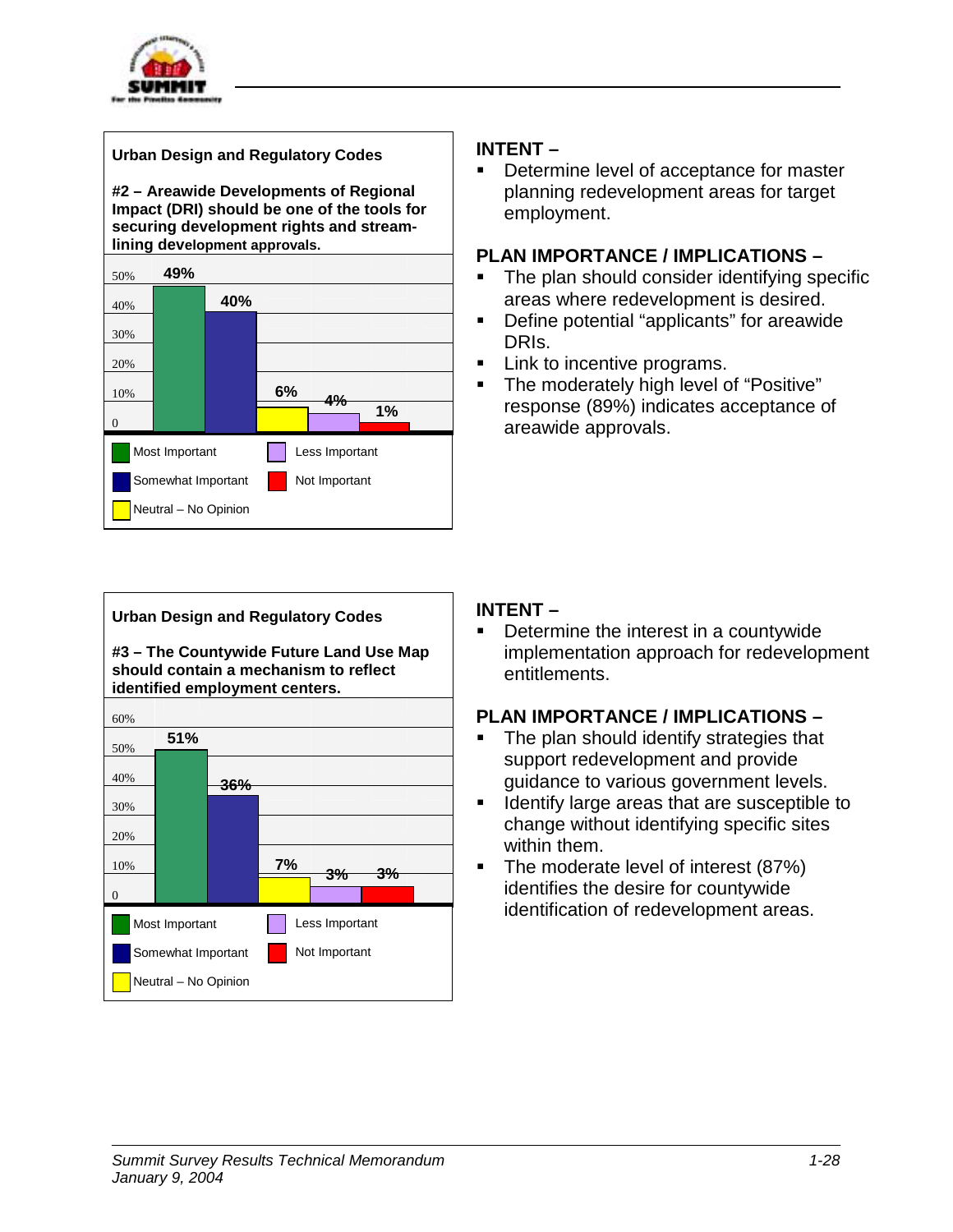

**#4a – There should be a countywide, government-sponsored community redevelopment program created to serve as one of the tools for attracting target employers.**



### **Urban Design and Regulatory Codes**

**#4b – Local land development regulations should be revised to better integrate and streamline separate parts of the development review process such as special exceptions, variances (i.e., non-conformities flexibility), site plan review, and rezoning.**



### **INTENT –**

Determine the interest in a coordinated countywide redevelopment program.

### **PLAN IMPORTANCE / IMPLICATIONS –**

- **EXECUTE:** Identify roles and responsibilities for implementation of a countywide redevelopment program.
- **EXECT** Identify potential areas for redevelopment activities.
- **The moderate level of "Positive" response** (86%) indicates acceptance that a coordinated countywide program should implement redevelopment activities.

### **INTENT –**

Determine the level of interest to create streamlined regulations to facilitate redevelopment.

- Identify land development regulations or processes that hinder or support redevelopment activities.
- **EXECUTE:** Identify roles and responsibilities.
- **Develop policies for levels of approval.**
- **The moderate level of "Positive" response** (86%) indicates the need for revised development regulations.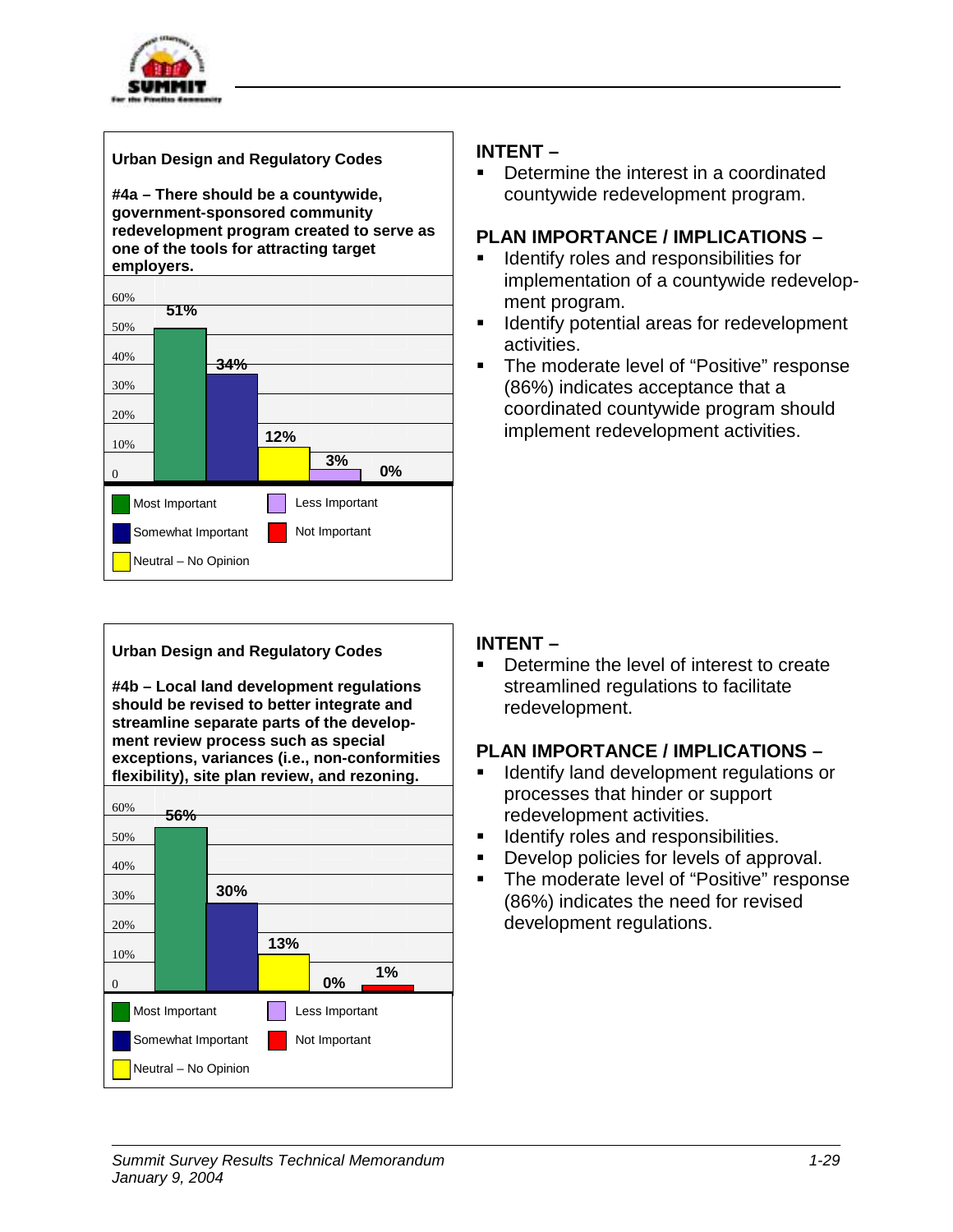



**#5a – Government initiated DRI or area wide plans should be prepared to facilitate redevelopment in designated employment centers.**



## **INTENT –**

**EXECTE:** Determine level of interest in allowing flexible regulations to facilitate redevelopment.

## **PLAN IMPORTANCE / IMPLICATIONS –**

- **EXECTE:** Identify alternative development regulations that support redevelopment.
- **EXECUTE:** Permit flexible development regulations (e.g., form-based codes, etc.).
- **The moderate level of "Positive" response** (85%) indicates the need for alternative regulations to facilitate redevelopment.

## **INTENT –**

Determine interest for government plans to identify specific locations where redevelopment is desired.

- **EXECTE:** Identifying specific locations, not projects, tends to drive land costs up in response to limited resources.
- The plan should look to reinforce redevelopment project types, not specific locations.
- **EXEDENT** Identify flexible plan categories to foster employment and redevelopment.
- **The level of response (84% "Positive")** identifies acceptance of the proposal to define specific locations.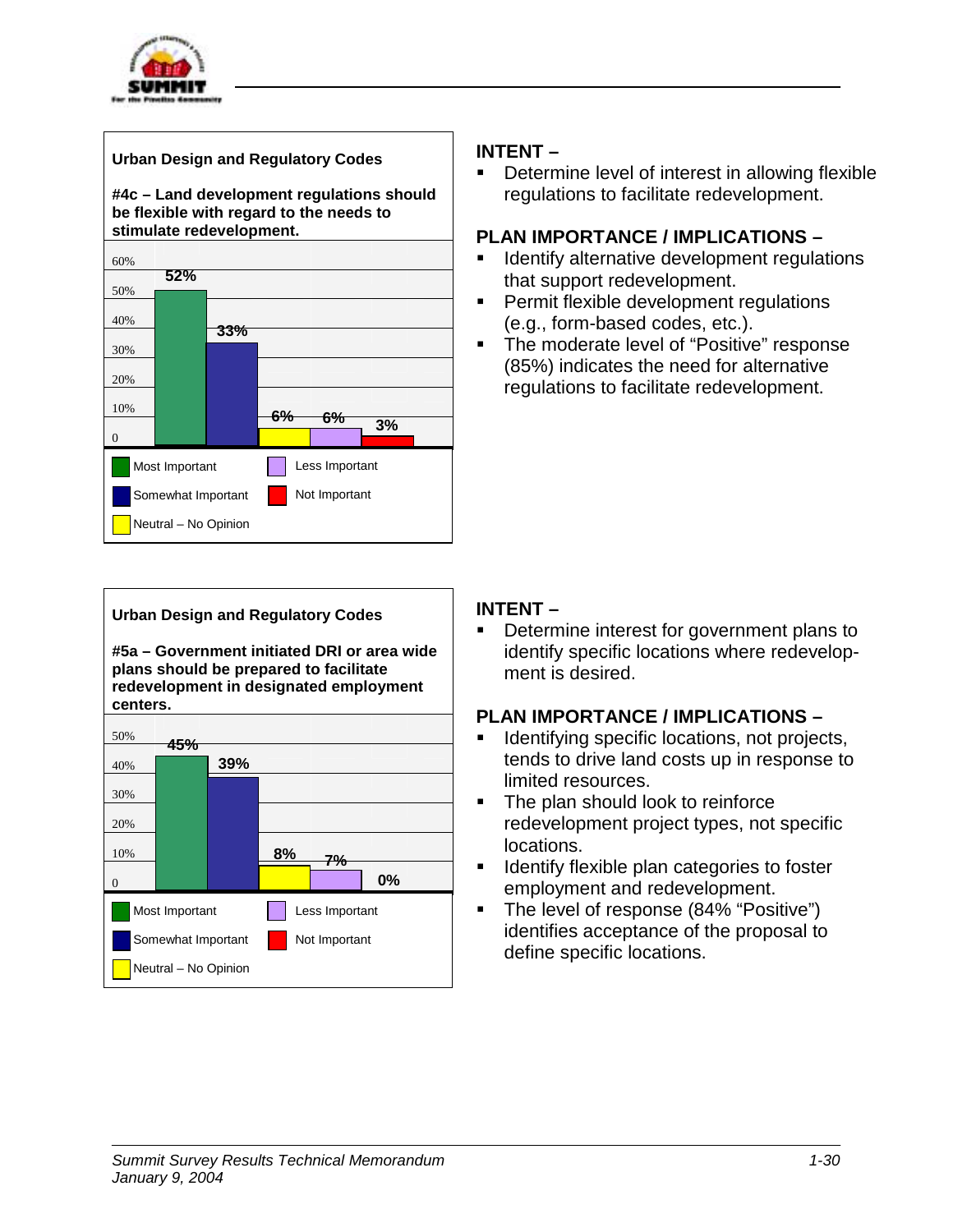

**#5b – Consistent code enforcement standards and procedures on a countywide basis will be important to the overall redevelopment effort.**

| 60%                |                      |     |                |
|--------------------|----------------------|-----|----------------|
| 50%                | <del>57%</del>       |     |                |
| 40%                |                      |     |                |
| 30%                |                      | 28% |                |
| 20%                |                      |     |                |
| 10%                |                      |     | 8%<br>4%       |
| $\overline{0}$     |                      |     | 3%             |
|                    | Most Important       |     | Less Important |
| Somewhat Important |                      |     | Not Important  |
|                    | Neutral - No Opinion |     |                |

### **Urban Design and Regulatory Codes #6 - Land use and zoning regulations should be adopted that allow and facilitate the location of target employers.** 60% 50% 40% 30% 20% 10% 0 **60% 22% 18% 0% 0% Most Important** Somewhat Important Less Important Not Important

## **INTENT –**

**EXEC** Determine interest in countywide standards and procedures for code enforcement to facilitate redevelopment.

### **PLAN IMPORTANCE / IMPLICATIONS –**

- **EXECUTE:** Various levels of government interpret land development regulations differently and uniform implementation can assist redevelopment activities.
- **EXECT:** Set minimum standards for enforcement.
- $\blacksquare$  Establish a task force to address the issues and recommend solutions.
- **The moderate level of "Positive" response** (85%) identifies the need for uniform standards.

## **INTENT –**

**EXECTE:** Determine interest in developing regulations to facilitate redevelopment.

## **PLAN IMPORTANCE / IMPLICATIONS –**

- **The plan should facilitate and identify** specific locations where redevelopment is desired.
- **EXECONSTANGER 12 Consider "Susceptible to Change" areas or** specific area plan districts.
- **The moderate level of "Positive" response** (82%) identifies the need for certainty in target employer attraction sites.

Neutral – No Opinion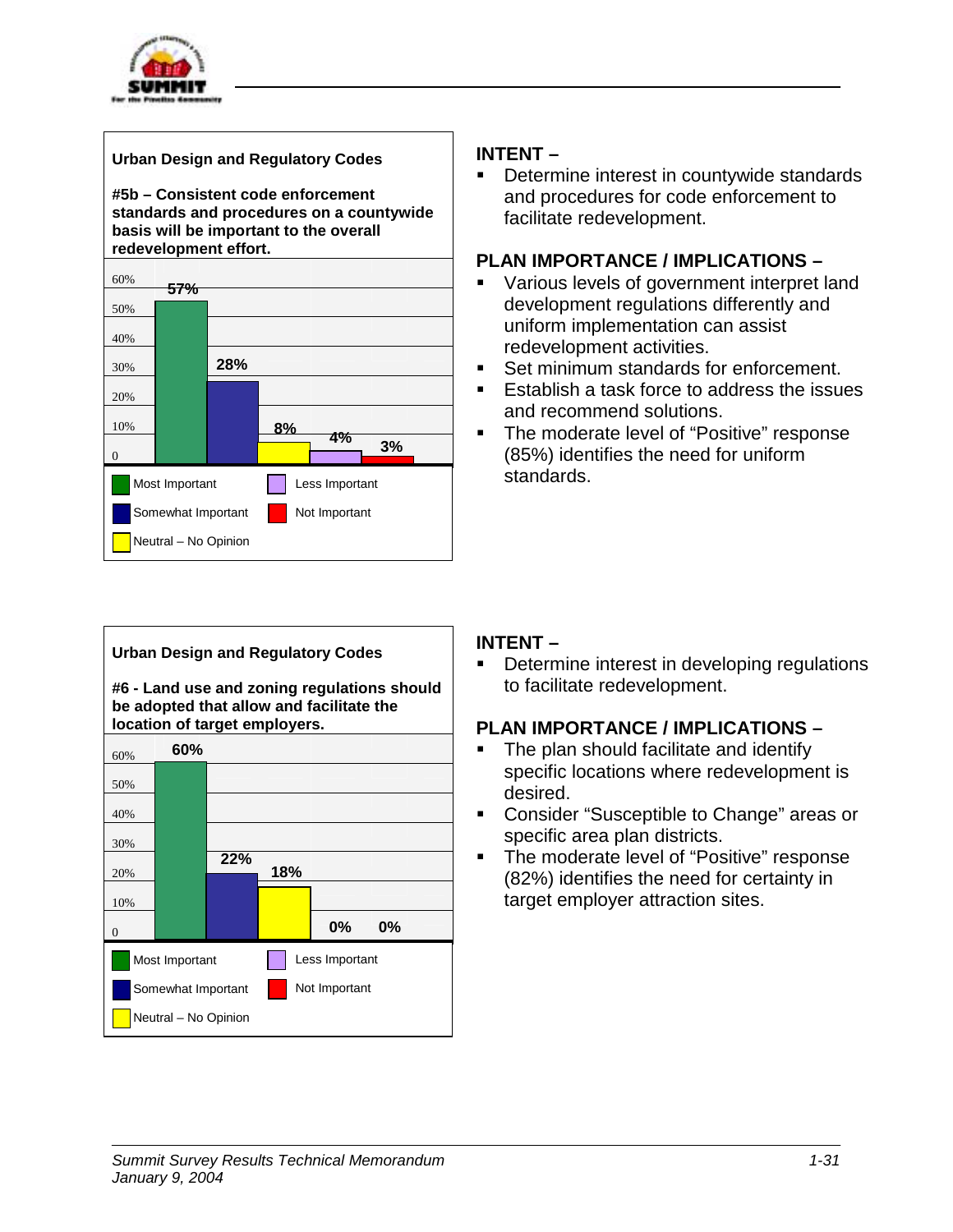

### **URBAN CRITERIA**

For the nine identified "Urban Criteria" questions, the following implications for the plan are first clustered by response, as follows: greater than 90%; between 80% and 89%; and less than 80%. The results are also categorized by topic and are then considered in terms of general planning implications.

The highest ranked cluster (>90%) deals with facilitating redevelopment through the evolution of the existing land development pattern to create targeted areas with more focused urban development. The responses recognize that transit-oriented development should be supported by increased density/intensity in proximity to station locations, that government should assist by providing incentives for redevelopment, and that a range of development types is needed for the future of Pinellas County. The plan implications for the first topic cluster focus on:

- $\triangleright$  Identifying supportive land use densities and uses in proximity to transit systems;
- $\triangleright$  Providing government incentives for structured parking; and
- $\triangleright$  Amending codes and plans to promote a range of development types for the future of Pinellas County.

The middle cluster (80%-89%) deals with a series of related factors beginning with identifying non-essential public lands in order to target redevelopment, permitting varying standards for the efficient use of surface parking, and facilitating a range of development types throughout Pinellas County. The plan implications for this cluster focus on:

- ! Identifying non-essential public lands as redevelopment sites for target employment;
- $\triangleright$  Revising land development regulations to promote optimal use of area-wide or shared surface parking in mixed-use areas; and
- $\triangleright$  Permitting a range of development types through appropriate development regulations.

The final cluster  $(\leq 80\%)$  also deals with improving the range of development types within the county. The plan implications for the final series focus on:

- $\triangleright$  Facilitating the creation of compact, walkable communities;
- $\triangleright$  Permitting a range of development types through appropriate development regulations; and
- $\triangleright$  Permitting mixed-use development types.

The following bar charts depict the results by statement and include an intent statement and relative importance or implications for plan development.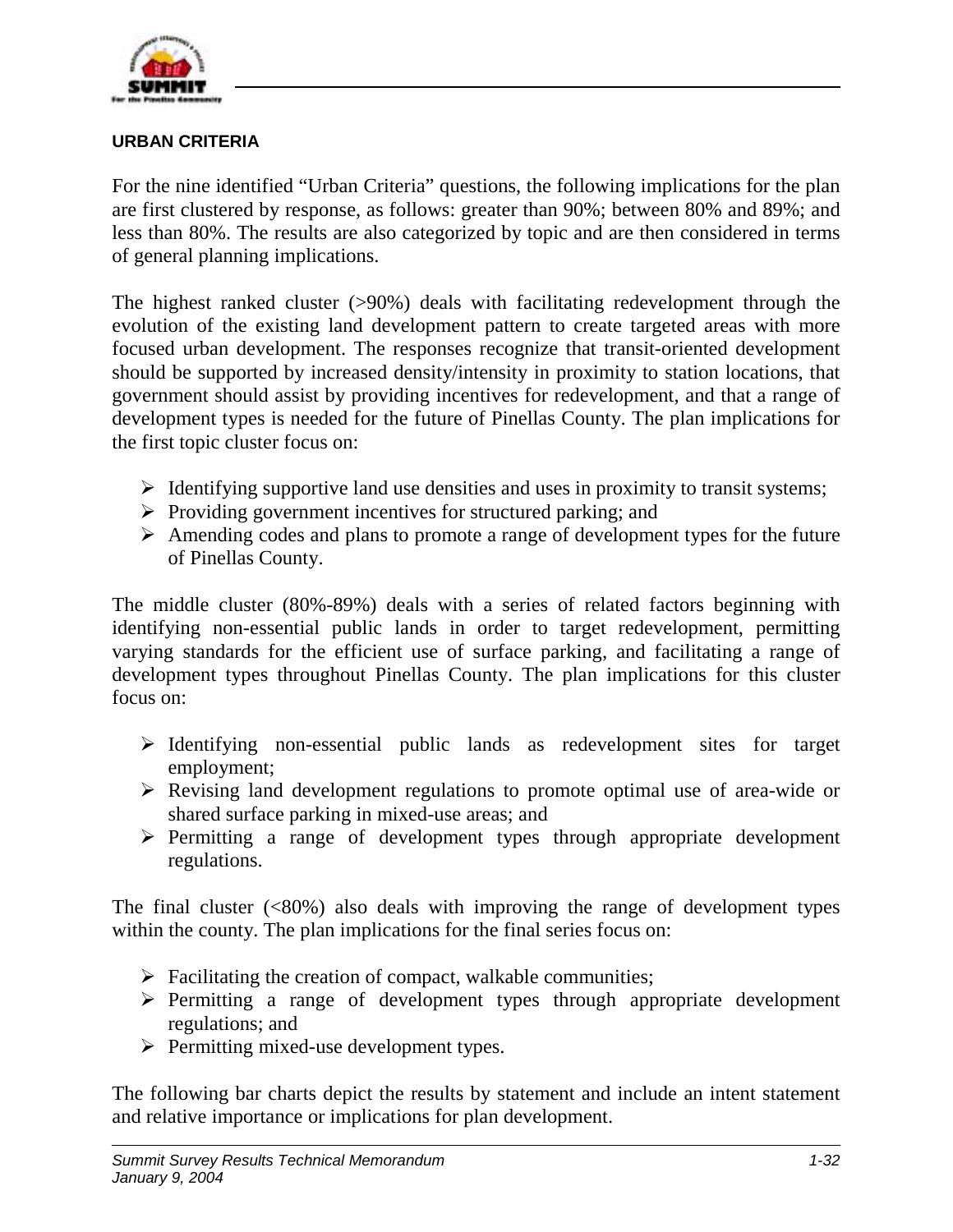

**#1 – Transit oriented development requires higher density/mixed-use near transit stations. Redevelopment plans should provide increased densities within a ½-mile of the stations.**

| 70%            |                      |     |       |                |    |
|----------------|----------------------|-----|-------|----------------|----|
| 60%            | 65%                  |     |       |                |    |
| 50%            |                      |     |       |                |    |
| 40%            |                      |     |       |                |    |
| 30%            |                      | 32% |       |                |    |
| 20%            |                      |     |       |                |    |
| 10%            |                      |     |       |                |    |
| $\overline{0}$ |                      |     | $3\%$ | 0%             | 0% |
|                | Most Important       |     |       | Less Important |    |
|                | Somewhat Important   |     |       | Not Important  |    |
|                | Neutral - No Opinion |     |       |                |    |

## **INTENT –**

**• Determine interest in affecting land use** adjacent to transit systems.

### **PLAN IMPORTANCE / IMPLICATIONS –**

- Most respondents support increased densities in transit areas.
- Create prototypical development forms and code provisions for transit-oriented development standards.
- **The high level of "Positive" response (97%)** recognizes the need to change development forms adjacent to transit.



## **INTENT –**

**EXEC** Determine the level of support for physical improvements as incentives that can promote desirable redevelopment.

- Identify the need for non-monetary incentives to increase development yield and reduce overall project costs.
- **EXEDENTIFY Appropriate applications, project** types, and potential locations for structured parking.
- **The high level of support (91%) indicates** that respondents understand that structured parking incentives can assist redevelopment.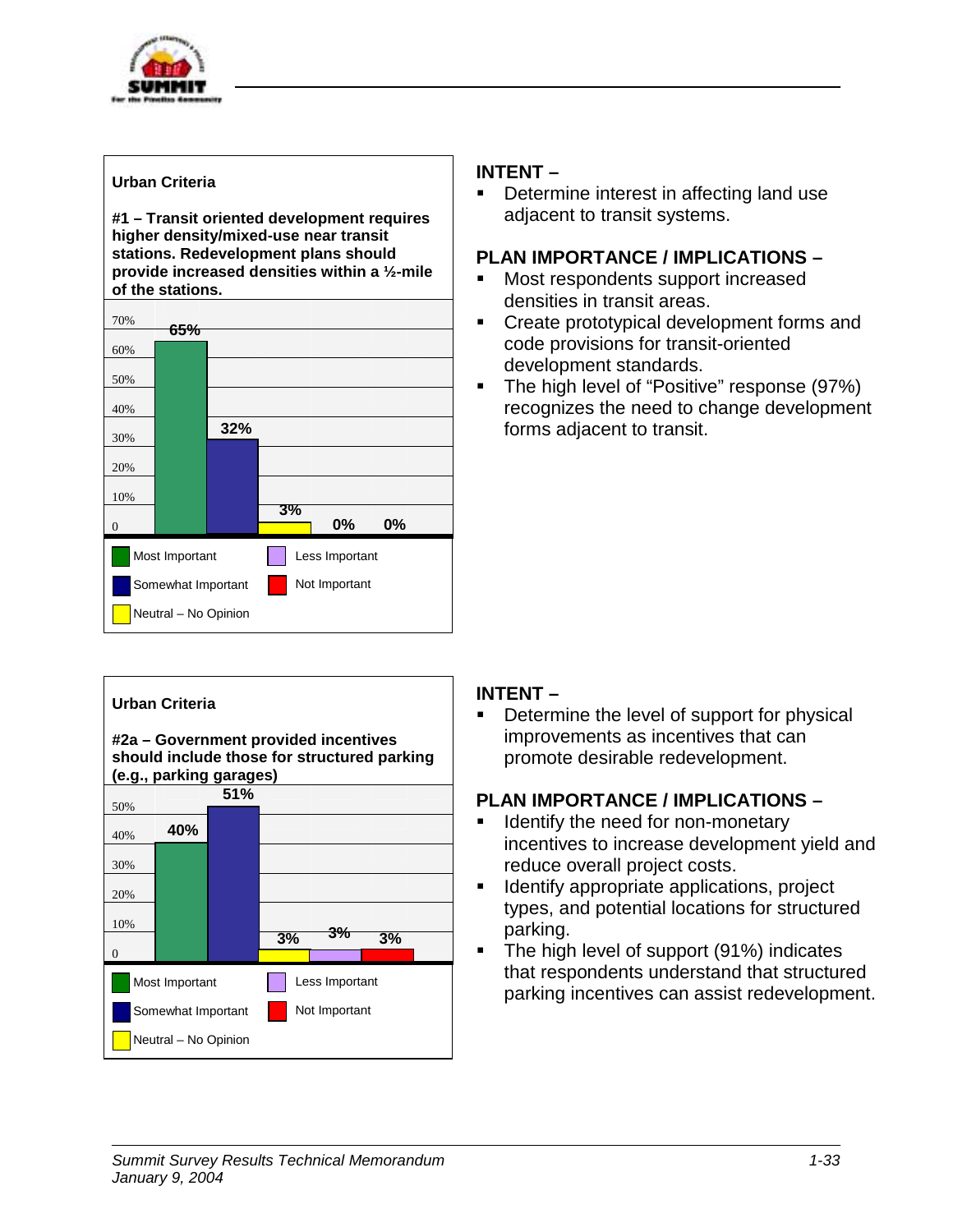

**#2b – The urban form presented today, including urban, town, and community centers, should be reflected in and reinforced by local government and countywide plans.**

| 60%            | 58%                  |     |                |
|----------------|----------------------|-----|----------------|
| 50%            |                      |     |                |
| 40%            |                      |     |                |
| 30%            |                      | 32% |                |
| 20%            |                      |     |                |
| 10%            |                      |     | <u> 6%</u>     |
| $\overline{0}$ |                      |     | 3%<br>1%       |
|                | Most Important       |     | Less Important |
|                | Somewhat Important   |     | Not Important  |
|                | Neutral - No Opinion |     |                |

### **Urban Criteria**

**#3 – Non-essential public lands, i.e., those not including parks or environmentally sensitive land, should be considered for conversion for use by targeted employers.**



## **INTENT –**

**EXEC** Determine support of preliminary maps depicting a range of development types in a maturing Pinellas County future.

### **PLAN IMPORTANCE / IMPLICATIONS –**

- A variety of development forms and types will be needed in Pinellas County's future to assist redevelopment.
- **If is important to support place-making** redevelopment regulations that permit creation of centers.
- **EXECUTE:** Identify standards and criteria.
- **The moderately high level of "Positive"** response (90%) identifies support for the preliminary concepts.

### **INTENT –**

**• Determine support for identifying and reusing** public lands to create redevelopments that attract target employers.

- The plan should identify non-essential public lands as a resource for attracting major target employers.
- **•** Develop prototype projects as models for public land utilization.
- **The moderately high level of support (89%)** identifies the respondents' desire to market and attract target employers by utilizing nonessential county lands.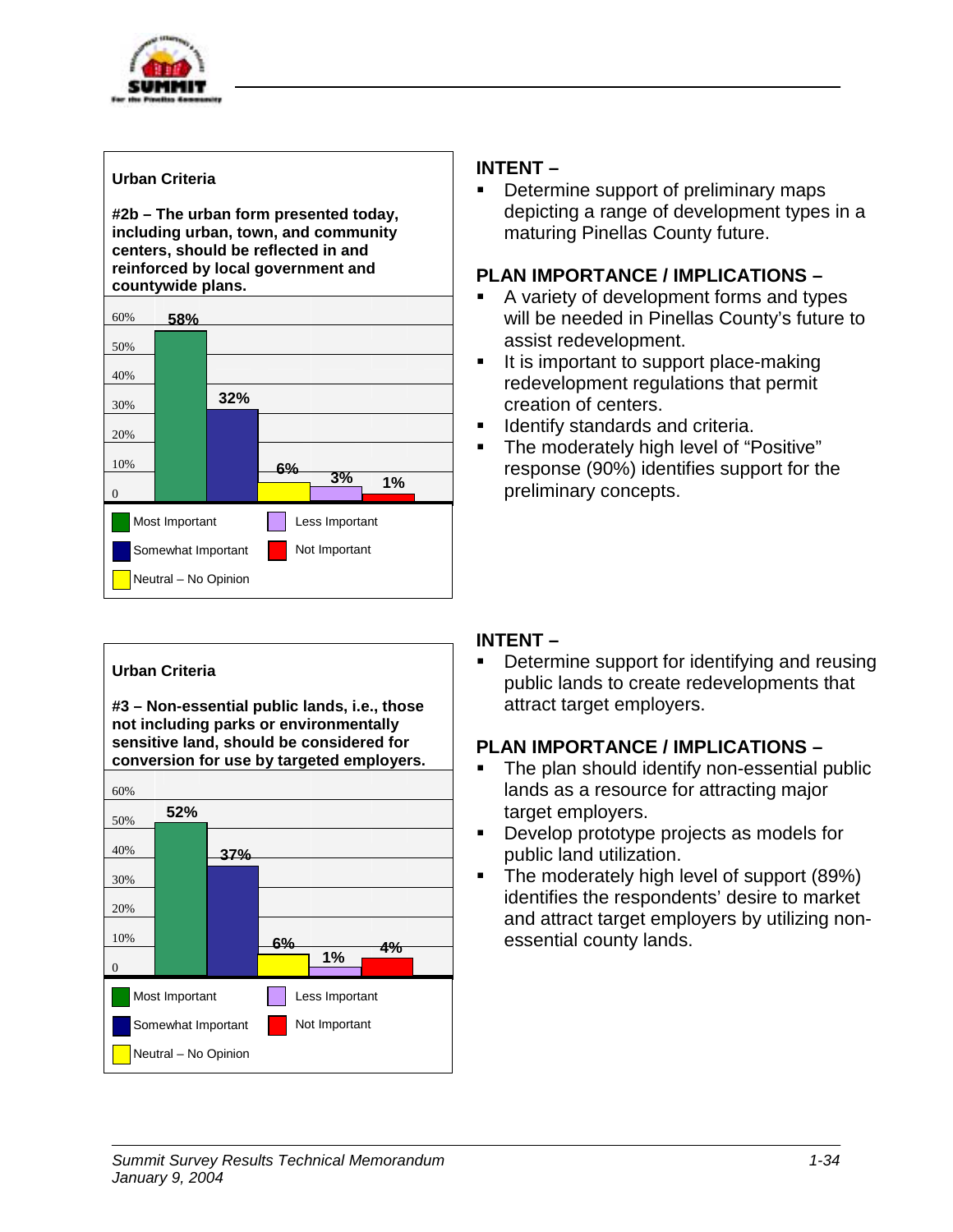

**#4 – Higher density/mixed-use development requires limiting the amount of land used for parking. To promote this type of development, government should adopt standards to limit the number of surface parking spaces.**

| 50%      |                      | 50% |               |                |    |  |  |  |  |
|----------|----------------------|-----|---------------|----------------|----|--|--|--|--|
| 40%      | 36%                  |     |               |                |    |  |  |  |  |
| 30%      |                      |     |               |                |    |  |  |  |  |
| 20%      |                      |     |               |                |    |  |  |  |  |
| 10%      |                      |     | 4%            | 6%             | 4% |  |  |  |  |
| $\theta$ |                      |     |               |                |    |  |  |  |  |
|          | Most Important       |     |               | Less Important |    |  |  |  |  |
|          | Somewhat Important   |     | Not Important |                |    |  |  |  |  |
|          | Neutral - No Opinion |     |               |                |    |  |  |  |  |

### **Urban Criteria**

**#5 - The Pinellas community should offer a range of urban centers: city centers (downtowns), regional centers (shopping and employment), towns, and community and neighborhood centers.**



## **INTENT –**

**EXEC** Determine support for alternative development regulations that reduce the need for surface parking and support the use of structured parking.

### **PLAN IMPORTANCE / IMPLICATIONS –**

- Identify prototypical codes and mechanisms to promote redevelopment through sharedparking and internal trip capture.
- **The moderate level of support (86%)** indicates that respondents understand that improved regulations are needed to support redevelopment.

### **INTENT –**

Determine support of preliminary maps depicting a range of development types in a maturing Pinellas County future.

- **•** Develop and adopt a future urban form policy.
- **EXEC** Incorporate the range of centers into the *Countywide Plan for Pinellas County*.
- **EXEC** Support place-making in redevelopment regulations to facilitate the creation of centers.
- **The moderate level of "Positive" response** (85%) indicates support for the preliminary concepts.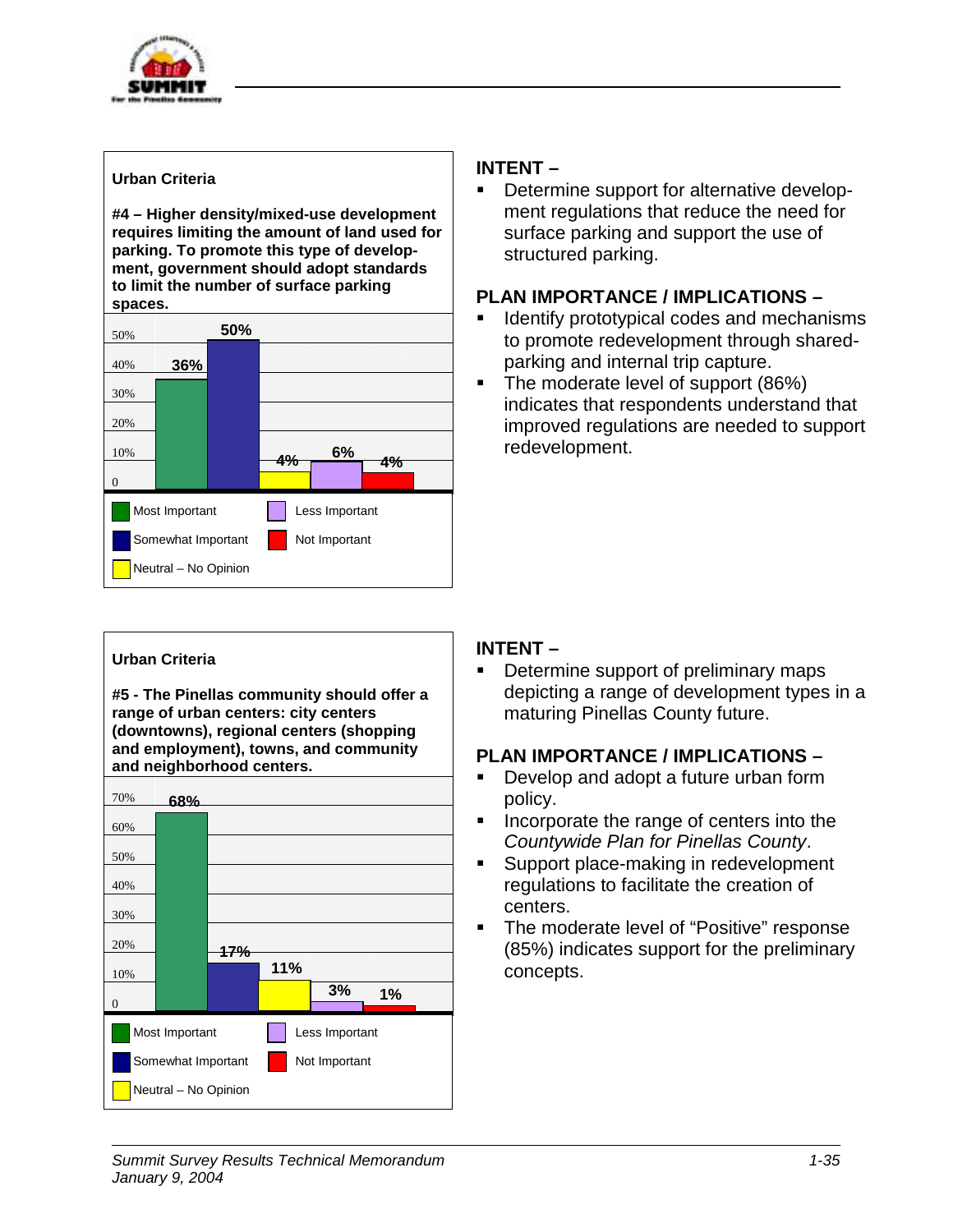

**#6 – The pre-WWII model of compact, walkable, mix-use neighborhoods is the preferred means to move the Pinellas Community from a suburban to an urban form.**

| 50%            |                    |     |               |                |    |  |  |  |  |  |
|----------------|--------------------|-----|---------------|----------------|----|--|--|--|--|--|
| 40%            | 36%                | 43% |               |                |    |  |  |  |  |  |
| 30%            |                    |     |               |                |    |  |  |  |  |  |
| 20%            |                    |     |               |                |    |  |  |  |  |  |
| 10%            |                    |     | 7%            | 8%             | 6% |  |  |  |  |  |
| $\overline{0}$ |                    |     |               |                |    |  |  |  |  |  |
|                | Most Important     |     |               | Less Important |    |  |  |  |  |  |
|                |                    |     | Not Important |                |    |  |  |  |  |  |
|                | Somewhat Important |     |               |                |    |  |  |  |  |  |

### **PLAN IMPORTANCE / IMPLICATIONS –**

**EXEC** Determine support for promoting a more

**EXECT** Define the model in the *Countywide Plan for Pinellas County*.

urban form for the maturing Pinellas County

- **EXEDENT** Identify general areas for application.
- **Example 1** Support place-making as part of redevelopment.
- **The level of "Positive" response (79%)** indicates support for creation of walkable community neighborhoods.

| Urban Criteria                                                                                                                      |                |  |  |  |  |  |  |  |  |  |  |
|-------------------------------------------------------------------------------------------------------------------------------------|----------------|--|--|--|--|--|--|--|--|--|--|
| #7- The proposed transportation/district/<br>centers structure as presented, is the ideal<br>future urban form for Pinellas County. |                |  |  |  |  |  |  |  |  |  |  |
| 50%                                                                                                                                 |                |  |  |  |  |  |  |  |  |  |  |
| 44%<br>40%                                                                                                                          |                |  |  |  |  |  |  |  |  |  |  |
| 30%                                                                                                                                 | 30%            |  |  |  |  |  |  |  |  |  |  |
| 24%<br>20%                                                                                                                          |                |  |  |  |  |  |  |  |  |  |  |
| 10%                                                                                                                                 |                |  |  |  |  |  |  |  |  |  |  |
| $\theta$                                                                                                                            | 2%<br>0%       |  |  |  |  |  |  |  |  |  |  |
| Most Important                                                                                                                      | Less Important |  |  |  |  |  |  |  |  |  |  |
| Somewhat Important                                                                                                                  | Not Important  |  |  |  |  |  |  |  |  |  |  |

## **INTENT –**

**INTENT –**

future.

**EXEC** Determine the support for preliminary concepts designed to create prototypical development forms.

## **PLAN IMPORTANCE / IMPLICATIONS –**

- Create a variety of redevelopment models for use by different levels of government.
- **High level of "Neutral No Opinion"** responses (30%) may mean additional education or plan analysis is needed.

 $\sqrt{\frac{1}{1}}$ Neutral – No Opinion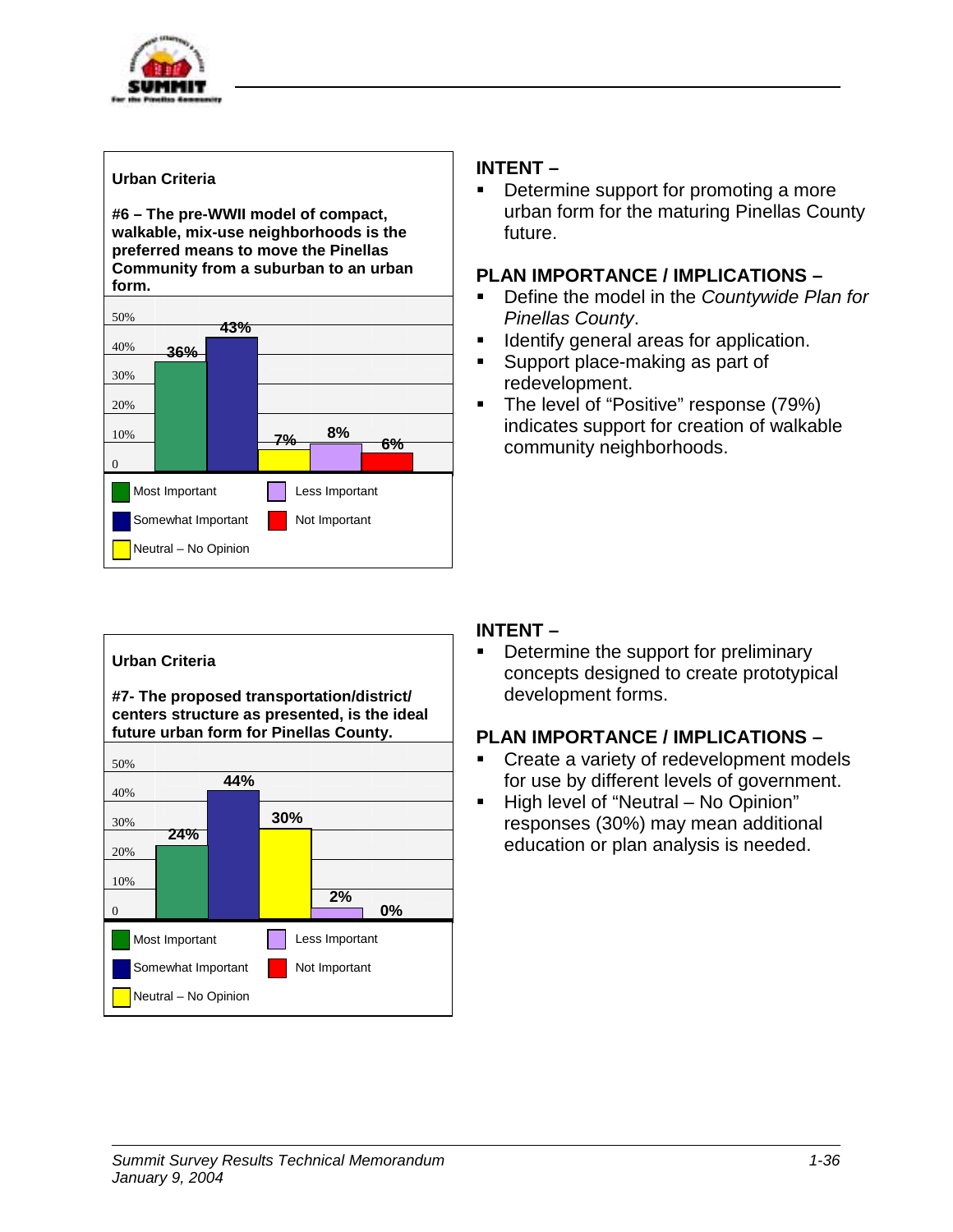



**EXECTE:** Determine the support for retrofitting singleuse areas to mixed-use ones.

## **PLAN IMPORTANCE / IMPLICATIONS –**

- The plan should consider some level of mixture of uses in industrial employment areas where supported by other plan factors.
- **The range of responses indicates general** support for inclusion of other land uses within industrially-designated areas.
- **E** High level of "Neutral No Opinion" responses (25%) may mean additional education or plan analysis is needed.

## **5. Summary Conclusions**

The review and analysis of the Policies and Strategies Summit Survey responses provides important information for consideration in the further development of the *Economic Development and Redevelopment Plan for the Pinellas Community*. Several observations can be made regarding the response group and their results.

The project team acknowledges that the Summit Survey has a limited response population group made up of mostly governmental and business leaders who have an interest in development and/or redevelopment activities. Therefore, more scientific surveying may be warranted to broaden the response group and to determine if the results correlate to a more broad based audience. The additional survey should be developed from recent voter registration listings, and include a set of generalized questions that relate to the Summit Survey.

The Summit participants benefited from their background knowledge and an educational presentation throughout the day leading up to the survey questionnaire. Without the requisite educational presentations or materials, it would be very difficult for an uninformed audience to respond intelligently to the subjects raised. The project team is confident that the responses given by the educated and informed group are valid and will prove to be a valuable resource during plan development.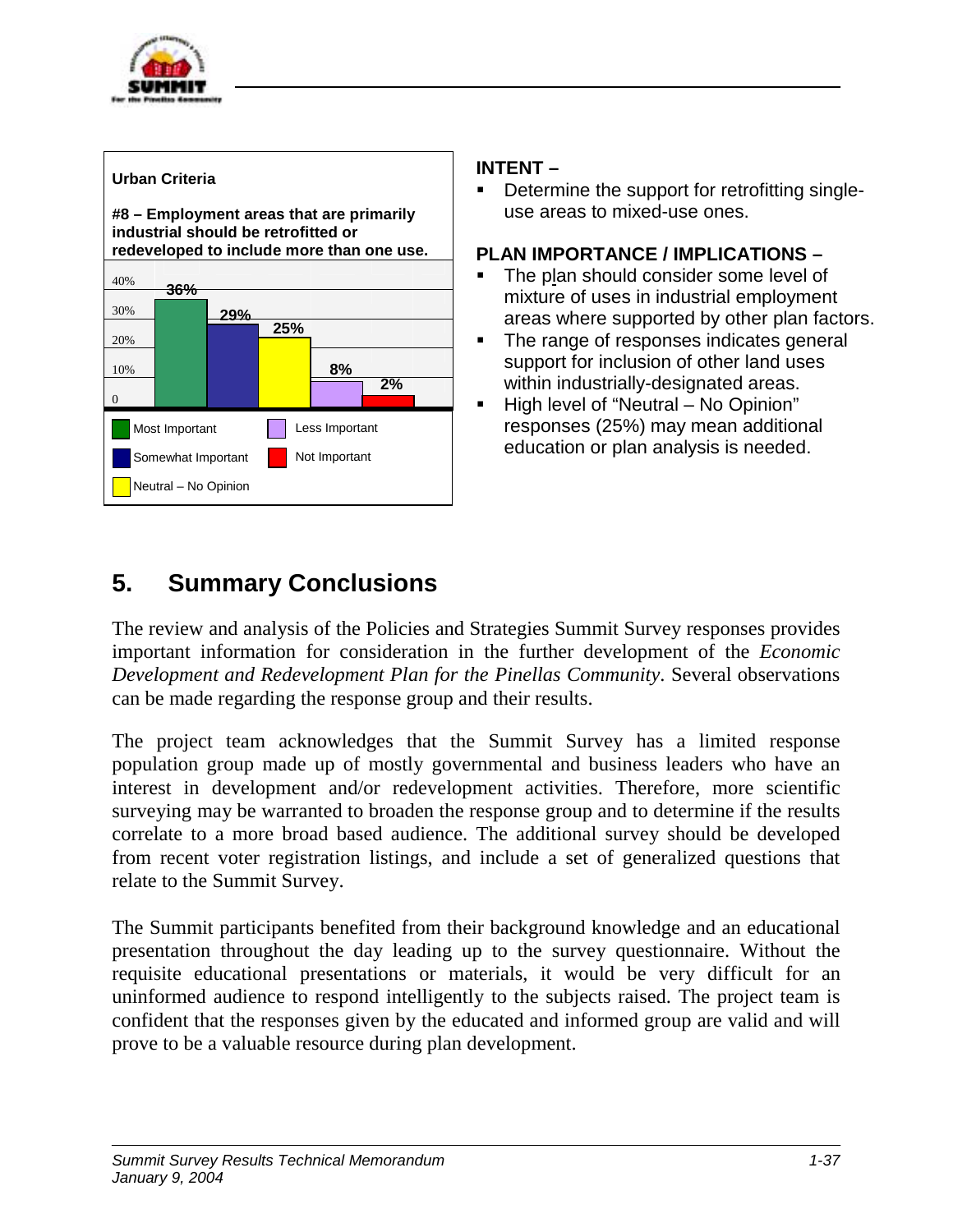

Within the *Target Employers and Incentives* section of the survey, participants indicated their support of the following:

- $\triangleright$  Use of incentives to attract target employers to relocate to the county;
- $\triangleright$  The creation of new target employers jobs, with a lower emphasis on retention of existing employers; and
- $\triangleright$  The need to develop guidelines for granting incentives to target employers when they locate in the county.

Within the *Market, Real Estate, and Housing* section of the survey, participants supported the following:

- $\triangleright$  Identify streamlined development processes that reduce multi-jurisdictional conflicts;
- $\triangleright$  Implement procedural and incentive mechanisms;
- $\triangleright$  Negotiate with Florida State agencies for alternative growth management measures;
- $\triangleright$  Provide multiple infrastructure provision techniques (public, private, exemption) as an incentive;
- $\triangleright$  Actively support urban (workforce) housing initiatives within mixed-use plans; and
- $\triangleright$  Permit target employers to locate in multiple identified centers.

Within the *Urban Design and Regulatory Codes* section, participants responded in support of the following:

- $\triangleright$  Identify revisions of land development regulations that support redevelopment needs;
- $\triangleright$  Seek regional approvals that support identified target employer locations;
- $\triangleright$  Coordinate the incentive program countywide;
- $\triangleright$  Permit higher density/mixed uses in areas supported by the plan;
- ! Identify alternative incentives (i.e., parking structures, public lands, etc.) to attract target employer redevelopment, and
- $\triangleright$  Identify techniques and designs that a maturing community will need to ensure that multiple urban forms are provided for within the future redevelopment of the county.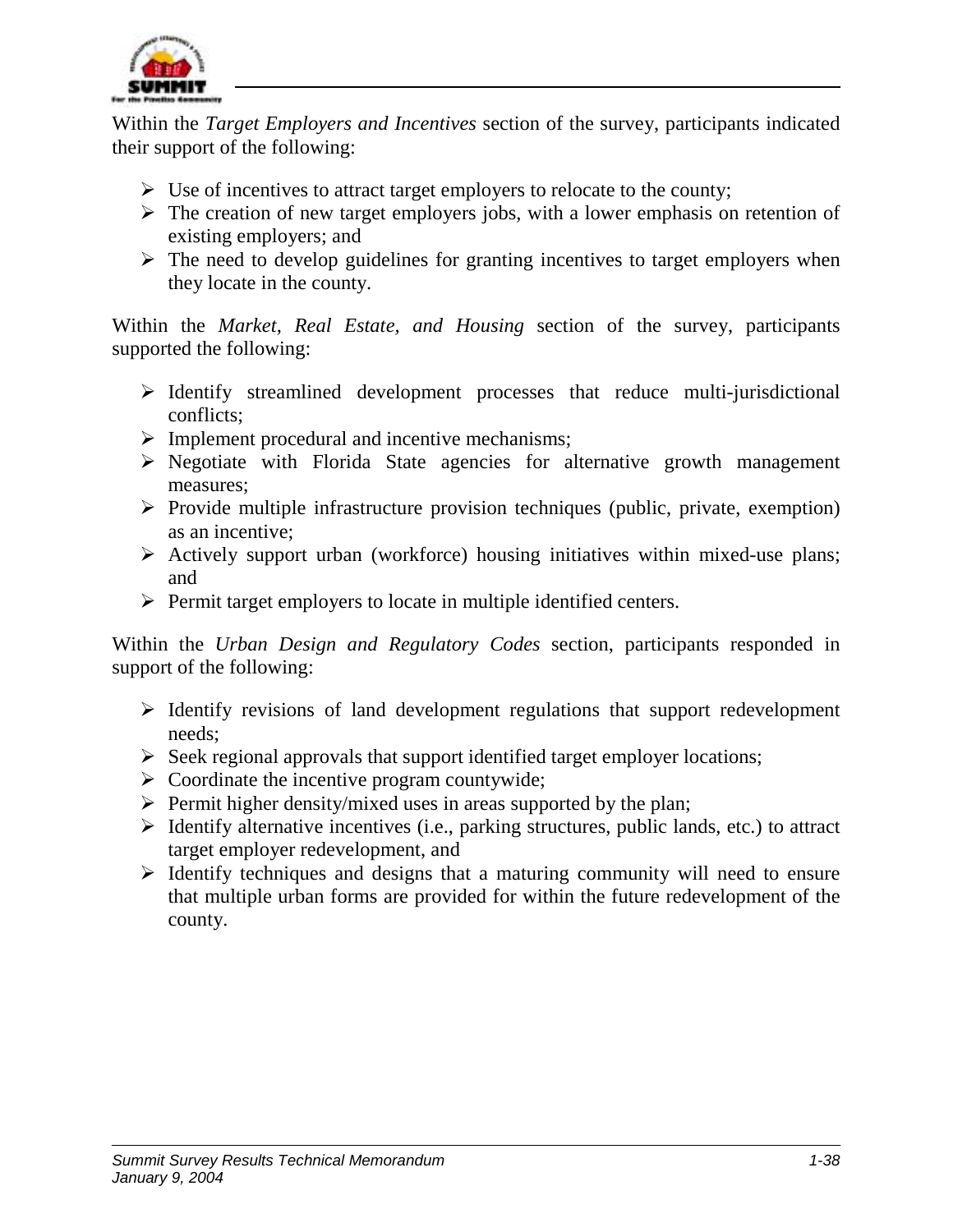

## **Appendices**

- A Survey Participant's Information (Compiled by Economic Development)
- B Tabulated Data Results (Compiled by Pinellas Planning Council)
- C Miscellaneous Important Issue Summary
- D Map Series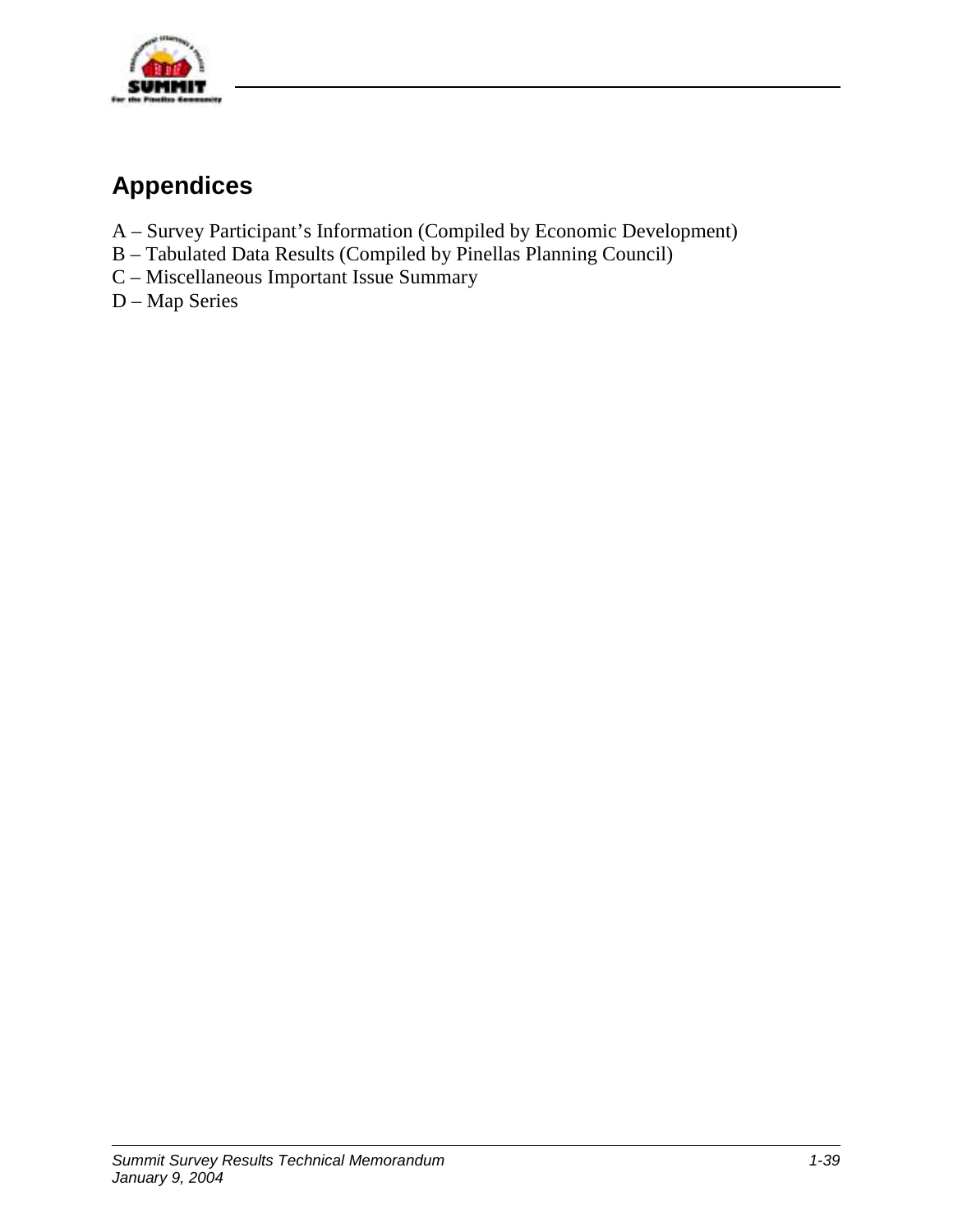

## **APPENDIX A, Part 1**

### **Redevelopment Strategies & Policies Summit**

### **Evaluation Survey Results**

Summit Evaluation Surveys were distributed during the 2003 Redevelopment Strategies & Policies Summit. Forty-three (43) participants completed the survey and the results are as follows:

### **How did you learn about the Summit?**

- Good Business Pinellas 2% (1)
- Chamber/industry association 7% (3)
- Pinellas County Economic Development personal contact 35% (15)
- Pinellas County Economic Development web page/email 9% (4)
- Pinellas County Economic Development mailing 7% (3)
- Other 30% (13)
	- o FMO district meeting 2% (1)
	- o League of Women Voters 2% (1)
	- o Boss 2% (1)
	- o Pinellas Planning Council 5% (2)
	- o Prior Summit participant 5% (2)
	- o Jim King 2% (1)
	- o Commissioner Seel 2% (1)
	- o County staff 2% (1)
	- o On steering committee 5% (2)
- No Answer 9% (4)

### **Type of Organization you represent:**

- Government 44% (19)
- Chamber of Commerce/industry group 5% (2)
- Non-profit/citizens group 9% (4)
- Individual 14% (6)
- Business 28% (12)
	- o Transportation consultant 2% (1)
	- o Consultant 2% (1)
	- o Real estate 7% (3)
	- o Developer 2% (1)
	- o Engineering 5% (2)
	- o Community consultant 2% (1)
	- o Financial 2% (1)
	- o Education 2% (1)
	- o Construction 2% (1)
	- o No Answer 72% (31)

### **Organization location?**

- Pinellas County 81% (35)
- Other 7% (3)
- No Answer 12% (5)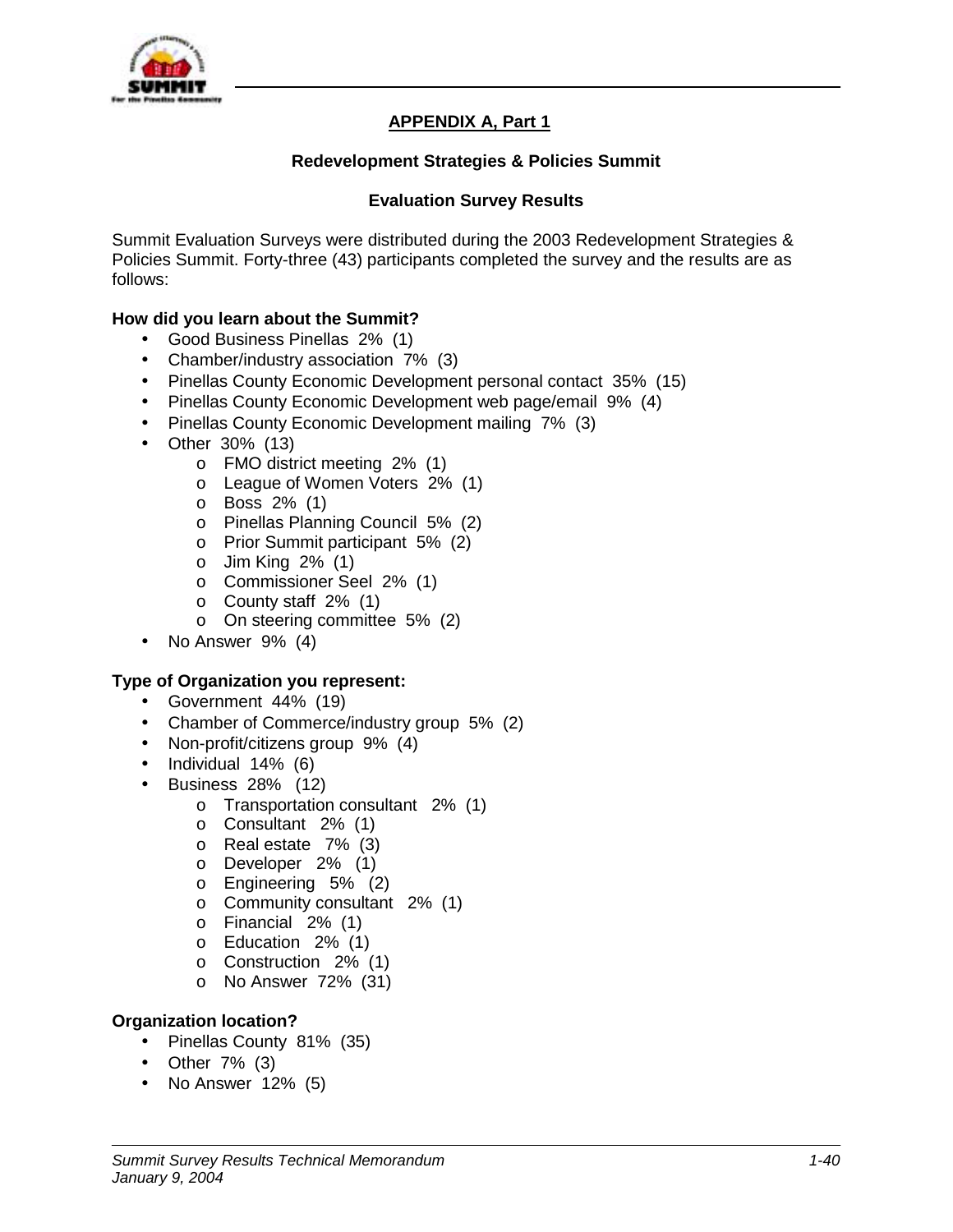

### **How Would You Rate?**

*Strategies & Policies Summit* Overall

- Highest satisfaction 42% (18)
- Somewhat high satisfaction 40% (17)
- Neutral satisfaction 7% (3)
- No Answer 12% (5)

Project Overview Section

- Highest satisfaction 44% (19)
- Somewhat high satisfaction 33% (14)
- Neutral satisfaction 12% (5)
- Lowest satisfaction 2% (1)
- No Answer 9% (4)

### Lunch Program

- Highest satisfaction 54% (23)
- Somewhat high satisfaction 37% (16)
- Neutral satisfaction 2% (1)
- No Answer 7% (3)

Opening/Wrap-up Section

- Highest satisfaction 23% (10)
- Somewhat high satisfaction 26% (11)
- Neutral satisfaction 16% (7)
- Somewhat low satisfaction 7% (3)
- Lowest satisfaction 2% (1)
- No Answer 26% (11)

### **How Relevant Were the Sections You Attended? Introductions & Overview**

Importance to County Economy

- Highest relevance 51% (22)
- Somewhat high relevance 37% (16)
- Neutral 5% (2)
- No Answer 7% (3)

Repositioning Our Planning

- Highest relevance 54% (23)
- Somewhat high relevance 40% (17)
- Neutral 2% (1)
- No Answer 5% (2)

Building Better Jobs & Community

- Highest relevance 65% (28)
- Somewhat high relevance 26% (11)
- Neutral  $2\%$  (1)
- Lowest relevance 2% (1)
- No Answer 5% (2)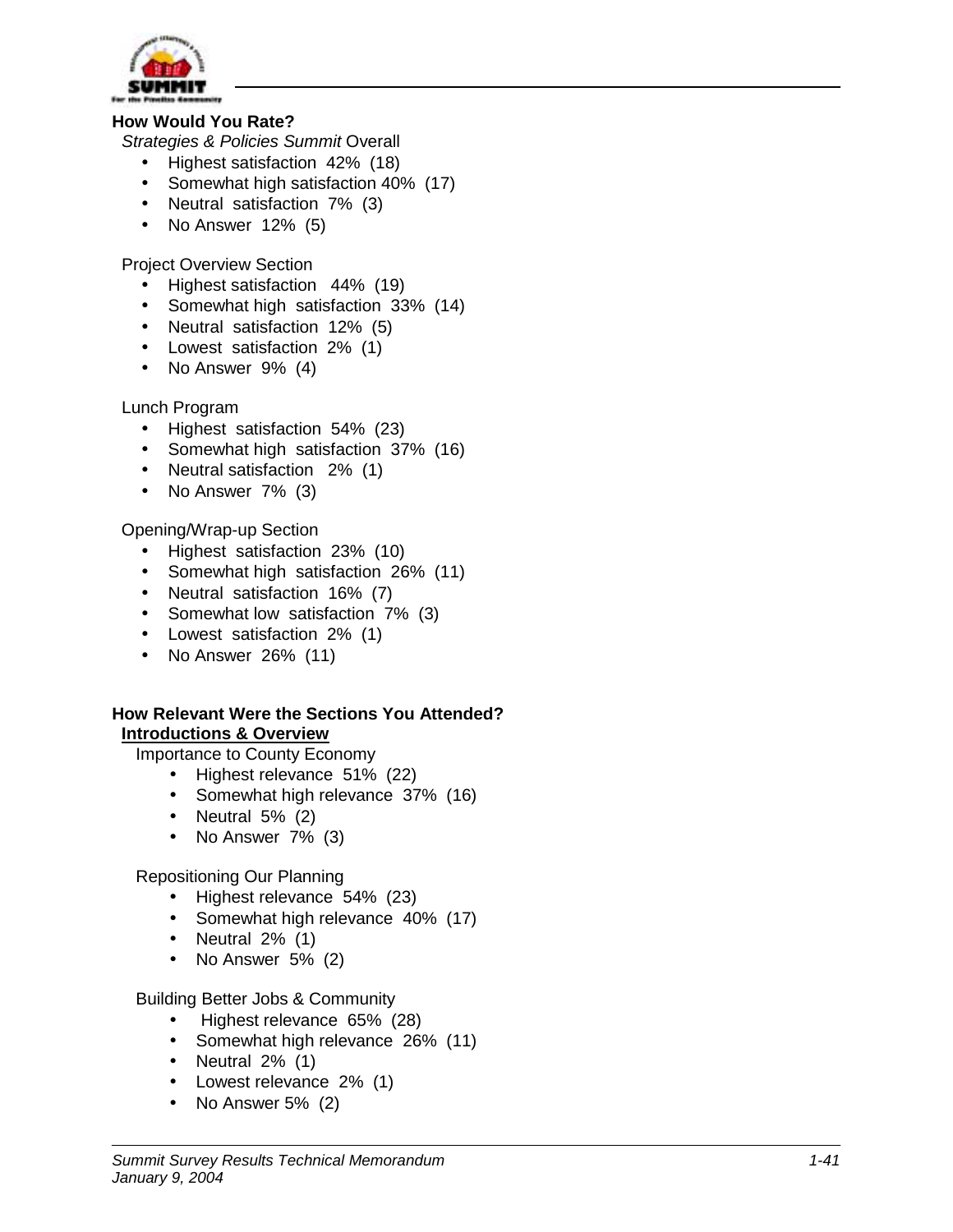

### **Plan Strategies & Policy Directions**

Plan Project Overview

- Highest relevance 33% (14)
- Somewhat high relevance 47% (20)
- Neutral 7% (3)
- Somewhat low relevance 5% (2)
- Lowest relevance 2% (1)
- No Answer 7% (3)

Target Industries/Incentives

- Highest relevance 51% (22)
- Somewhat high relevance 37% (16)
- Neutral 2% (1)
- Somewhat low relevance 2% (1)
- No Answer 7% (3)

Market Real Estate Strategies

- Highest relevance 35% (15)
- Somewhat high relevance 49% (21)
- Neutral 7% (3)
- Lowest relevance 2% (1)
- No Answer 7% (3)

Urban Design Policies

- Highest relevance 54% (23)
- Somewhat high relevance 33% (14)
- Neutral 7% (3)
- No Answer 7% (3)

Questions & Answers

- Highest relevance 23% (10)
- Somewhat high relevance 28% (12)
- Neutral 21% (9)
- Somewhat low relevance 12% (5)
- Lowest relevance 2% (1)
- No Answer 14% (6)

### **Plan Strategies & Policy Workshop**

Leadership Overview

- Highest relevance 35% (15)
- Somewhat high relevance 35% (15)
- Neutral  $14\%$  (6)
- Somewhat low relevance 5% (2)
- Lowest relevance 2% (1)
- No Answer 9% (4)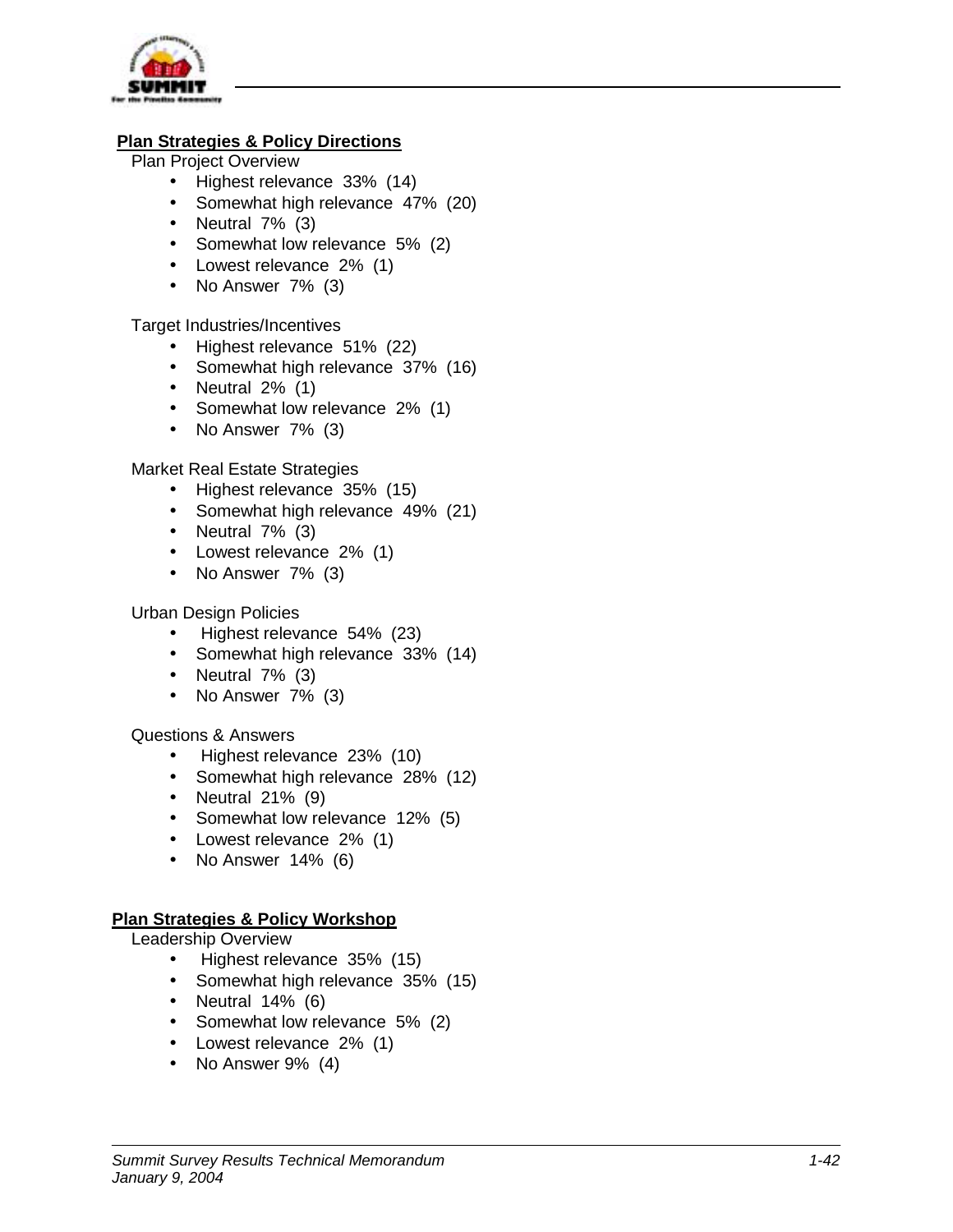

### Strategy & Policy Framework

- Highest relevance 26% (11)
- Somewhat high relevance 49% (21)
- Neutral 16% (7)
- Somewhat low relevance 2% (1)
- No Answer 7% (3)

### Strategy & Policy Evaluation & Ranking

- Highest relevance 26% (11)
- Somewhat high relevance 42% (18)
- Neutral 12% (5)
- Somewhat low relevance 5% (2)
- Lowest relevance 5% (2)
- No Answer 12% (5)

### Participants Report Out

- Highest relevance 12% (5)
- Somewhat high relevance 33% (14)
- Neutral 12% (5)
- Somewhat low relevance 5% (2)
- Lowest relevance 5% (2)
- No Answer 35% (15)

### **Single Most Important Issue**

• Twenty-nine (29) comments

### **Additional Comments**

• Twenty-two (22) comments

### **E-mail addresses requesting** *Tips, Trends & Technology*

• Ten (10) requests

Prepared by Pinellas County Economic Development Research Division November 4, 2003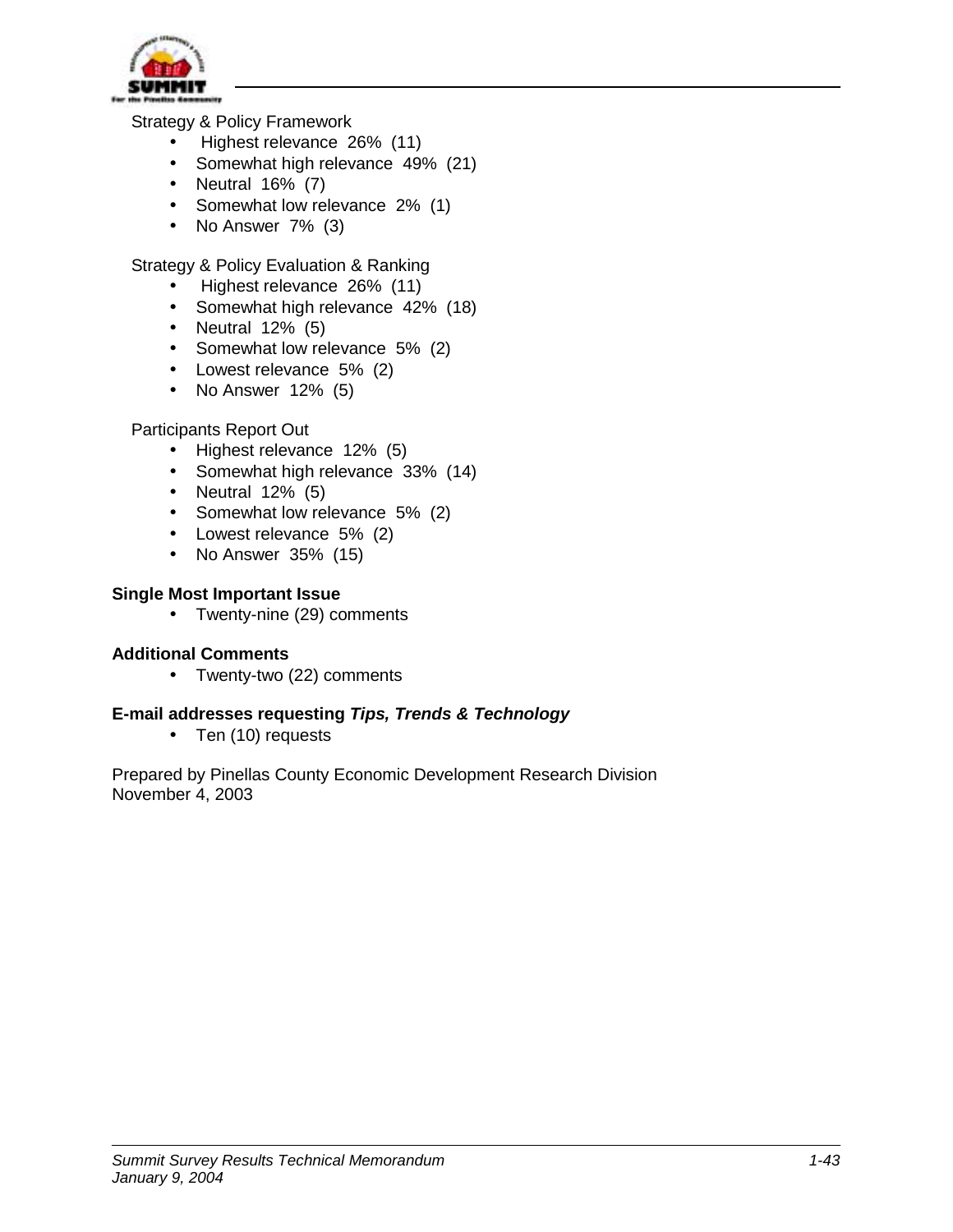

## **APPENDIX A, Part 2**

### **Redevelopment Strategies & Policies Summit for the Pinellas Community**

### **(1 = Target Industry Related, 2 = Market Related, 3 = Urban Deign Related, x = other)**

### **Single Most Important Issue:**

| Grouping                        | <b>Comment</b>                                                                     |
|---------------------------------|------------------------------------------------------------------------------------|
| 1                               | Case 9: Jobs                                                                       |
| 1                               | Case 11: Understanding the need for improved public direction/participation        |
|                                 | redevelopment process                                                              |
| 1                               | Case 15: Branding the community                                                    |
| 1                               | Case 16: Creating better jobs with emphasis on targeted industries                 |
| 1                               | Case 22: Recruiting businesses and transportation                                  |
| 1                               | Case 26: We are moving forward before it is to late!                               |
| 1                               | Case 28: Job creation, need for targeted incentives - performance based            |
| 1                               | Case29: To prepare you now and future of our county luring recreation and jobs     |
| 1                               | Case 30: Governmental cooperation moving forward on redevelopment                  |
| 1                               | Case 36: Identifying and acquiring a source or sources of funds to purchase real   |
|                                 | estate of sufficient acreage to group now projects of a significant nature         |
| 1                               | Case 38: Municipal/County collaboration; public support for public incentives      |
| 1                               | Case 41: Target industry green                                                     |
| $\overline{2}$                  | Case 1: Preservation and Mobile Home 55+ Communities                               |
| $\overline{2}$                  | Case 6: Restructuring development codes for redevelopment                          |
| $\overline{2}$                  | Case 8: Change the entitlement hurdles - to delay the project it is of no benefit  |
| $\overline{2}$                  | Case 27: Changing land use to higher density, mixed use and incentives             |
| $\overline{2}$                  | Case 32: Need to review John Landon's comments                                     |
| $\overline{2}$                  | Case 37: Commitment to a planning process and authority to act                     |
| 3                               | Case 4: Premium transit, transit/bicycle/pedestrian friendly development           |
| 3                               | Case 14: Based on audience questions - traffic congestion & mobility               |
| $\overline{3}$                  | Case 20: Creating a sense of place and centralizing lifestyle centers and          |
|                                 | activity/entertainment centers                                                     |
| $\ensuremath{\mathsf{3}}$       | Case 33: Transportation                                                            |
| $\overline{3}$                  | Case 43: Maintaining neighborhood character while in the process of                |
|                                 | redevelopment. Equally important is mass transit.                                  |
| $\overline{\mathsf{X}}$         | Case 17: Transportation, Economic Development and land use planning are            |
|                                 | integrated and should be addressed together.                                       |
| $\overline{X}$                  | Case 18: A composite of this concept and the reasons must be shared with the       |
|                                 | public.                                                                            |
| X                               | Case 34: Quality of life balanced with solid economic base                         |
| $\overline{\mathsf{x}}$         | Case 35: Focusing on the future of Pinellas community                              |
| $\frac{\mathsf{x}}{\mathsf{x}}$ | Case 39: Future development                                                        |
|                                 | Case 42: Monitoring character of county and quality of life for low income as well |
|                                 | as the rest of the population.                                                     |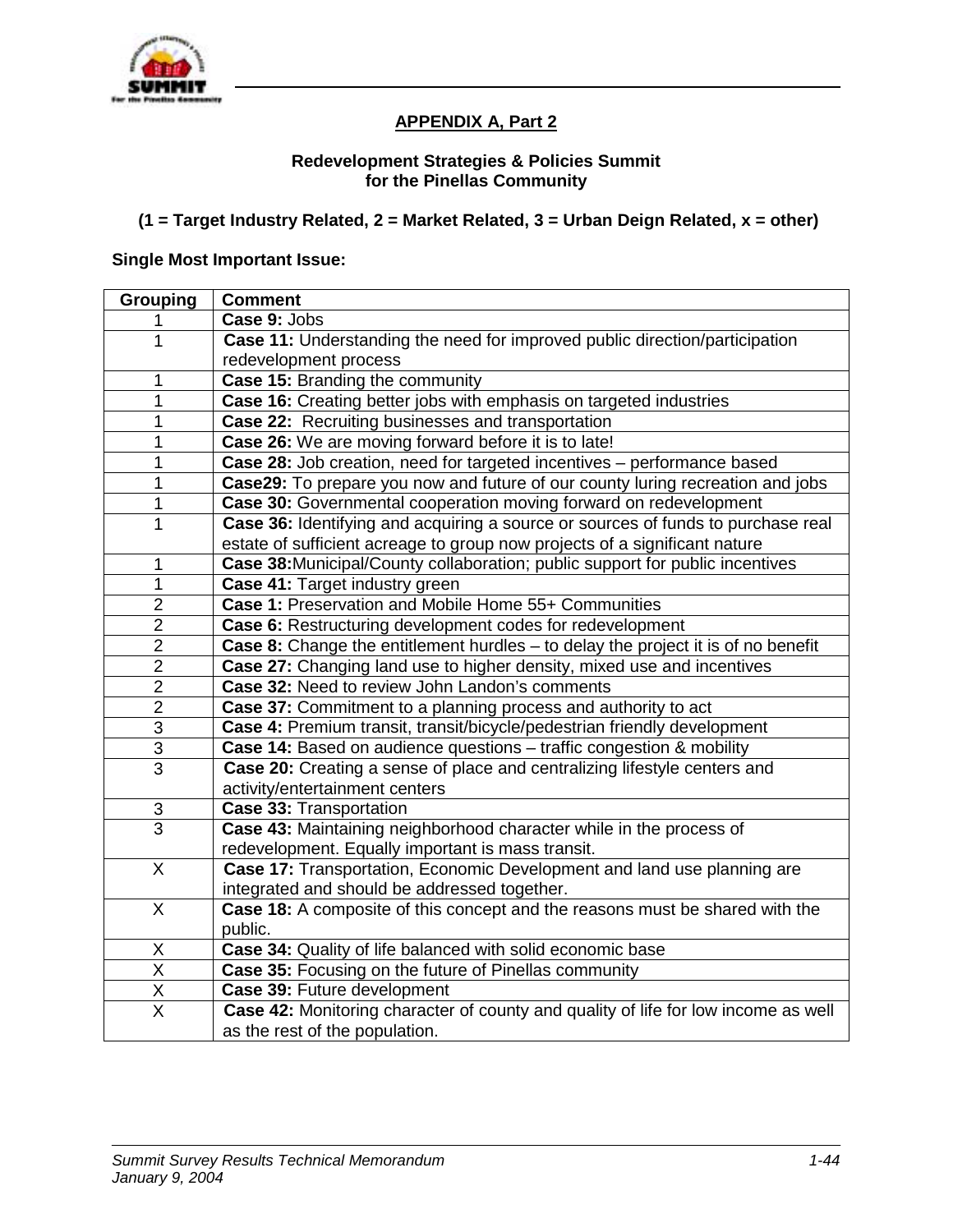

### **Redevelopment Strategies & Policies Summit for the Pinellas Community**

### **(O = Organizational Comment, P = Positive Comment, IC = Intergovernmental Coordination Comment, X = other)**

### **Additional Comments:**

| O                       | Case 13: Too long of a day with no breaks. Information overload. Survey at the             |
|-------------------------|--------------------------------------------------------------------------------------------|
|                         | end was when everyone was whipped and it was very long.                                    |
| O                       | <b>Case 14: Needed AM and PM break – sitting for 4 straight hours can be difficult</b>     |
|                         | and shortens attention span. I do not see the combination of transportation                |
|                         | demand management and redevelopment planning process.                                      |
| $\mathbf{o}$            | Case 17: This session should not have been scheduled to conflict with FRA                  |
|                         | conference                                                                                 |
| O                       | Case 18: Answers should be BRIEF. They stretched on and on, especially by the              |
|                         | consultant/moderator.                                                                      |
| $\mathbf{o}$            | <b>Case 30:</b> I would like to visit these issues in greater detail at a slower pace so I |
|                         | can understand better.                                                                     |
| $\mathbf{o}$            | Case 31: Seating too close together (uncomfortable); rambling speakers (many               |
|                         | people began to or lost interest); need breaks (AM & PM); registration needs to            |
|                         | include dietary concerns (member of our group can only have soup and no coffee             |
|                         | was available for afternoon session.                                                       |
| $\mathbf{o}$            | Case 34: Involve a better cross-section of the Pinellas community (basically               |
|                         | middle income class, government officials and developers represented)                      |
| $\mathbf{o}$            | Case 38: Try to keep meetings/summits mid county - Ulmerton Road? Morning                  |
|                         | break was needed; to do otherwise subjects speaker to people leaving and                   |
|                         | entering room.                                                                             |
| P                       | <b>Case 19:</b> Great speakers – Concepts need to be publicized to gain greater public     |
|                         | support.                                                                                   |
| P                       | Case 26: Great                                                                             |
| P                       | Case 35: I feel lucky to be in the venue of life with so many caring people in our         |
|                         | community                                                                                  |
| P                       | Case 39: Excellent                                                                         |
| IC                      | Case 29: All forms of government need to stop fighting and partner on the whole,           |
|                         | issues not just small parts and get out to public the change needed and why.               |
| IC                      | Case 32: Should address educational institutions and impact on development                 |
| $\overline{\mathsf{x}}$ | Case 1: I felt presenters lacked an understanding or appreciation or knowledge of          |
|                         | retiree needs, mobile home communities, and/or historical preservation of how              |
|                         | most of us got here.                                                                       |
| $\mathsf{x}$            | Case 5: Re: mass transityou can only cram so much down a person's throat                   |
|                         | before he/she throws up                                                                    |
| X                       | Case 8: There are so few employment nodes - amend the plan to accommodate                  |
|                         | the maximum redevelopment potential upfront. The plan should be encouraging                |
|                         | public-private ventures and the plan should be very supportive of environment              |
|                         | domain to assemble useable tracts.                                                         |
| X                       | Case 9: How can we keep jobs when Washington has policies to encourage a                   |
|                         | global market                                                                              |
|                         | Case 23: Need more discussing on tourism industry and its impact on County                 |
|                         | economy. Policy decisions to help foster redevelopment of hotels on the barrier            |
|                         | islands. Currently condos are replacing hotels.                                            |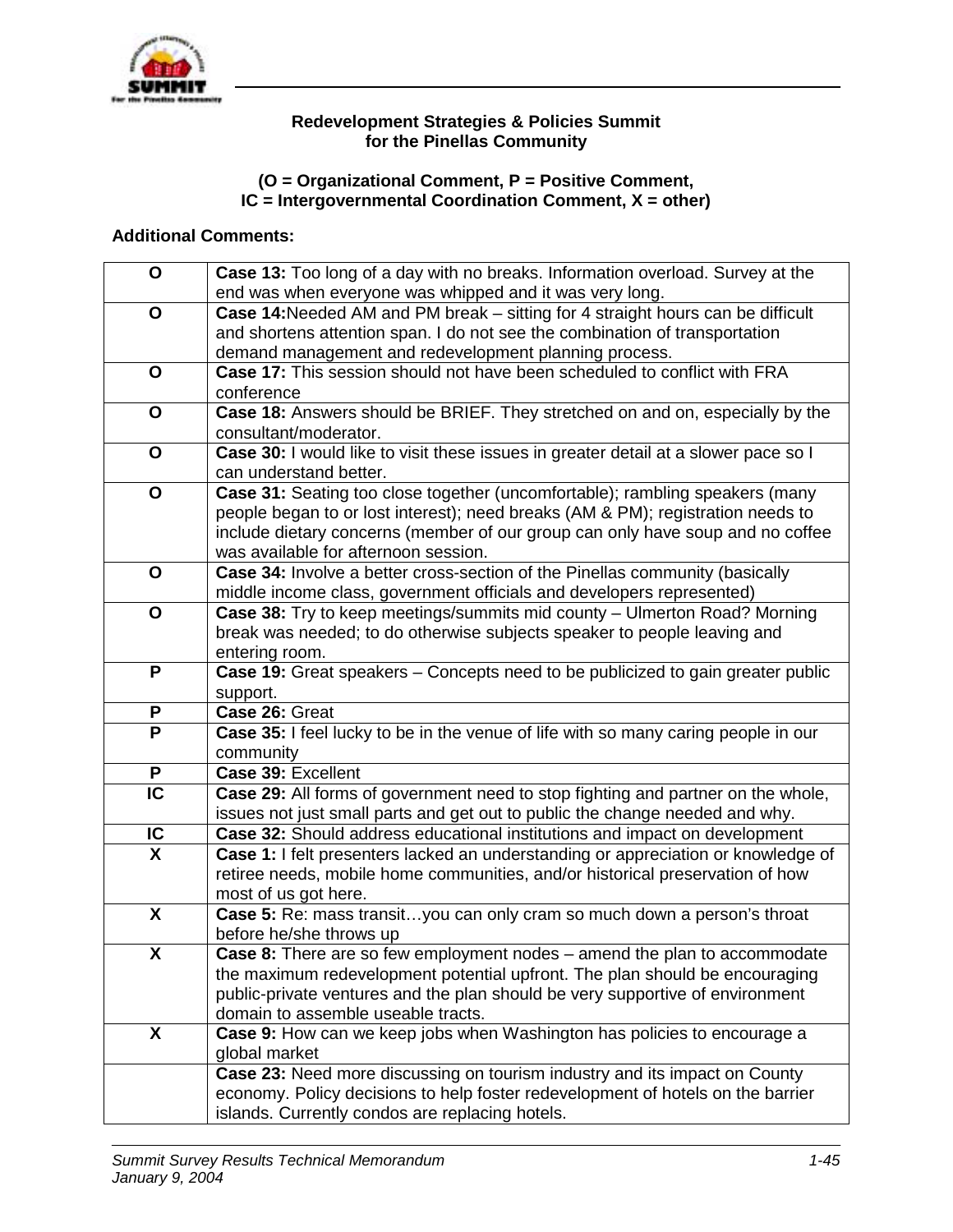

| X | <b>Case 36:</b> Take the laser pointer away from James Moore                                                                                                          |
|---|-----------------------------------------------------------------------------------------------------------------------------------------------------------------------|
| X | <b>Case 42: Terminology not made clear to lay person CBD, CPR, HDR</b>                                                                                                |
| X | Case 43: To get more input from the community you must get neighborhood<br>organizations involved. People are only interested in what will affect them<br>personally. |

Prepared by Pinellas County Economic Development Research Division (Grouping by Team) November 4, 2003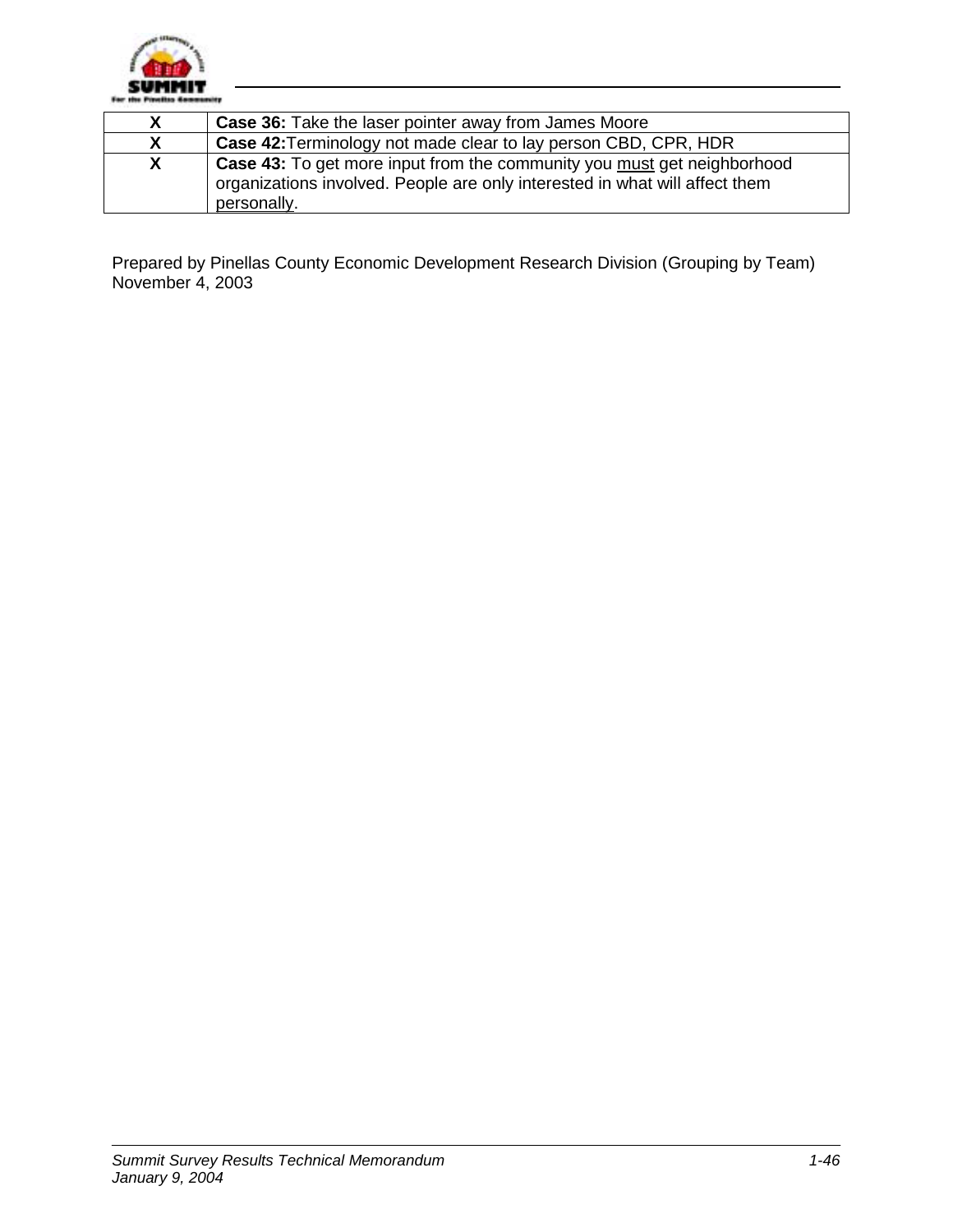

## **APPENDIX B**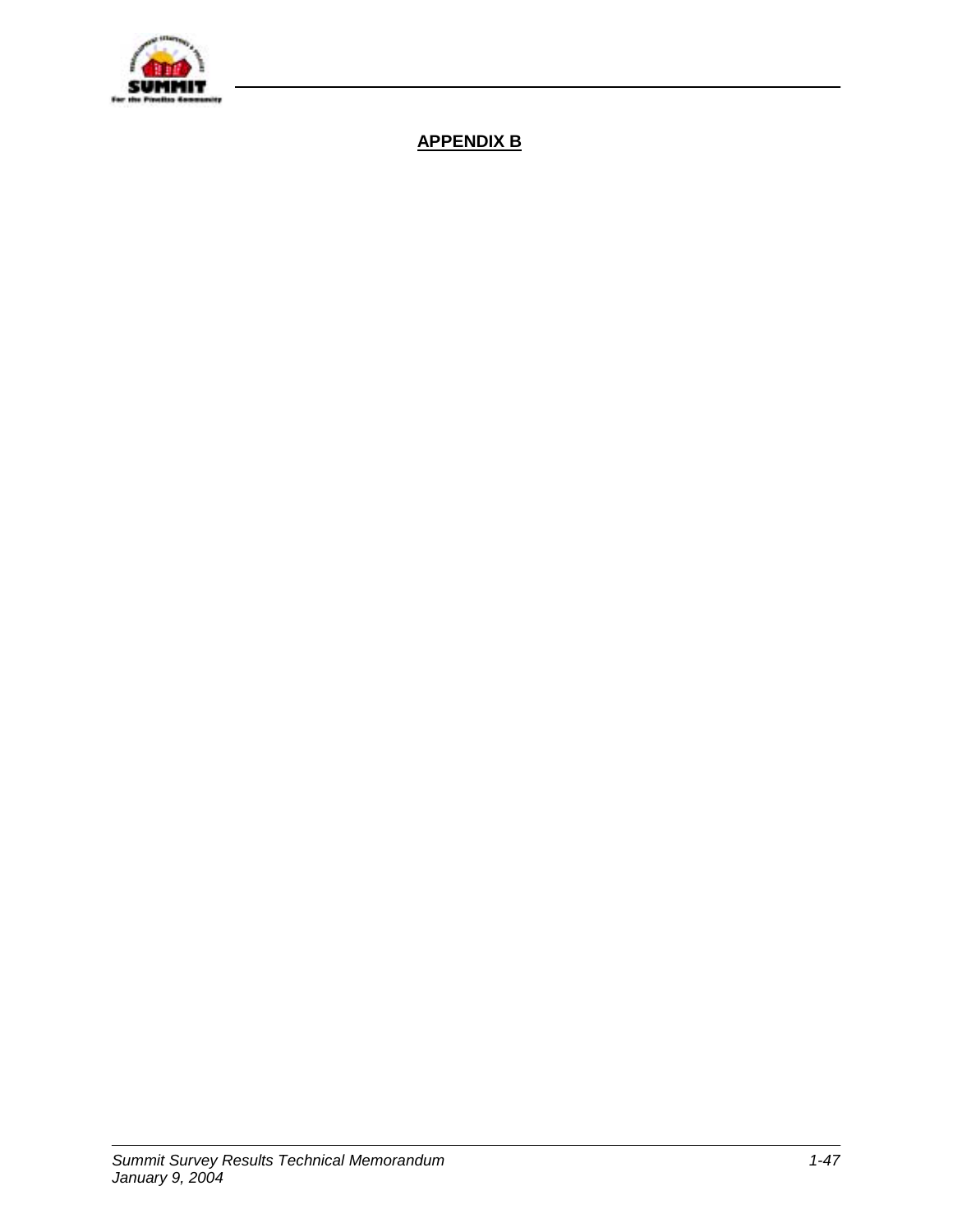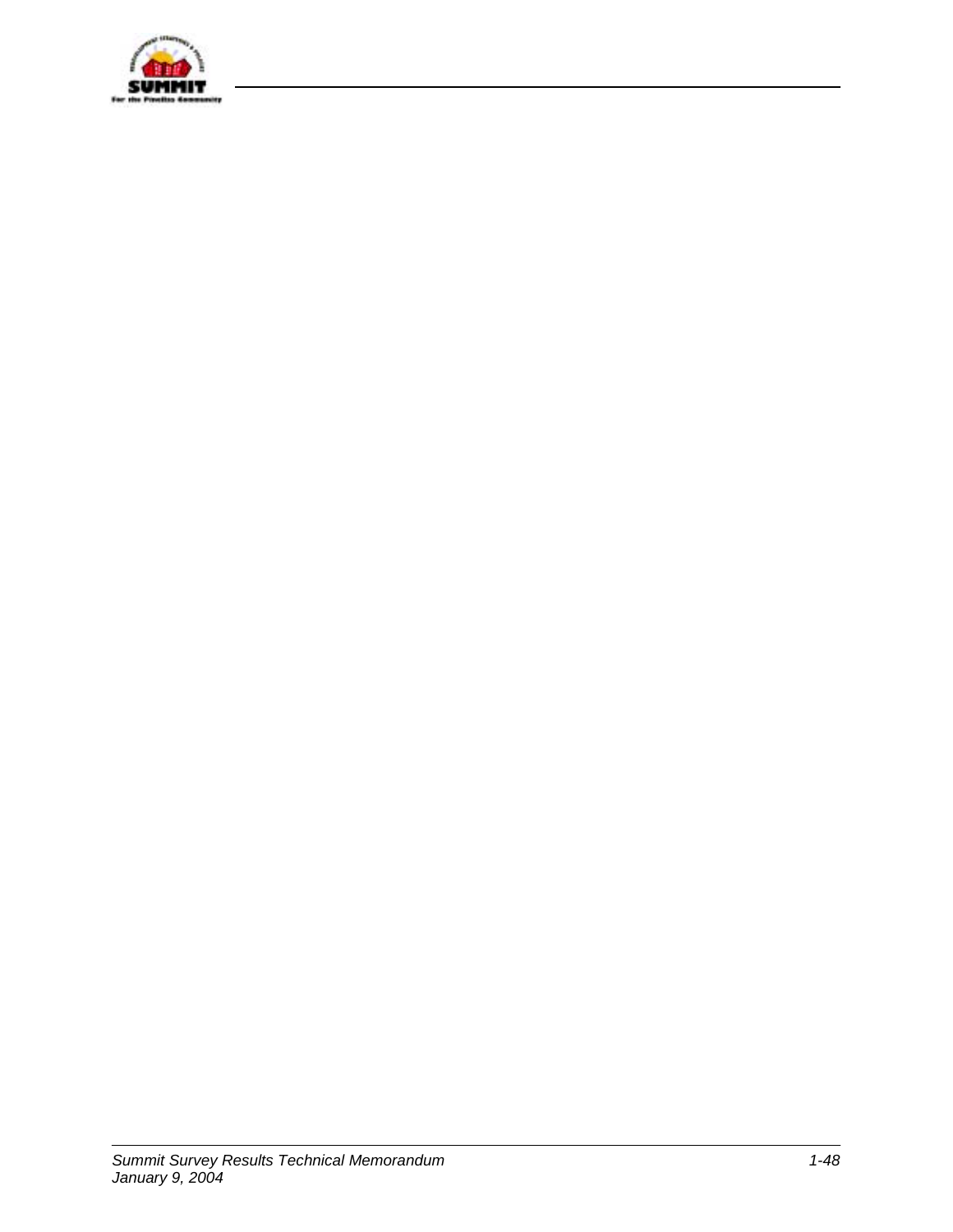|              | <b>Regulation Criteria Sorted by "Total Most +</b><br><b>Somewhat Important"</b>                                                                                                                                                                                | <b>Most</b><br>Important | Somewhat<br>Important | Neutral /<br><b>No</b><br>Opinion | <b>Less</b><br>Important | <b>Not</b><br>Important | <b>Total</b><br><b>Respondents</b> | <b>Total Most +</b><br><b>Somewhat</b><br>Important | Ranking        | Total Less +<br><b>Not Important</b> | Ranking        |
|--------------|-----------------------------------------------------------------------------------------------------------------------------------------------------------------------------------------------------------------------------------------------------------------|--------------------------|-----------------------|-----------------------------------|--------------------------|-------------------------|------------------------------------|-----------------------------------------------------|----------------|--------------------------------------|----------------|
| 5            | Land development regulations should be revised to promote<br>redevelopment by encouraging mixed use and urban<br>densities.                                                                                                                                     | 45%                      | 45%                   | 8%                                | 1%                       | 0%                      |                                    | 90%                                                 | $\mathbf{1}$   | 1%                                   | 5              |
|              |                                                                                                                                                                                                                                                                 | 32 <sub>2</sub>          | 32                    | 6                                 | $\mathbf{1}$             | $\bf{0}$                | $\overline{71}$                    |                                                     |                |                                      |                |
| 9            | The preparation of model or prototype regulations for<br>redevelopment for utilization by local government is essential.                                                                                                                                        | 49%                      | 41%                   | 10%                               | 0%                       | 0%                      |                                    | 90%                                                 | 1              | $0\%$                                | 6              |
|              |                                                                                                                                                                                                                                                                 | 34                       | 28                    | $\overline{7}$                    | $\bf{0}$                 | $\bf{0}$                | 69                                 |                                                     |                |                                      |                |
| $\mathbf{2}$ | Areawide Developments of Regional Impact (DRI) should be<br>one of the tools for securing development rights and<br>streamlining development approvals.                                                                                                         | 49%                      | 39%                   | 6%                                | 4%                       | 1%                      |                                    | 89%                                                 | $\overline{c}$ | 6%                                   | 3              |
|              |                                                                                                                                                                                                                                                                 | 35                       | 28                    | $\overline{\mathbf{4}}$           | $\mathbf{3}$             | $\mathbf{1}$            | 71                                 |                                                     |                |                                      |                |
| 7            | The Countywide Future Land Use Map should contain a<br>mechanism to reflect identified employment centers.                                                                                                                                                      | 51%                      | 37%                   | 7%                                | 3%                       | 3%                      |                                    | 87%                                                 | 3              | 6%                                   | 3              |
|              |                                                                                                                                                                                                                                                                 | 36                       | 26                    | 5                                 | $\overline{2}$           | $\mathbf{2}$            | 71                                 |                                                     |                |                                      |                |
| 4            | There should be a countywide, government-sponsored<br>community redevelopment program created to serve as one of<br>the tools for attracting target employers.                                                                                                  | 51%                      | 34%                   | 11%                               | 3%                       | 0%                      |                                    | 86%                                                 | 4              | 3%                                   | 4              |
|              |                                                                                                                                                                                                                                                                 | 36                       | 24                    | 8                                 | $\overline{2}$           | $\bf{0}$                | 70                                 |                                                     |                |                                      |                |
| 6            | Local land development regulations should be revised to<br>better integrate and streamline separate parts of the<br>development review process such as special exceptions,<br>variances (i.e. non-conformities flexibility), site plan review,<br>and rezoning. | 56%                      | 30%                   | 13%                               | 0%                       | 1%                      |                                    | 86%                                                 | 4              | 1%                                   | 5              |
|              |                                                                                                                                                                                                                                                                 | 39                       | 21                    | 9                                 | $\mathbf{0}$             | $\mathbf{1}$            | 70                                 |                                                     |                |                                      |                |
| 8            | and development regulations should be flexible with regard<br>to the needs to stimulate redevelopment.                                                                                                                                                          | 52%                      | 34%                   | 6%                                | 6%                       | 3%                      |                                    | 86%                                                 | 4              | 8%                                   | $\mathbf{1}$   |
|              |                                                                                                                                                                                                                                                                 | 37                       | 24                    | $\overline{\mathbf{4}}$           | $\overline{4}$           | $\overline{2}$          | 71                                 |                                                     |                |                                      |                |
| 3            | Government initiated DRI or areawide plans should be<br>prepared to facilitate redevelopment in designated<br>employment centers.                                                                                                                               | 45%                      | 39%                   | 8%                                | 7%                       | 0%                      |                                    | 85%                                                 | 5              | 7%                                   | $\overline{2}$ |
|              |                                                                                                                                                                                                                                                                 | 32                       | 28                    | 6                                 | $5\phantom{1}$           | $\bf{0}$                | $\overline{71}$                    |                                                     |                |                                      |                |
| 10           | Consistent code enforcement standards and procedures on a<br>countywide basis will be important to the overall<br>redevelopment effort.                                                                                                                         | 57%                      | 28%                   | 8%                                | 4%                       | 3%                      |                                    | 85%                                                 | 5              | 7%                                   | 2              |
|              |                                                                                                                                                                                                                                                                 | 41                       | 20                    | 6                                 | $\mathbf{3}$             | $\overline{2}$          | 72                                 |                                                     |                |                                      |                |
| 1            | and use and zoning regulations should be adopted that allow<br>and facilitate the location of target employers.                                                                                                                                                 | 60%                      | 22%                   | <b>18%</b>                        | 0%                       | 0%                      |                                    | 82%                                                 | 6              | 0%                                   | 6              |
|              |                                                                                                                                                                                                                                                                 | 44                       | 16                    | 13                                | $\bf{0}$                 | $\bf{0}$                | 73                                 |                                                     |                |                                      |                |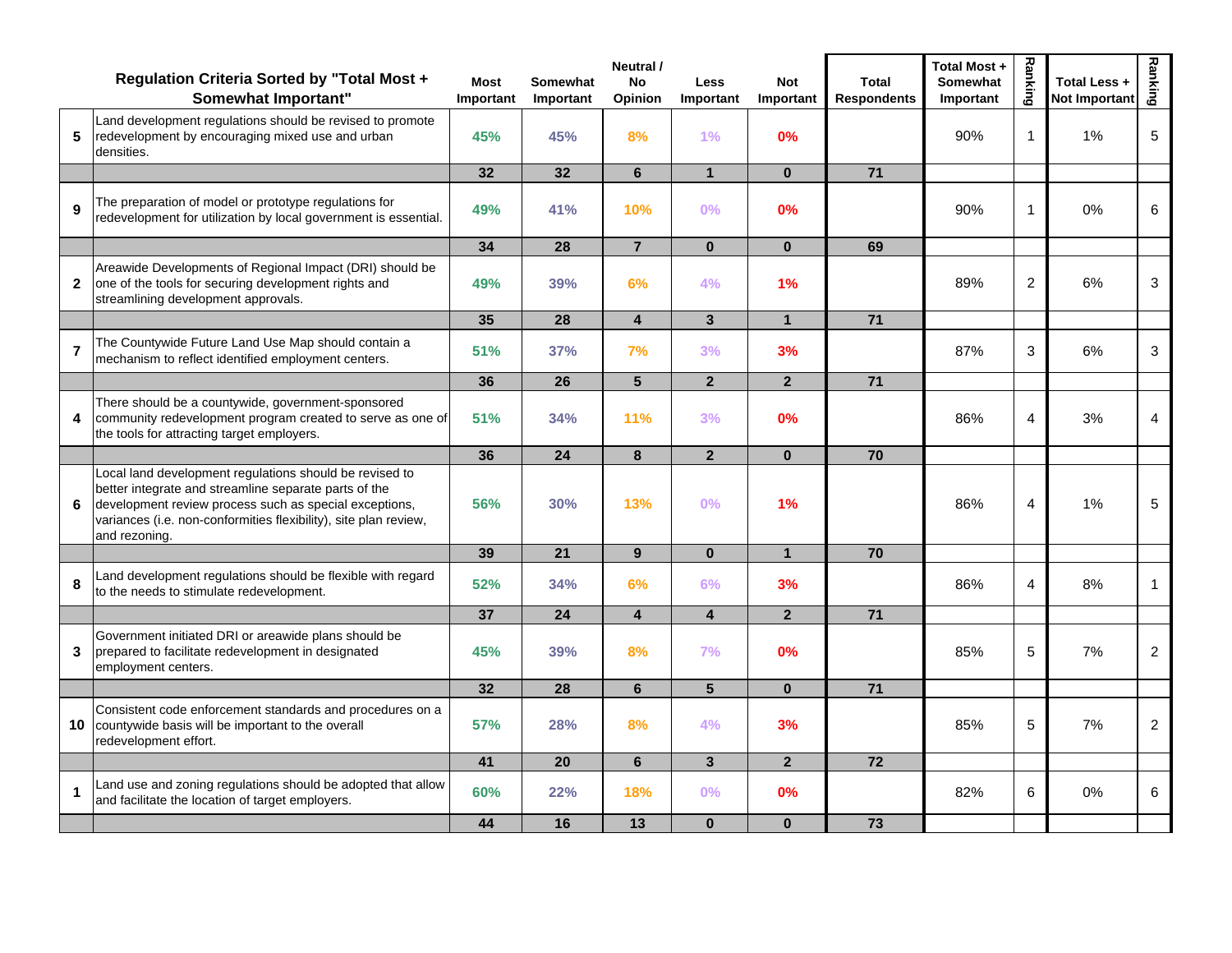|                | Urban Criteria Sorted by "Total Most + Somewhat Important"                                                                                                                                                                | <b>Most</b><br>Important | Somewhat<br>Important | Neutral /<br><b>No</b><br>Opinion | <b>Less</b><br>Important | <b>Not</b><br>Important | <b>Total</b><br><b>Respondents</b> | Total Most +<br>Somewhat<br>Important | Ranking        | Total Less +<br><b>Not</b><br>Important | Ranking        |
|----------------|---------------------------------------------------------------------------------------------------------------------------------------------------------------------------------------------------------------------------|--------------------------|-----------------------|-----------------------------------|--------------------------|-------------------------|------------------------------------|---------------------------------------|----------------|-----------------------------------------|----------------|
|                | Transit oriented development requires higher density/mixed-use near transit<br>stations. Redevelopment plans should provide increased densities within a 1/2-<br>mile of the stations.                                    | 65%                      | 32%                   | 3%                                | 0%                       | 0%                      |                                    | 97%                                   | $\mathbf{1}$   | $0\%$                                   | 8              |
|                |                                                                                                                                                                                                                           | 47                       | 23                    | $\overline{2}$                    | $\mathbf{0}$             | $\mathbf{0}$            | 72                                 |                                       |                |                                         |                |
| $\overline{3}$ | Government provided incentives should include those for structured parking<br>(e.g., parking garages).                                                                                                                    | 40%                      | 51%                   | 3%                                | 4%                       | 3%                      |                                    | 90%                                   | $\overline{2}$ | 7%                                      | $\overline{4}$ |
|                |                                                                                                                                                                                                                           | 29                       | 37                    | 2 <sup>1</sup>                    | $\overline{3}$           | 2 <sup>1</sup>          | 73                                 |                                       |                |                                         |                |
|                | The urban form presented today, including urban, town, and community<br>9 centers, should be reflected in and reinforced by local government and<br>countywide plans.                                                     | 58%                      | 32%                   | 6%                                | 3%                       | $1\%$                   |                                    | 90%                                   | $\overline{c}$ | 4%                                      | 6              |
|                |                                                                                                                                                                                                                           | 42                       | 23                    | $\overline{\mathbf{4}}$           | $\overline{2}$           | $\mathbf{1}$            | 72                                 |                                       |                |                                         |                |
|                | Non-essential public lands, i.e. those not including parks or environmentally<br>8 sensitive land, should be considered for conversion for use by targeted<br>employers.                                                  | 52%                      | 37%                   | 6%                                | 1%                       | 4%                      |                                    | 89%                                   | $\mathbf{3}$   | 6%                                      | 5              |
|                |                                                                                                                                                                                                                           | 37                       | 26                    | $\overline{\mathbf{4}}$           | $\mathbf{1}$             | 3 <sup>1</sup>          | 71                                 |                                       |                |                                         |                |
|                | Higher density/mixed-use development requires limiting the amount of land<br>2 used for parking. To promote this type of development, government should<br>adopt standards to limit the number of surface parking spaces. | 36%                      | 50%                   | 4%                                | 6%                       | 4%                      |                                    | 86%                                   | $\overline{4}$ | 10%                                     | $\overline{2}$ |
|                |                                                                                                                                                                                                                           | 26                       | 36                    | 3 <sup>1</sup>                    | $\overline{\mathbf{4}}$  | 3 <sup>1</sup>          | 72                                 |                                       |                |                                         |                |
| 5              | The Pinellas community should offer a range of urban centers: city centers<br>(downtowns), regional centers (shopping and employment), towns, and<br>community and neighborhood centers.                                  | 68%                      | 17%                   | 11%                               | 3%                       | $1\%$                   |                                    | 85%                                   | 5              | 4%                                      | 6              |
|                |                                                                                                                                                                                                                           | 48                       | 12                    | 8                                 | $\overline{2}$           | 1                       | 71                                 |                                       |                |                                         |                |
| 7              | The pre-WWII model of compact, walkable, mixed-use neighborhoods is the<br>preferred means to move the Pinellas Community from a suburban to an<br>lurban form.                                                           | 36%                      | 43%                   | 7%                                | 8%                       | 6%                      |                                    | 79%                                   | 6              | 14%                                     | $\overline{1}$ |
|                |                                                                                                                                                                                                                           | 26                       | 31                    | 5                                 | 6                        | 4                       | 72                                 |                                       |                |                                         |                |
| 6              | The proposed transportation / district / centers structure as presented, is the<br>ideal future urban form for Pinellas County.                                                                                           | 24%                      | 43%                   | 30%                               | 2%                       | 0%                      |                                    | 67%                                   | $\overline{7}$ | 2%                                      | $\overline{7}$ |
|                |                                                                                                                                                                                                                           | 11                       | 20                    | 14                                | $\mathbf{1}$             | $\mathbf{0}$            | 46                                 |                                       |                |                                         |                |
| 4              | Employment areas that are primarily industrial should be retrofitted or<br>redeveloped to include more than one use.                                                                                                      | 36%                      | 29%                   | 25%                               | 8%                       | 1%                      |                                    | 65%                                   | 8              | 10%                                     | 3              |
|                |                                                                                                                                                                                                                           | 26                       | 21                    | 18                                | 6                        | 1                       | 72                                 |                                       |                |                                         |                |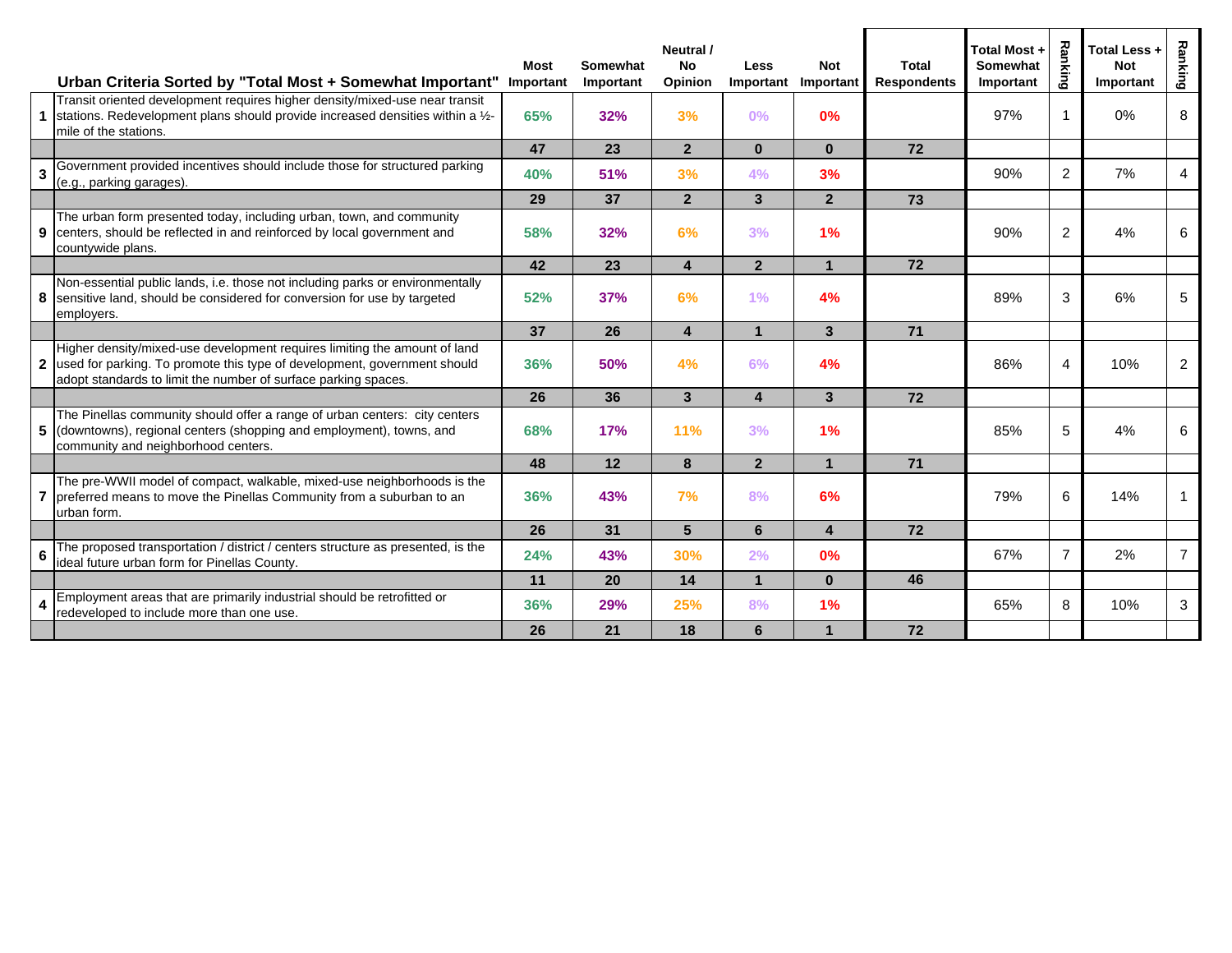|                  | Government Criteria Sorted by "Total Most + Somewhat<br>Important"                                                                                                                                                                                                                        | <b>Most</b><br>Important | <b>Somewhat</b><br>Important | Neutral /<br>No<br>Opinion | <b>Less</b><br>Important | <b>Not</b><br>Important | Total<br><b>Responses</b> | Total Most +<br><b>Somewhat</b><br>Important | <b>Ranking</b>   | Total Less +<br><b>Not</b><br>Important | Ranking                               |
|------------------|-------------------------------------------------------------------------------------------------------------------------------------------------------------------------------------------------------------------------------------------------------------------------------------------|--------------------------|------------------------------|----------------------------|--------------------------|-------------------------|---------------------------|----------------------------------------------|------------------|-----------------------------------------|---------------------------------------|
| 8                | Development approvals for target industry projects in identified<br>redevelopment areas should be processed in a streamlined manner by the<br>appropriate regulatory agency.                                                                                                              | 83%                      | 11%                          | 3%                         | 3%                       | 0%                      |                           | 94%                                          | $\overline{1}$   | 3%                                      | 9                                     |
|                  |                                                                                                                                                                                                                                                                                           | 59                       | 8                            | $\mathbf{2}$               | $\overline{2}$           | $\mathbf{0}$            | 71                        |                                              |                  |                                         |                                       |
| 9                | For the purpose of facilitating redevelopment on a coordinated basis<br>countywide, a structured process for intergovernmental coordination is<br>essential.                                                                                                                              | 76%                      | 16%                          | 6%                         | 1%                       | 0%                      |                           | 93%                                          | $\boldsymbol{2}$ | 1%                                      | 10                                    |
|                  |                                                                                                                                                                                                                                                                                           | 52                       | 11                           | 4                          | $\mathbf{1}$             | $\mathbf{0}$            | 68                        |                                              |                  |                                         |                                       |
| $\overline{7}$   | Because Pinellas County has limited ability to expand the capacity of its<br>roadway system, we should review the requirements for concurrency<br>exclusion zone(s) to accommodate redevelopment and encourage transit<br>use.                                                            | 56%                      | 36%                          | 4%                         | 1%                       | 3%                      |                           | 92%                                          | 3                | 4%                                      | 8                                     |
|                  |                                                                                                                                                                                                                                                                                           | 41                       | 26                           | $\mathbf{3}$               | $\mathbf{1}$             | $\overline{2}$          | 73                        |                                              |                  |                                         |                                       |
| 10               | The countywide plan should enable the organizational and procedural<br>mechanisms needed to implement the Economic Development and<br>Redevelopment Plan for the Pinellas Community.                                                                                                      | 76%                      | 11%                          | 8%                         | 3%                       | 3%                      |                           | 86%                                          | $\overline{4}$   | 5%                                      | $\overline{7}$                        |
|                  |                                                                                                                                                                                                                                                                                           | 56                       | 8                            | 6                          | $\overline{2}$           | 2 <sup>2</sup>          | 74                        |                                              |                  |                                         |                                       |
| $\mathbf{1}$     | The Economic Development and Redevelopment Plan for the Pinellas<br>Community should be directed at new policy relationships with the State of<br>Florida through the countywide plan process to address infill, redevelopment,<br>and economic development issues in a built-out county. | 54%                      | 31%                          | 7%                         | 6%                       | 1%                      |                           | 86%                                          | 5                | 7%                                      | 6                                     |
|                  |                                                                                                                                                                                                                                                                                           | 38                       | 22                           | 5                          | $\overline{\mathbf{4}}$  | $\mathbf{1}$            | 70                        |                                              |                  |                                         |                                       |
| $\boldsymbol{4}$ | Pinellas County government should take the lead in creating a tax incentive<br>program by initiating the appropriate ordinance or referendum action.                                                                                                                                      | 33%                      | 45%                          | 13%                        | 7%                       | $1\%$                   |                           | 78%                                          | 6                | 9%                                      | 5                                     |
|                  |                                                                                                                                                                                                                                                                                           | 22                       | 30                           | 9                          | 5 <sup>5</sup>           | $\mathbf{1}$            | 67                        |                                              |                  |                                         | 3<br>$\overline{4}$<br>$\overline{2}$ |
| 3                | The management of the targeted employers incentive program should be<br>centralized and assigned to an economic development and/or redevelopment<br>agency on a countywide basis.                                                                                                         | 44%                      | 33%                          | <b>11%</b>                 | 5%                       | 7%                      |                           | 77%                                          | $\overline{7}$   | 12%                                     |                                       |
|                  |                                                                                                                                                                                                                                                                                           | 32                       | 24                           | 8                          | $\overline{\mathbf{4}}$  | 5 <sup>5</sup>          | 73                        |                                              |                  |                                         |                                       |
| $\overline{2}$   | To implement the Plan, local governments should make a commitment to<br>fund capital improvement needs.                                                                                                                                                                                   | 40%                      | 34%                          | 15%                        | 10%                      | 1%                      |                           | 74%                                          | 8                | 11%                                     |                                       |
|                  |                                                                                                                                                                                                                                                                                           | 29                       | 25                           | 11                         | $\overline{7}$           | $\mathbf{1}$            | 73                        |                                              |                  |                                         |                                       |
| 6                | Surrounding greenfield communities are raising impact fees. In a built-out<br>community, impact fees and other infrastructure contributions be reduced or<br>eliminated as a redevelopment incentive.                                                                                     | 25%                      | 40%                          | 15%                        | 14%                      | 6%                      |                           | 65%                                          | $9\,$            | 19%                                     |                                       |
|                  |                                                                                                                                                                                                                                                                                           | 18                       | 29                           | 11                         | 10                       | $\overline{4}$          | 72                        |                                              |                  |                                         |                                       |
| 5                | Businesses locating or expanding in Pinellas County should be required to<br>contribute to the upgrading of aging infrastructure.                                                                                                                                                         | 30%                      | 23%                          | 28%                        | 17%                      | 3%                      |                           | 52%                                          | 10               | 20%                                     |                                       |
|                  |                                                                                                                                                                                                                                                                                           | 21                       | 16                           | 20                         | 12                       | 2 <sup>1</sup>          | 71                        |                                              |                  |                                         |                                       |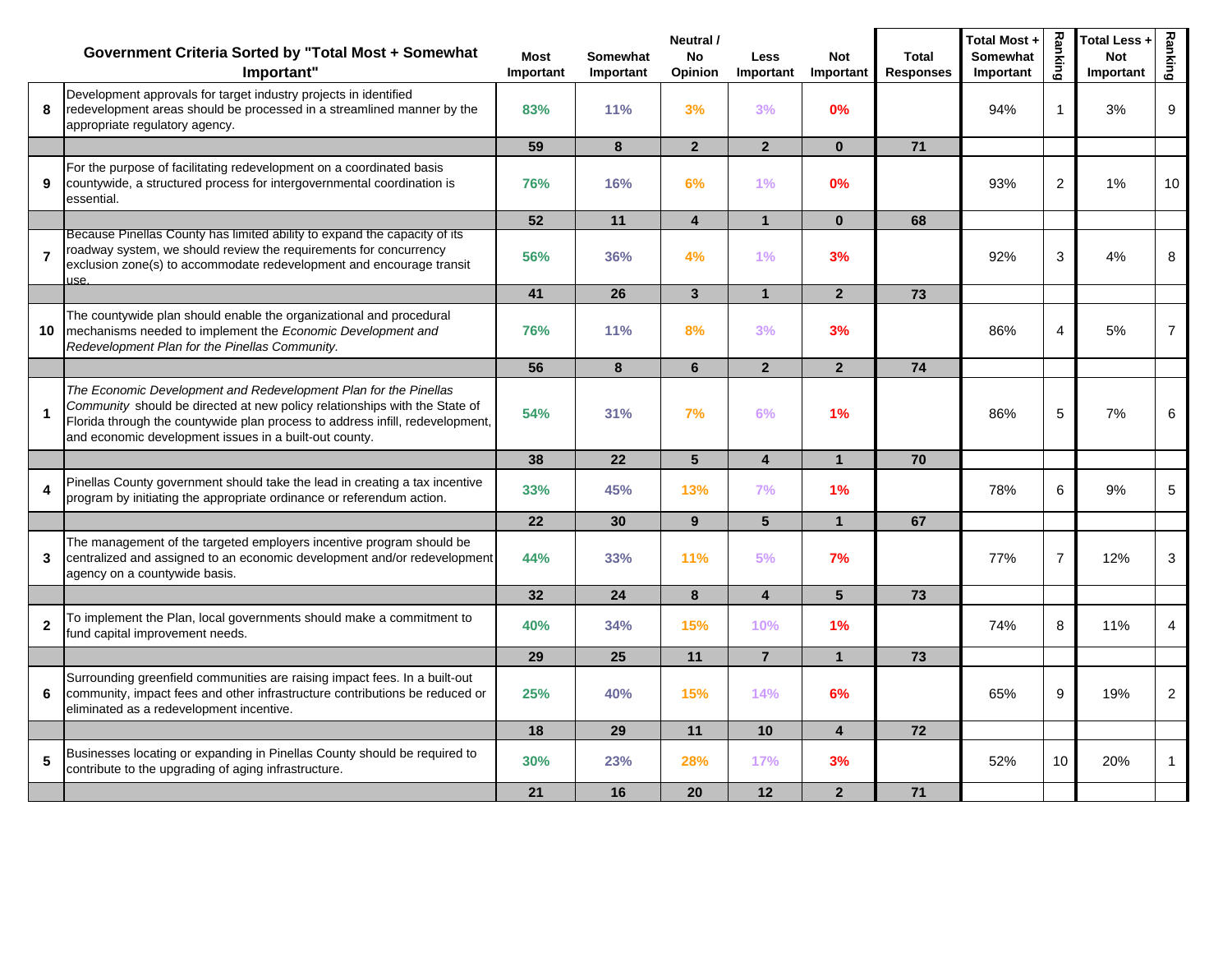|              | Land Criteria Sorted by "Total Most +<br><b>Somewhat Important"</b>                                                                                                                                                                                | Most<br>Important | Somewhat<br>Important | Neutral / No<br>Opinion | <b>Less</b><br>Important | <b>Not</b><br>Important | Total<br><b>Responses</b> | Total Most +<br>Somewhat<br>Important | Ranking        | Total Less +<br><b>Not</b><br>Important | Ranking        |
|--------------|----------------------------------------------------------------------------------------------------------------------------------------------------------------------------------------------------------------------------------------------------|-------------------|-----------------------|-------------------------|--------------------------|-------------------------|---------------------------|---------------------------------------|----------------|-----------------------------------------|----------------|
| 10           | To encourage shorter commuting times, it is appropriate to<br>permit some mid to high-density residential development<br>within employment centers and within 1/2-mile of those<br>centers, such as a 1.5 to 2.5 multiplier of underlying density. | 49%               | 39%                   | 7%                      | 4%                       | 1%                      |                           | 87%                                   | $\mathbf 1$    | 6%                                      | 9              |
|              |                                                                                                                                                                                                                                                    | 34                | 27                    | $5\phantom{.0}$         | $\overline{3}$           | $\mathbf{1}$            | 70                        |                                       |                |                                         |                |
| 8            | Because the cost of redevelopment is greater than that for<br>greenfields development, government should partner with<br>developers and provide incentives to reduce those costs.                                                                  | 23%               | 61%                   | 6%                      | 8%                       | 3%                      |                           | 83%                                   | 2              | 11%                                     | 4              |
|              |                                                                                                                                                                                                                                                    | 16                | 43                    | $\overline{\mathbf{4}}$ | 6                        | $\overline{2}$          | 71                        |                                       |                |                                         |                |
| 4            | It is important to have housing in proximity to employment<br>areas in order to reduce travel costs and time.                                                                                                                                      | 57%               | 25%                   | 8%                      | 8%                       | 1%                      |                           | 82%                                   | 3              | 10%                                     | 6              |
|              |                                                                                                                                                                                                                                                    | 41                | 18                    | 6                       | 6                        | $\mathbf{1}$            | 72                        |                                       |                |                                         |                |
| 6            | Local governments should install infrastructure, such as<br>stormwater drainage facilities and structured parking, as<br>incentives to attract target employers.                                                                                   | 43%               | <b>38%</b>            | 15%                     | 4%                       | 0%                      |                           | 81%                                   | 4              | 4%                                      | 10             |
|              |                                                                                                                                                                                                                                                    | 32                | 28                    | 11                      | $\mathbf{3}$             | $\mathbf{0}$            | 74                        |                                       |                |                                         |                |
| 13           | Community consensus exists for support of the primary target<br>employers. The Plan should also address redevelopment<br>actions needed to support the county's tourism industry.                                                                  | 40%               | 41%                   | 10%                     | 7%                       | 1%                      |                           | 81%                                   | 4              | 9%                                      | $\overline{7}$ |
|              |                                                                                                                                                                                                                                                    | 27                | 28                    | $\overline{7}$          | $5\phantom{1}$           | $\mathbf{1}$            | 68                        |                                       |                |                                         |                |
| 1            | In Pinellas County 54% of the total population is employed.<br>Employment of a greater percent of the population should be<br>a countywide goal.                                                                                                   | 22%               | 57%                   | 13%                     | 7%                       | 1%                      |                           | 79%                                   | 5              | 8%                                      | $\overline{7}$ |
|              |                                                                                                                                                                                                                                                    | 16                | 41                    | 9 <sup>°</sup>          | $5\phantom{1}$           | $\mathbf{1}$            | 72                        |                                       |                |                                         |                |
| 5            | Local governments should assemble land as an incentive to<br>attract target employers.                                                                                                                                                             | 52%               | 27%                   | 11%                     | 8%                       | 1%                      |                           | 79%                                   | 5              | 10%                                     | 6              |
|              |                                                                                                                                                                                                                                                    | 37                | 19                    | 8                       | 6                        | $\mathbf{1}$            | 71                        |                                       |                |                                         |                |
| $\mathbf{2}$ | Employment centers should be primary locations for future<br>target employers.                                                                                                                                                                     | 31%               | 43%                   | 20%                     | 5%                       | 0%                      |                           | 74%                                   | 6              | 5%                                      | 9              |
|              |                                                                                                                                                                                                                                                    | 23                | 32                    | 15                      | $\overline{\mathbf{4}}$  | $\mathbf{0}$            | 74                        |                                       |                |                                         |                |
| 9            | Local governments should be willing to make investments<br>that will produce long-term economic gains in distressed<br>areas even if there is limited monetary return on the<br>avectment                                                          | <b>27%</b>        | 37%                   | 31%                     | 6%                       | 0%                      |                           | 63%                                   | $\overline{7}$ | 6%                                      | 8              |
|              |                                                                                                                                                                                                                                                    | 19                | 26                    | 22                      | 4                        | $\bf{0}$                | 71                        |                                       |                |                                         |                |
|              | The four proposed county districts (South, South Central,<br>North Central and North) should be considered as equally<br>appropriate locations for target employers.                                                                               | 25%               | 37%                   | 16%                     | 16%                      | 5%                      |                           | 63%                                   | 8              | 21%                                     | $\mathbf{1}$   |
|              |                                                                                                                                                                                                                                                    | 19                | 28                    | 12                      | 12                       | $\overline{\mathbf{4}}$ | 75                        |                                       |                |                                         |                |
| 12           | For the purpose of assembling developable workforce<br>housing sites, government should use their power of eminent<br>domain to acquire holdout parcels if the assembly is<br>substantially complete.                                              | 27%               | 34%                   | 21%                     | 13%                      | 4%                      |                           | 61%                                   | 9              | 17%                                     | $\overline{2}$ |
|              |                                                                                                                                                                                                                                                    | 19                | 24                    | 15                      | $\boldsymbol{9}$         | $\mathbf{3}$            | 70                        |                                       |                |                                         |                |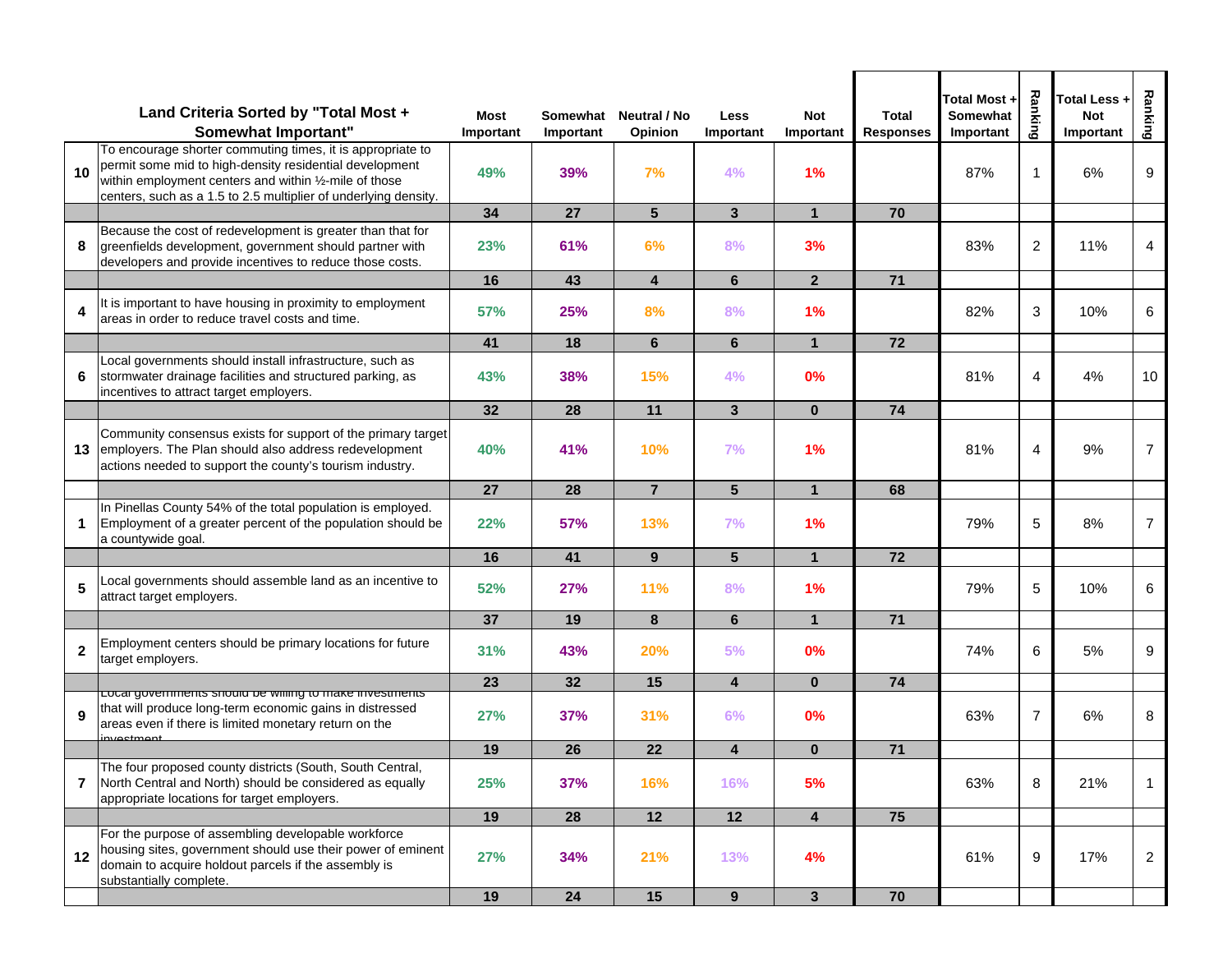|    | Land Criteria Sorted by "Total Most +<br><b>Somewhat Important"</b><br>For the purpose of assembling developable workforce                        | <b>Most</b><br>Important | Somewhat<br>Important | Neutral / No<br><b>Opinion</b> | Less<br>Important | <b>Not</b><br>Important | Total<br><b>Responses</b> | Total Most +<br>Somewhat<br>Important | --<br>ဖ | Total Less +<br><b>Not</b><br>Important | 줎<br>Σ.<br>G |
|----|---------------------------------------------------------------------------------------------------------------------------------------------------|--------------------------|-----------------------|--------------------------------|-------------------|-------------------------|---------------------------|---------------------------------------|---------|-----------------------------------------|--------------|
| 11 | housing sites, government should enter into agreements with<br>private real estate companies to secure purchase options or<br>listing agreements. | 23%                      | 32%                   | 29%                            | 12%               | 4%                      |                           | 55%                                   | 10      | 16%                                     | 3            |
|    |                                                                                                                                                   | 16                       | 22                    | 20                             |                   |                         | 69                        |                                       |         |                                         |              |
|    | The Gateway area is and should continue to accommodate<br>the predominant share of target employers.                                              | 18%                      | 35%                   | 38%                            | 7%                | 3%                      |                           | 53%                                   |         | 9%                                      | 5            |
|    |                                                                                                                                                   | 13                       | 26                    | 28                             |                   |                         | 74                        |                                       |         |                                         |              |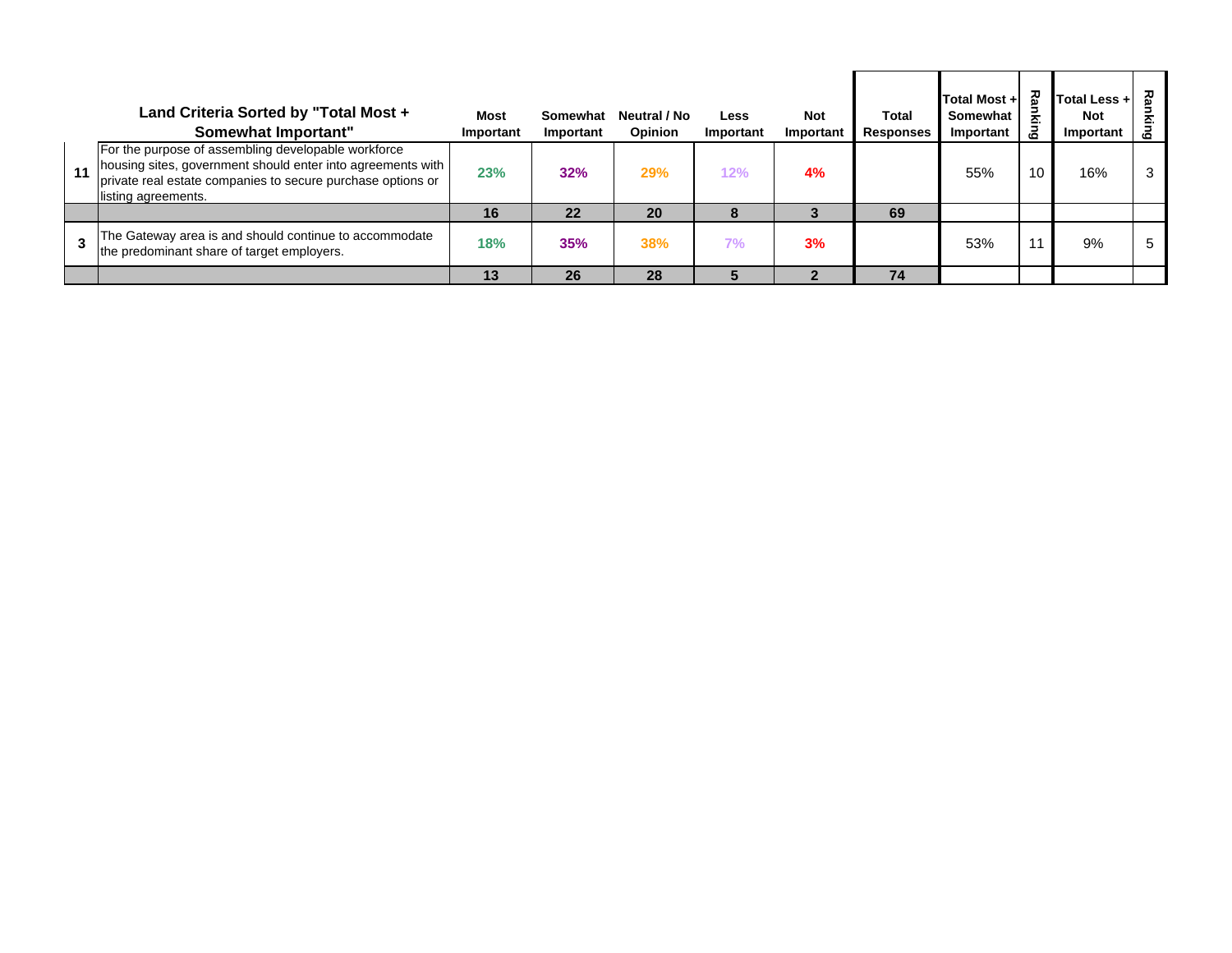

## **APPENDIX C**

### **Miscellaneous Important Issue Summary**

### **Redevelopment Strategies & Policies Summit for Pinellas County - 2003 (1 = Target Industry Related, 2 = Market Related, 3 = Urban Design Related, x = other)**

| <b>Grouping</b>           | <b>Comment</b>                                                                                                                                                                           |
|---------------------------|------------------------------------------------------------------------------------------------------------------------------------------------------------------------------------------|
|                           | Jobs and economics are understood as the key driver of the plan.                                                                                                                         |
| 1                         | Transportation and Job attraction are strongly linked.                                                                                                                                   |
| 1                         | Early action on job generation is critical.                                                                                                                                              |
| 1                         | We need to be able to monitor performance on plan implementation is jobs and                                                                                                             |
|                           | investments.                                                                                                                                                                             |
| 1                         | Elevating all economic levels of the community through the quality of life<br>defined by the plan.                                                                                       |
| 1                         | Recruitment and development incentives, are necessary to attract employers.                                                                                                              |
| $\overline{2}$            | Focus large site opportunities for significant contributory job attraction.                                                                                                              |
| $\overline{2}$            | Residential, condo vs. tourism issue needs forum and solutions for action.                                                                                                               |
| $\overline{2}$            | Use non-essential public lands as an incentive to attract target employers.                                                                                                              |
| $\overline{3}$            | The community image and plan image could be stronger if we were clear on<br>"Branding" what Pinellas is and what it wishes to be come.                                                   |
| 3                         | Code change develops positive and negative reactions such as were heard after<br>John Landon made his recommendations.                                                                   |
| $\ensuremath{\mathsf{3}}$ | Creating a sense of place in critical                                                                                                                                                    |
| $\overline{3}$            | Transit Planning county wide has not devised an set of champions supportive of<br>the concept                                                                                            |
| $\ensuremath{\mathsf{3}}$ | Make plan respond to market opportunities                                                                                                                                                |
| $\overline{3}$            | Transit can be a catalyst for economic development and urban form.                                                                                                                       |
| $\overline{3}$            | Need to address the land value of the development cost equation.                                                                                                                         |
| $\overline{3}$            | Coordinate transit planning and redevelopment planning                                                                                                                                   |
| $rac{3}{x}$               | Revise codes to achieve desired redevelopment trends.                                                                                                                                    |
|                           | Governmental cooperation is key and we see for much disconnect on issues in<br>Pinellas assembly discussions that this plan may need to be format for<br>consensus.                      |
| $\overline{X}$            | Comment topics that comment implication summary or plan that should be<br>considered in plan development.                                                                                |
| $\times$                  | Get a better cross section of Pinellas community and test plan assumption and<br>directions calls for a survey technique to get data from a bigger random stable<br>balanced population. |
| $\overline{\mathsf{X}}$   | All day meetings are hard on participants and participation consider dispensed<br>meeting for draft plan.                                                                                |
| X                         | Develop PR program for Draft Plan effort.                                                                                                                                                |
| $\overline{X}$            | Have plan show ways for intergovernmental partnering.                                                                                                                                    |
| $\overline{X}$            | Define and develop educational institution roles and involvement in plan.                                                                                                                |
| $\overline{\mathsf{x}}$   | Develop format for neighborhood review and involvement in draft plan concepts.                                                                                                           |